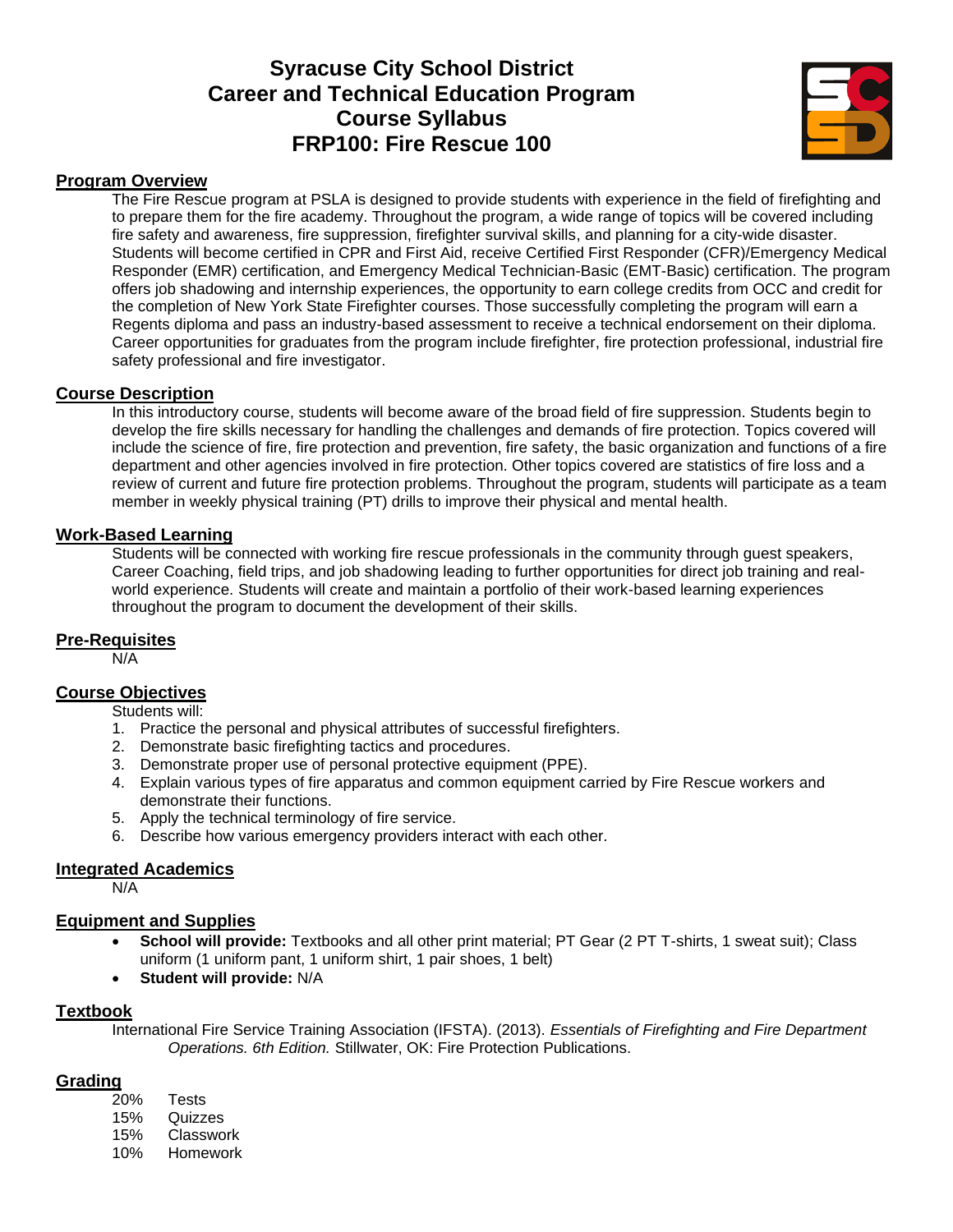20% Participation

20% PT Grade

# **Additional Course Policies**

Students must receive a standard sports physical for entry into this course. Students are required to follow all classroom and training safety rules. Students must participate in weekly Physical Training Drills.

| Quarter      | <b>Units of Study</b>                                                                                                                                                                                                                                                                                                                                           |
|--------------|-----------------------------------------------------------------------------------------------------------------------------------------------------------------------------------------------------------------------------------------------------------------------------------------------------------------------------------------------------------------|
| 1            | Personal Qualities and Attributes of Fire Rescue Workers<br>$\bullet$<br>Communication Skills Among the Fire Rescue Team and with Victims<br>$\bullet$<br>Personal Health and Fitness Requirements for Fire Rescue<br>$\bullet$<br>Personnel<br>Introduction to Fire Rescue Careers<br><b>Companies and Battalions</b><br>$\bullet$<br>Legal and Ethical Issues |
| $\mathbf{2}$ | The Science of Fire<br>$\bullet$<br><b>Building Construction and Fire</b><br>$\bullet$<br><b>Fire Extinguishers</b><br>٠<br>Fire Safety and Personal Protective Equipment (PPE)<br>Self-Contained Breathing Apparatus                                                                                                                                           |
| 3            | Fire Detection Systems and Sprinkler Systems<br>$\bullet$<br>Water Supplies and Fire Hydrants<br>$\bullet$<br>Fire Hoses and Hydrants<br>٠<br><b>Advancing Hose Lines</b><br>Fire Streams and Foams<br>$\bullet$<br><b>CPR Training and First Aid Certification</b><br>$\bullet$<br><b>Survival and Search Skills</b><br>$\bullet$                              |
| 4            | <b>Fire Ventilation</b><br>$\bullet$<br>Ladders<br>Ropes and Knots<br><b>Forcible Building Entry</b><br>$\bullet$<br><b>Vehicle Fires</b><br><b>Final Exam</b>                                                                                                                                                                                                  |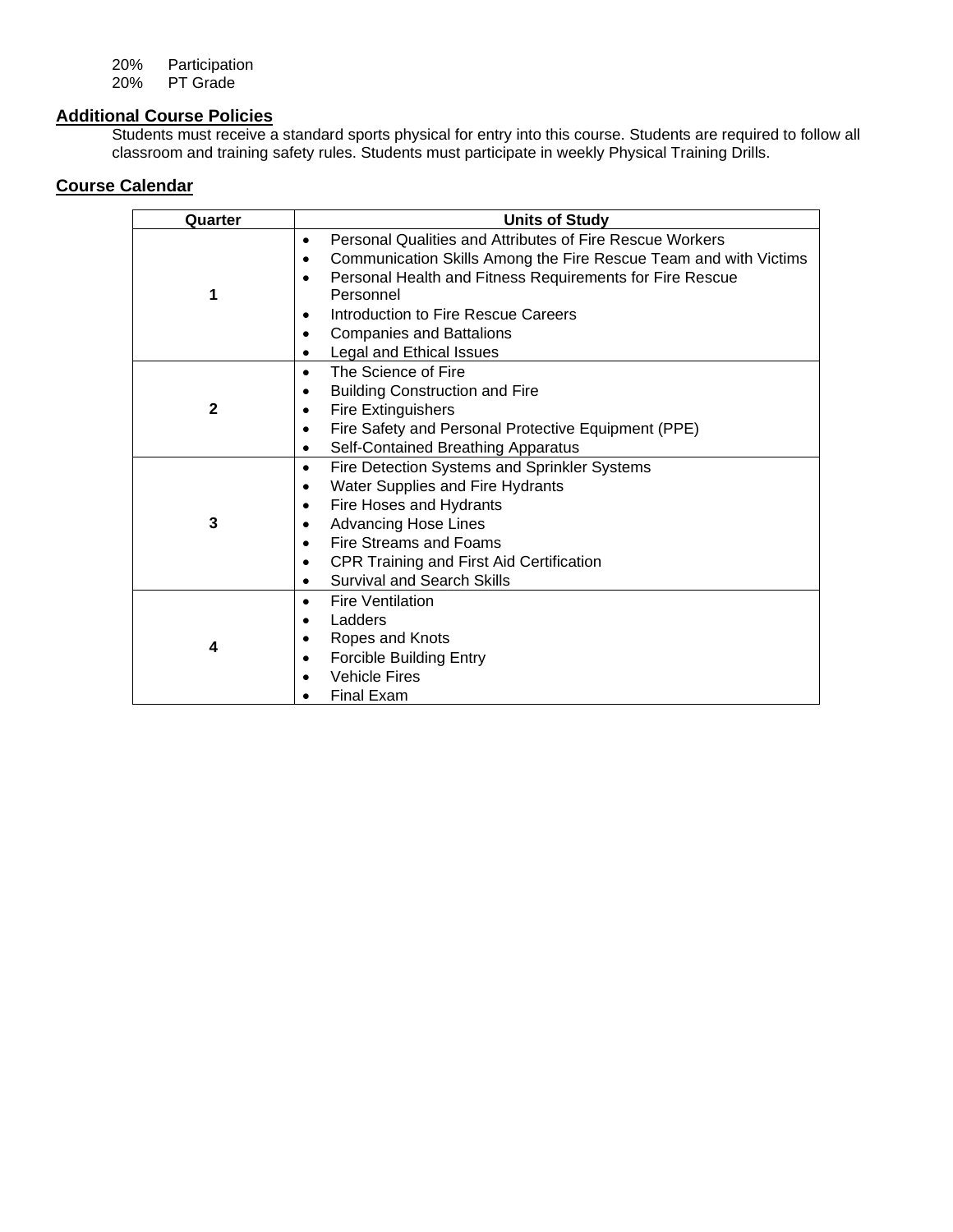# **Syracuse City School District Career and Technical Education Program Scope and Sequence FRP100: Fire Rescue 100**



| <b>Time Frame</b><br><b>Unit of Study</b>                                                                               | <b>Key Questions</b>                                                                                                                                                                                                                                                                                                                                                                | <b>Key Learning Targets</b><br>(Students will know and be able to)                                                                                                                                                                                                                                                                                                                                                                 | <b>Assessment</b><br><b>Evidence of Learning</b>                                                                                                                                                                                                                                                       | <b>CCTC Standards</b>                                                                                                                     | <b>NYS Standards</b>                                                                                                                                                 |
|-------------------------------------------------------------------------------------------------------------------------|-------------------------------------------------------------------------------------------------------------------------------------------------------------------------------------------------------------------------------------------------------------------------------------------------------------------------------------------------------------------------------------|------------------------------------------------------------------------------------------------------------------------------------------------------------------------------------------------------------------------------------------------------------------------------------------------------------------------------------------------------------------------------------------------------------------------------------|--------------------------------------------------------------------------------------------------------------------------------------------------------------------------------------------------------------------------------------------------------------------------------------------------------|-------------------------------------------------------------------------------------------------------------------------------------------|----------------------------------------------------------------------------------------------------------------------------------------------------------------------|
| Week 1<br><b>Personal Qualities</b><br>and Attributes of<br><b>Fire Rescue</b>                                          | • What personal qualities should<br>fire rescue personnel possess?<br>• What skills do you currently<br>have?<br>• What skills do you need to                                                                                                                                                                                                                                       | • Identify and describe personal<br>characteristics needed for fire rescue<br>workers.<br>• Identify and create a profile of personal<br>qualities to be developed during the fire                                                                                                                                                                                                                                                 | • Research on personal<br>qualities<br>• Individual assessment of<br>personal attributes<br>• List of personal attributes                                                                                                                                                                              | <b>Career Ready Practices</b><br>CRP 1,2,4,7,8                                                                                            | <b>ELA</b><br>9-10R 1,2,4,7,8,9<br>9-10W 2,5,6,7<br>9-10SL 1,2,3,4,5,6<br>9-10L 1,2,3,4,5,6                                                                          |
| <b>Workers</b>                                                                                                          | develop to be successful?                                                                                                                                                                                                                                                                                                                                                           | rescue program, including:<br>$\checkmark$ Integrity: honesty, trustworthiness,<br>program<br>reliability and accountability.<br>• Team developed personal<br>$\checkmark$ Tolerance and respect for diversity.<br>profiles for fire rescue<br>✓ Flexibility/adapting to change.<br>workers<br>$\checkmark$ Courage.                                                                                                               | to be developed during the<br>LW 1,6<br><b>Pathway Standards</b><br>LW-EFM 1<br>• Comparison of individual                                                                                                                                                                                             | <b>Cluster Standards</b>                                                                                                                  | Literacy<br>9-10RST 1,2,4,7,8,9<br>9-10WHST 2,5,6,7<br><b>Science</b>                                                                                                |
|                                                                                                                         |                                                                                                                                                                                                                                                                                                                                                                                     | ✓ Confidence and resilience.<br>$\checkmark$ Teamwork.<br>$\checkmark$ Effective communication and<br>interpersonal skills.<br>$\checkmark$ Critical thinking and problem-solving<br>skills.<br>$\checkmark$ Situational awareness.<br>$\checkmark$ Commitment to excellence.<br>$\checkmark$ Awareness of public image.                                                                                                           | personal aptitudes/<br>attributes with those<br>required for fire rescue<br>personnel<br>• Teacher and student<br>developed rubric to<br>evaluate personal qualities<br>during the program                                                                                                             |                                                                                                                                           |                                                                                                                                                                      |
| Week 2<br>Communication<br><b>Skills Among the</b><br><b>Fire Rescue Team</b><br>and with Victims                       | • Why are communication skills<br>critical for fire personnel?<br>• What does it mean to be a<br>people person?<br>• What is nonverbal<br>communication?<br>• What is your communication<br>style?<br>• What are some barriers to<br>effective communication?<br>• What does diversity mean?<br>• How do language and culture<br>impact the way fire rescue<br>workers communicate? | • Explain the importance of<br>communication among members of the<br>fire rescue team.<br>• Describe nonverbal communication,<br>including eye contact, facial<br>expressions, personal space and body<br>language.<br>• Describe verbal communication styles<br>and types.<br>• Identify of barriers to effective<br>communication.<br>• Define diversity and explain how it<br>affects communication in emergency<br>situations. | • Written summaries of<br>communication types and<br>rationales<br>for adjusting to selected<br>audiences<br>• Team developed verbal<br>and nonverbal<br>communication guidelines<br>• Posters and/or bulletin<br>board displays<br>• Role play of verbal and<br>non-verbal communication<br>scenarios | <b>Career Ready Practices</b><br>CRP 1,2,4,8,9<br><b>Cluster Standards</b><br>LW <sub>2</sub><br><b>Pathway Standards</b><br>LW-EFM 1,4,9 | <b>ELA</b><br>9-10R 1,2,4,7,8,9<br>9-10W 2,5,6,7<br>9-10SL 1,2,3,4,5,6<br>9-10L 1,2,3,4,5,6<br>Literacy<br>9-10RST 1,2,4,7,8,9<br>9-10WHST 2,5,6,7<br><b>Science</b> |
| Weeks 3-4<br><b>Personal Health</b><br>and Fitness<br><b>Requirements for</b><br><b>Fire Rescue</b><br><b>Personnel</b> | • What fitness and physical<br>characteristics are required of<br>fire rescue personnel?<br>• What does physical fitness<br>mean as it relates to a fire<br>rescue worker's job<br>performance?<br>• Are you ready to pass the                                                                                                                                                      | • Describe the physical demands of fire<br>rescue workers.<br>• Assess personal fitness level and<br>determine readiness for fire rescue<br>work.<br>• Identify individual baseline levels for<br>personal fitness.<br>• Explain the concept of a personal                                                                                                                                                                         | • Research and written<br>summaries of the physical<br>demands on fire rescue<br>workers<br>$\bullet\,$ Fitness tests<br>Baseline fitness data<br>rubric<br>• Two-week journal of food                                                                                                                 | <b>Career Ready Practices</b><br>CRP 1,2,3,4,7,11<br><b>Cluster Standards</b><br>LW 1,3                                                   | <b>ELA</b><br>9-10R 1,2,4,7,8,9<br>9-10W 2,5,6,7<br>9-10SL 1,2,3,4,5,6<br>9-10L 1,2,3,4,5,6<br>Literacy<br>9-10RST 1,2,4,7,8,9<br>9-10WHST 2,5,6,7                   |
| <b>Physical Training</b><br>(PT)                                                                                        | fitness test?                                                                                                                                                                                                                                                                                                                                                                       | healthy lifestyle.                                                                                                                                                                                                                                                                                                                                                                                                                 | intake and physical activity                                                                                                                                                                                                                                                                           | <b>Pathway Standards</b><br><b>LW-EFM 1,4</b>                                                                                             | <b>Science</b><br><b>HS-LS1-3</b>                                                                                                                                    |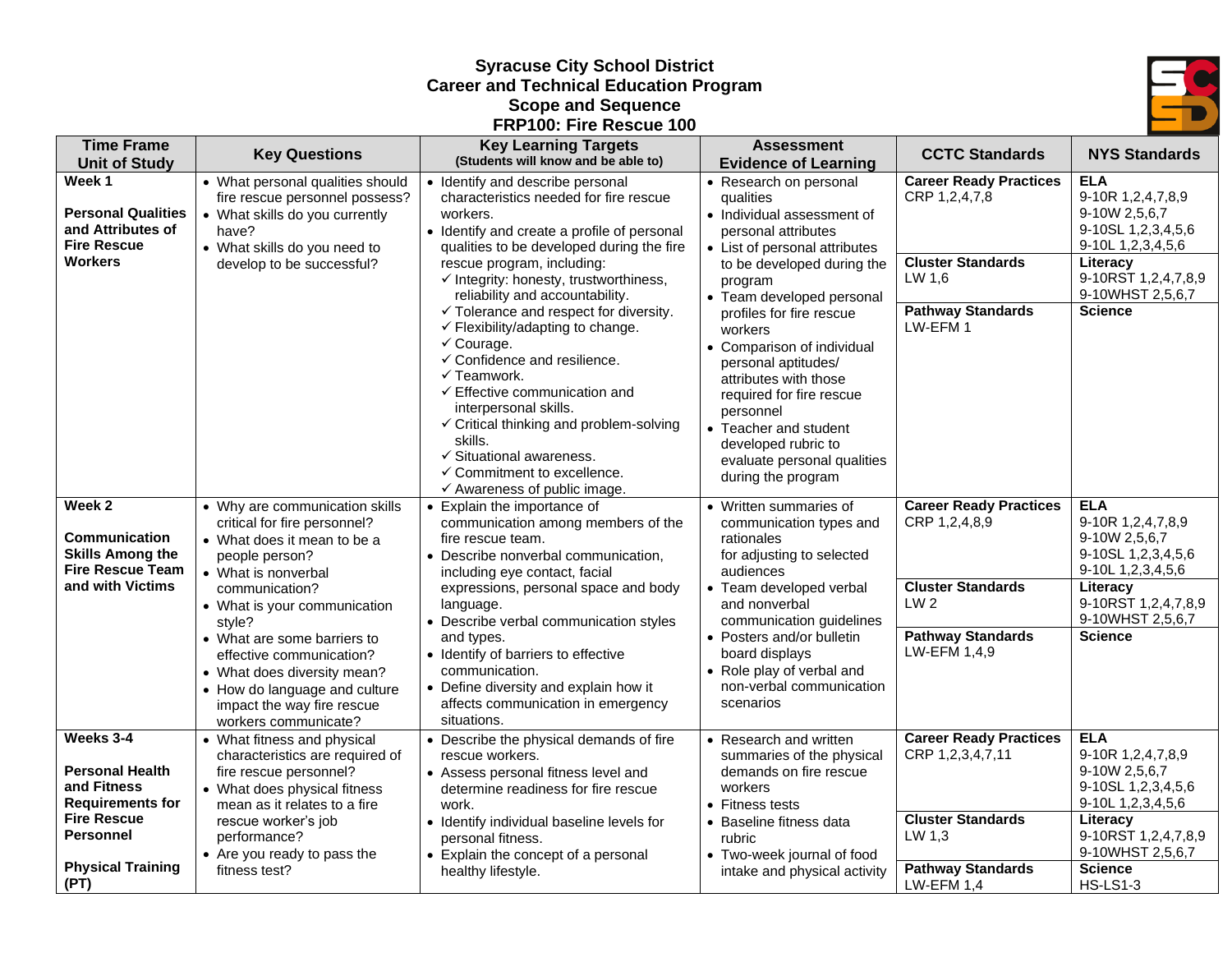| <b>Time Frame</b><br><b>Unit of Study</b>                                                                | <b>Key Questions</b>                                                                                                                                                                                                                                                                                                                                                                                                                                       | <b>Key Learning Targets</b><br>(Students will know and be able to)                                                                                                                                                                                                                                                                                                                                                                                                                                                                                        | <b>Assessment</b><br><b>Evidence of Learning</b>                                                                                                                                                                                                   | <b>CCTC Standards</b>                                                                                                                                                       | <b>NYS Standards</b>                                                                                                                                                                                       |
|----------------------------------------------------------------------------------------------------------|------------------------------------------------------------------------------------------------------------------------------------------------------------------------------------------------------------------------------------------------------------------------------------------------------------------------------------------------------------------------------------------------------------------------------------------------------------|-----------------------------------------------------------------------------------------------------------------------------------------------------------------------------------------------------------------------------------------------------------------------------------------------------------------------------------------------------------------------------------------------------------------------------------------------------------------------------------------------------------------------------------------------------------|----------------------------------------------------------------------------------------------------------------------------------------------------------------------------------------------------------------------------------------------------|-----------------------------------------------------------------------------------------------------------------------------------------------------------------------------|------------------------------------------------------------------------------------------------------------------------------------------------------------------------------------------------------------|
|                                                                                                          | • What is meant by personal<br>health?<br>• What is a healthy lifestyle and<br>how does it affect fire rescue<br>employees?<br>• What lifestyle choices<br>negatively affect health?<br>• Are you physically and<br>mentally fit?                                                                                                                                                                                                                          | • Describe proper nutrition.<br>• Identify nutrition needs and food<br>sources.<br>• Identify healthy choices and explain how<br>selections impact overall<br>wellness/health.<br>• Describe the process of decision<br>making for developing a safe and<br>healthy lifestyle.<br>• Recognize harmful choices related to<br>nutrition, sleep, drug and alcohol use.<br>• Improve fitness levels and work as a<br>member of a cohesive unit/team.                                                                                                          | • Review and analysis of<br>journal information<br>• Weekly physical fitness<br>training demonstrating<br>increase from baseline<br>achievement                                                                                                    |                                                                                                                                                                             |                                                                                                                                                                                                            |
| Weeks 5-6<br>Introduction to<br><b>Fire Rescue</b><br><b>Careers</b><br><b>Physical Training</b><br>(PT) | • What career opportunities are<br>available to fire rescue<br>workers?<br>• What is the role of firefighters?<br>• What are the training/<br>education/certifications<br>required?<br>• What are the differences<br>between firefighters and forest<br>fire fighters?<br>• What are emergency<br>dispatchers, and how do they<br>work with fire rescue workers?<br>• What is a fire prevention<br>inspector?<br>• Are you physically and<br>mentally fit? | • Distinguish job titles and explain the<br>corresponding roles, responsibilities,<br>educational requirements and wages.<br>• Describe the function of dispatchers and<br>how they interact with the fire rescue<br>team.<br>Explain the role of fire prevention<br>inspectors and the reasons they are<br>required.<br>• Improve fitness levels and work as a<br>member of a cohesive unit/team.                                                                                                                                                        | • Electronic research<br>including education,<br>training, certifications and<br>wage information<br>• Group presentations on<br>selected pathways<br>• Weekly physical fitness<br>training demonstrating<br>increase from baseline<br>achievement | <b>Career Ready Practices</b><br>CRP 1,2,4,7,11<br><b>Cluster Standards</b><br>LW 1,9,10<br><b>Pathway Standards</b><br>LW-EFM                                              | <b>ELA</b><br>9-10R 1,2,4,7,8,9<br>9-10W 2,5,6,7<br>9-10SL 1, 2, 3, 4, 5, 6<br>9-10L 1, 2, 3, 4, 5, 6<br>Literacy<br>9-10RST 1,2,4,7,8,9<br>9-10WHST 2,5,6,7<br><b>Science</b><br><b>HS-LS1-3</b>          |
| Week 7<br><b>Companies and</b><br><b>Battalions</b><br><b>Physical Training</b><br>(PT)<br>Weeks 8-9     | • What are the different types of<br>companies found in a fire<br>department?<br>• What are their roles and<br>responsibilities?<br>• What is meant by the chain of<br>command and how is it applied<br>in companies and battalions?<br>• Are you physically and<br>mentally fit?                                                                                                                                                                          | • Examine the way a fire department is<br>divided into the various companies.<br>• Analyze each company's tasks when on<br>an emergency response.<br>• Describe the methods in which<br>companies interact and work<br>independently during a fire rescue<br>event.<br>• Distinguish the reasons for each<br>company to have its specialized tasks.<br>• Explain the meaning of chain of<br>command and the ways it impacts<br>communication in companies and<br>battalions.<br>• Improve fitness levels and work as a<br>member of a cohesive unit/team. | • Written assignment on<br>companies and battalions<br>and the chain of command<br>• Quiz on roles of<br>companies<br>• Vocabulary quiz<br>• Weekly physical fitness<br>training demonstrating<br>increase from baseline<br>achievement            | <b>Career Ready Practices</b><br>CRP 1,4,9,12<br><b>Cluster Standards</b><br>LW <sub>4</sub><br><b>Pathway Standards</b><br>LW-EFM 1,4.6,7<br><b>Career Ready Practices</b> | <b>ELA</b><br>9-10R 1,2,4,7,8,9<br>9-10W 2,5,6,7<br>9-10SL 1, 2, 3, 4, 5, 6<br>9-10L 1,2,3,4,5,6<br>Literacy<br>9-10RST 1,2,4,7,8,9<br>9-10WHST 2,5,6,7<br><b>Science</b><br><b>HS-LS1-3</b><br><b>ELA</b> |
|                                                                                                          |                                                                                                                                                                                                                                                                                                                                                                                                                                                            |                                                                                                                                                                                                                                                                                                                                                                                                                                                                                                                                                           |                                                                                                                                                                                                                                                    | CRP 1,2,4,8,9,12                                                                                                                                                            | 9-10R 1,2,4,7,8,9                                                                                                                                                                                          |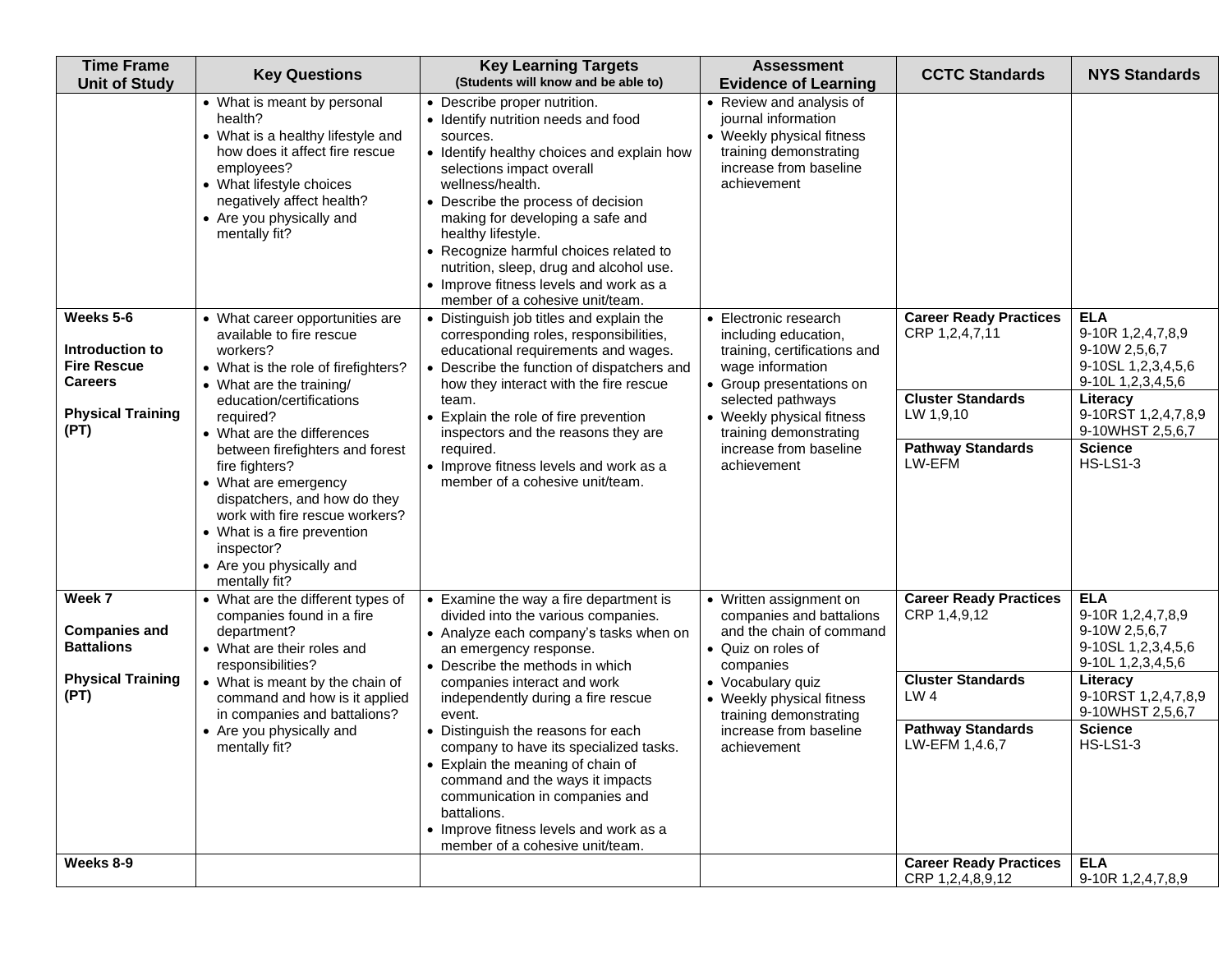| <b>Time Frame</b><br><b>Unit of Study</b>                                               | <b>Key Questions</b>                                                                                                                                                                                                                                                                                                                                                                                                                                                                                                                                                                                                                                                                                                                                                                                          | <b>Key Learning Targets</b><br>(Students will know and be able to)                                                                                                                                                                                                                                                                                                                                                                                                                                                                                                                                                                                                                                                                               | <b>Assessment</b><br><b>Evidence of Learning</b>                                                                                                                                                                                                                                                                                                                                                                                                                                                                                                                                                                                                                | <b>CCTC Standards</b>                                                                                                                             | <b>NYS Standards</b>                                                                                                                                                                                 |
|-----------------------------------------------------------------------------------------|---------------------------------------------------------------------------------------------------------------------------------------------------------------------------------------------------------------------------------------------------------------------------------------------------------------------------------------------------------------------------------------------------------------------------------------------------------------------------------------------------------------------------------------------------------------------------------------------------------------------------------------------------------------------------------------------------------------------------------------------------------------------------------------------------------------|--------------------------------------------------------------------------------------------------------------------------------------------------------------------------------------------------------------------------------------------------------------------------------------------------------------------------------------------------------------------------------------------------------------------------------------------------------------------------------------------------------------------------------------------------------------------------------------------------------------------------------------------------------------------------------------------------------------------------------------------------|-----------------------------------------------------------------------------------------------------------------------------------------------------------------------------------------------------------------------------------------------------------------------------------------------------------------------------------------------------------------------------------------------------------------------------------------------------------------------------------------------------------------------------------------------------------------------------------------------------------------------------------------------------------------|---------------------------------------------------------------------------------------------------------------------------------------------------|------------------------------------------------------------------------------------------------------------------------------------------------------------------------------------------------------|
| <b>Legal and Ethical</b><br>Issues<br><b>Physical Training</b><br>(PT)                  | • What are the most important<br>personal safety considerations<br>for fire rescue personnel?<br>• How do legal issues impact fire<br>rescue personnel?<br>• What does data collection and<br>record-keeping look like in fire<br>rescue situations?<br>• What are the protocols<br>required in data collection and<br>recording?<br>• What guidelines should fire<br>rescue personnel follow to<br>protect themselves from legal<br>action?<br>• How do HIPAA, Patients'<br>Rights and ADA impact the fire<br>rescue career field?<br>• What is the impact of the Good<br>Samaritan Act on fire rescue<br>personnel?<br>• What does the term ethics<br>mean?<br>• Why should ethics always be a<br>consideration for fire rescue<br>personnel?<br>• What is an ethical decision?<br>• Are you physically and | • Describe the basics rules of personal<br>and crew safety on the job.<br>• Explain safety and the role of Fire<br>Rescue personnel.<br>• Explain current legal and ethical issues<br>relevant to Fire Rescue personnel.<br>• Explain the responsibilities of record<br>keeping and data collection in Fire<br>Rescue.<br>• Analyze HIPAA regulations, Patients'<br>Rights, and the American with<br>Disabilities Act and their relevance to<br>the Fire Rescue position.<br>• Predict how ethical decisions impact<br>Fire Rescue personnel.<br>• Examine the Good Samaritan Act and<br>how it affects the Fire Rescue personnel<br>in providing medical services.<br>• Improve fitness levels and work as a<br>member of a cohesive unit/team. | • Team presentation and<br>rubric on Fire Rescue<br>Requirements<br>• Written assignment on<br><b>HIPAA Case Violation</b><br>• Summary of Patients'<br><b>Right Documents and</b><br>what they protect<br>• Summary of research on<br>current legal issues in the<br>fire rescue field<br>• Written statement of<br>ethical behavior<br>• Quiz on Good Samaritan<br>Act<br>• Article summary of fire<br>rescue legal issues<br>• Research case where fire<br>rescue personnel have<br>been challenged under the<br>Good Samaritan Act<br>• Ten Week Assessment<br>• Weekly physical fitness<br>training demonstrating<br>increase from baseline<br>achievement | <b>Cluster Standards</b><br>LW4<br><b>Pathway Standards</b><br>LW-EFM 4                                                                           | 9-10W 2,5,6,7<br>9-10SL 1, 2, 3, 4, 5, 6<br>9-10L 1,2,3,4,5,6<br>Literacy<br>9-10RST 1,2,4,7,8,9<br>9-10WHST 2,5,6,7<br><b>Science</b><br><b>HS-LS1-3</b>                                            |
| <b>Weeks 10-13</b><br>The Science of<br><b>Fire</b><br><b>Physical Training</b><br>(PT) | mentally fit?<br>• What environmental changes<br>impact the behavior of a fire?<br>• What are the different types of<br>fires?<br>• Why is it important for<br>firefighters to know and<br>understand the characteristics<br>of fire types?<br>• What is important to know<br>about how a fire progresses<br>and is controlled?<br>• What do firefighters need to do<br>to stay safe during different<br>types of fire?<br>• Are you physically and<br>mentally fit?                                                                                                                                                                                                                                                                                                                                          | • Identify the basic components needed<br>for fire.<br>• Examine the various types of fires and<br>how each reacts to a given<br>environment.<br>• Analyze the different methods of<br>controlling a fire.<br>• Describe the conditions and external<br>variables that affect a fire's development<br>and control.<br>• Identify safety precautions necessary in<br>each type of fire.<br>• Improve fitness levels and work as a<br>member of a cohesive unit/team.                                                                                                                                                                                                                                                                              | • Written summary on<br>managing different types<br>of fire and control<br>techniques<br>• Guest Speaker: Questions<br>and written reaction<br>papers<br>• Quiz on characteristics of<br>fires and ways to predict<br>their reactions<br>• Weekly physical fitness<br>training demonstrating<br>increase from baseline<br>achievement                                                                                                                                                                                                                                                                                                                           | <b>Career Ready Practices</b><br>CRP 1,2,5,6,12<br><b>Cluster Standards</b><br>LW <sub>1</sub><br><b>Pathway Standards</b><br>LW-EFM <sub>5</sub> | <b>ELA</b><br>9-10R 1,2,4,7,8,9<br>9-10W 2,5,6,7<br>9-10SL 1,2,3,4,5,6<br>9-10L 1,2,3,4,5,6<br>Literacy<br>9-10RST 1,2,4,7,8,9<br>9-10WHST 2,5,6,7<br><b>Science</b><br><b>HS-PS3-2</b><br>HS-LS1-3. |
| Week 14                                                                                 | • How do different construction<br>types affect fire growth?                                                                                                                                                                                                                                                                                                                                                                                                                                                                                                                                                                                                                                                                                                                                                  | • Identify the different types of building<br>construction.                                                                                                                                                                                                                                                                                                                                                                                                                                                                                                                                                                                                                                                                                      |                                                                                                                                                                                                                                                                                                                                                                                                                                                                                                                                                                                                                                                                 | <b>Career Ready Practices</b><br>CRP 1,2,3,4,5,9,12                                                                                               | <b>ELA</b><br>9-10R 1,2,4,7,8,9<br>9-10W 2,5,6,7                                                                                                                                                     |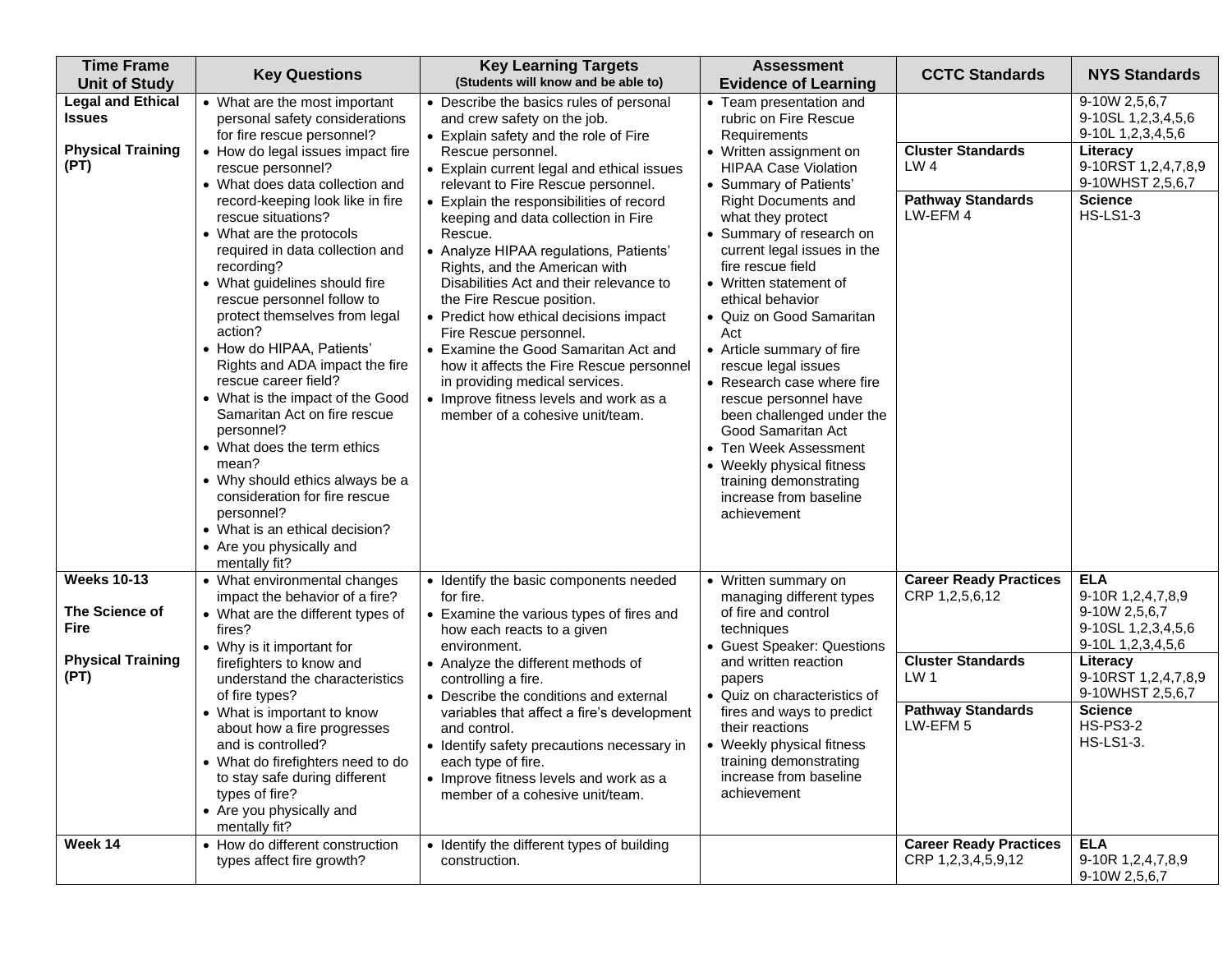| <b>Time Frame</b><br><b>Unit of Study</b>                                                                                                   | <b>Key Questions</b>                                                                                                                                                                                                                                                                                                                                                                                                                  | <b>Key Learning Targets</b><br>(Students will know and be able to)                                                                                                                                                                                                                                                                                                                                                                                                                                                        | <b>Assessment</b><br><b>Evidence of Learning</b>                                                                                                                                                                                                                                                                                                                                                                                 | <b>CCTC Standards</b>                                                                                                                          | <b>NYS Standards</b>                                                                                                                                                                                        |
|---------------------------------------------------------------------------------------------------------------------------------------------|---------------------------------------------------------------------------------------------------------------------------------------------------------------------------------------------------------------------------------------------------------------------------------------------------------------------------------------------------------------------------------------------------------------------------------------|---------------------------------------------------------------------------------------------------------------------------------------------------------------------------------------------------------------------------------------------------------------------------------------------------------------------------------------------------------------------------------------------------------------------------------------------------------------------------------------------------------------------------|----------------------------------------------------------------------------------------------------------------------------------------------------------------------------------------------------------------------------------------------------------------------------------------------------------------------------------------------------------------------------------------------------------------------------------|------------------------------------------------------------------------------------------------------------------------------------------------|-------------------------------------------------------------------------------------------------------------------------------------------------------------------------------------------------------------|
| <b>Building</b><br><b>Construction and</b><br>Fire<br><b>Physical Training</b><br>(PT)                                                      | • What do fire rescue personnel<br>need to consider to work safely<br>and effectively in specific<br>structures?<br>• Are you physically and<br>mentally fit?                                                                                                                                                                                                                                                                         | • Examine the impact of construction on<br>fire growth.<br>• Describe the ways building construction<br>changes how firefighters attack a fire.<br>• Improve fitness levels and work as a<br>member of a cohesive unit/team.                                                                                                                                                                                                                                                                                              | • Pictures and descriptions<br>of building types around<br>Syracuse<br>• Written analyses on<br>building construction,<br>firefighter awareness and<br>correct approaches to<br>selected construction<br>types<br>• Application of regulations<br>and protocols for personal<br>and team safety<br>• Weekly physical fitness<br>training demonstrating<br>increase from baseline<br>achievement                                  | <b>Cluster Standards</b><br>LW <sub>1</sub><br><b>Pathway Standards</b><br>LW-EFM 5,10,15                                                      | 9-10SL 1, 2, 3, 4, 5, 6<br>9-10L 1, 2, 3, 4, 5, 6<br>Literacy<br>9-10RST 1,2,4,7,8,9<br>9-10WHST 2,5,6,7<br><b>Science</b><br><b>HS-LS1-3.</b>                                                              |
| Week 15<br><b>Fire Extinguishers</b><br><b>Physical Training</b><br>(PT)                                                                    | • What are the various types of<br>portable fire extinguishers?<br>• Why does each one have a<br>different use?<br>• What is the life of a fire<br>extinguisher and how is it<br>determined?<br>• What happens to a fire<br>extinguisher after being used<br>on a fire?<br>• What are the rules for fire<br>extinguisher safety?<br>• Are you physically and<br>mentally fit?                                                         | • Identify different types of fire<br>extinguisher and explain where each<br>would be used.<br>• Demonstrate the proper care and<br>operation of fire extinguishers.<br>• Improve fitness levels and work as a<br>member of a cohesive unit/team.                                                                                                                                                                                                                                                                         | • Practical exam on<br>identifying the various<br>types of extinguishers<br>• Group developed tri-folds<br>on types and proper use of<br>fire extinguishers<br>• Design a fire extinguisher<br>inspection program<br>• Critical thinking and<br>decision-making rubric<br>• Quiz on types, care and<br>use of fire extinguishers<br>• Weekly physical fitness<br>training demonstrating<br>increase from baseline<br>achievement | <b>Career Ready Practices</b><br>CRP 1,2,4,8,11<br><b>Cluster Standards</b><br>LW <sub>1</sub><br><b>Pathway Standards</b><br>LW-EFM 5,9,10    | <b>ELA</b><br>9-10R 1,2,4,7,8,9<br>9-10W 2,5,6,7<br>9-10SL 1,2,3,4,5,6<br>9-10L 1, 2, 3, 4, 5, 6<br>Literacy<br>9-10RST 1,2,4,7,8,9<br>9-10WHST 2,5,6,7<br><b>Science</b><br><b>HS-LS1-3.</b>               |
| <b>Weeks 16-18</b><br><b>Fire Safety and</b><br>Personal<br><b>Protective</b><br><b>Equipment (PPE)</b><br><b>Physical Training</b><br>(PT) | • What are the safety issues that<br>Fire Rescue personnel face<br>while on the job?<br>• What are the roles of the<br>department, the team, and the<br>individual in firefighter safety?<br>• What types of personal<br>protective equipment (PPE)<br>are necessary?<br>• What equipment is used by fire<br>rescue workers for personal<br>and team safety?<br>• What skills are necessary to<br>correctly operate the<br>equipment? | • Describe the safety issues affecting<br>firefighters.<br>• Explain the different responsibilities for<br>safety of the department, the team, and<br>the individual.<br>• Explain the importance of personal and<br>team decision making related to safety<br>in the work environment.<br>• Identify the components of Personal<br>Protective Equipment for fire rescue and<br>demonstrate how each one protects the<br>fire rescue worker.<br>• Improve fitness levels and work as a<br>member of a cohesive unit/team. | • Written assignment on<br>current safety issues for<br>firefighters<br>• Group presentations on<br>Personnel Protective<br>Equipment<br>• Flow chart of skills a fire<br>rescue person must have<br>in using PPE<br>• Correct donning and<br>removal of PPE in<br>specified situations<br>• Rank order of the most to<br>the least used PPE<br>• Weekly physical fitness<br>training demonstrating                              | <b>Career Ready Practices</b><br>CRP 1,2,3,5,7,12<br><b>Cluster Standards</b><br>LW <sub>1</sub><br><b>Pathway Standards</b><br>LW-EFM 5,10,13 | <b>ELA</b><br>9-10R 1,2,4,7,8,9<br>9-10W 2,5,6,7<br>9-10SL 1,2,3,4,5,6<br>9-10L 1,2,3,4,5,6<br>Literacy<br>9-10RST 1,2,4,7,8,9<br>9-10WHST 2,5,6,7<br><b>Science</b><br><b>HS-LS1-3.</b><br><b>HS-PS3-3</b> |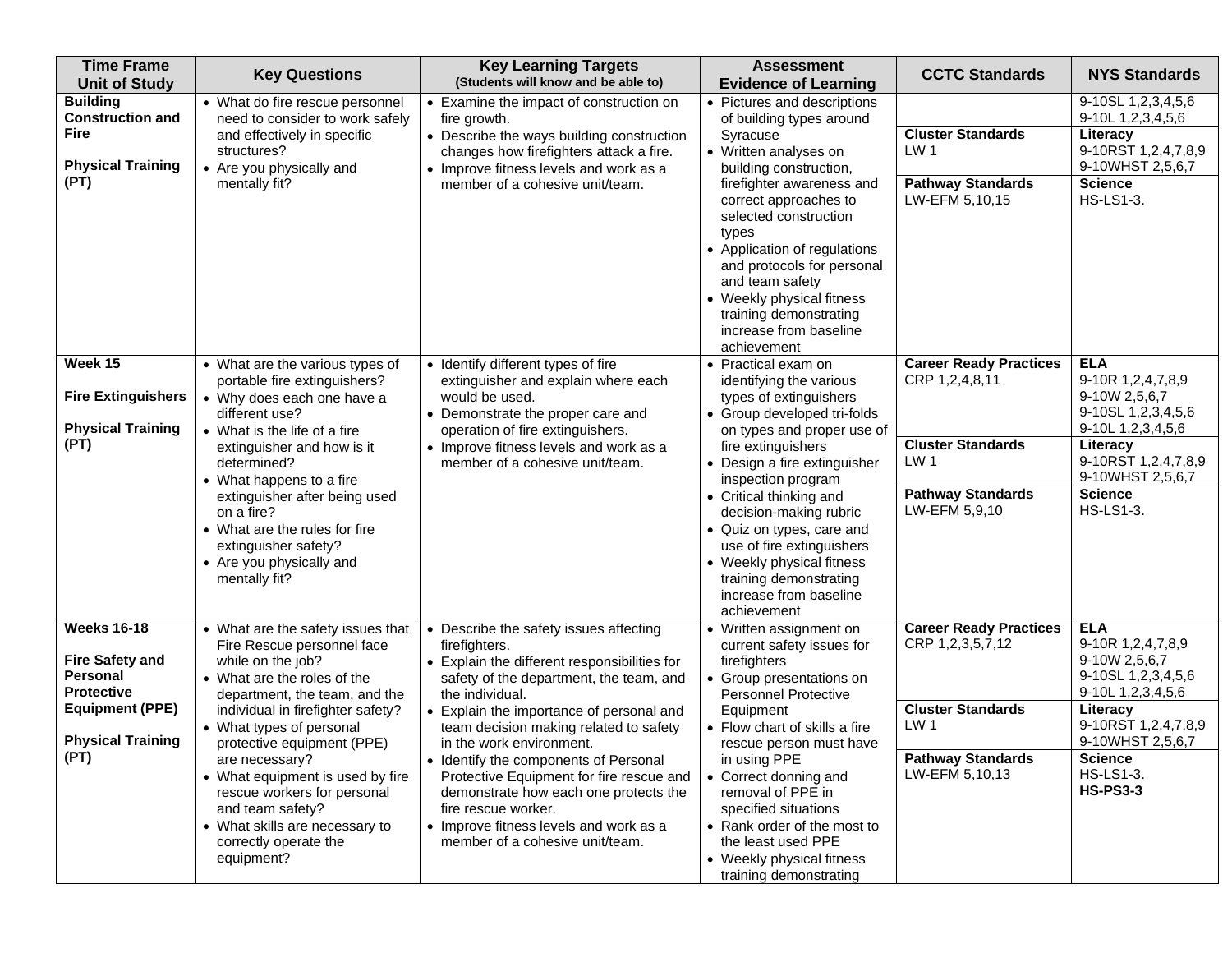| <b>Time Frame</b><br><b>Unit of Study</b>                                                                              | <b>Key Questions</b>                                                                                                                                                                                                                                                                                                        | <b>Key Learning Targets</b><br>(Students will know and be able to)                                                                                                                                                                                                                                                                                                                                      | <b>Assessment</b><br><b>Evidence of Learning</b>                                                                                                                                                                                                                                                                                                                                                                          | <b>CCTC Standards</b>                                                                                                                          | <b>NYS Standards</b>                                                                                                                                                                                             |
|------------------------------------------------------------------------------------------------------------------------|-----------------------------------------------------------------------------------------------------------------------------------------------------------------------------------------------------------------------------------------------------------------------------------------------------------------------------|---------------------------------------------------------------------------------------------------------------------------------------------------------------------------------------------------------------------------------------------------------------------------------------------------------------------------------------------------------------------------------------------------------|---------------------------------------------------------------------------------------------------------------------------------------------------------------------------------------------------------------------------------------------------------------------------------------------------------------------------------------------------------------------------------------------------------------------------|------------------------------------------------------------------------------------------------------------------------------------------------|------------------------------------------------------------------------------------------------------------------------------------------------------------------------------------------------------------------|
|                                                                                                                        | • What vocabulary does a fire<br>rescue worker need to use in<br>fire safety and PPE?<br>• Are you physically and<br>mentally fit?                                                                                                                                                                                          |                                                                                                                                                                                                                                                                                                                                                                                                         | increase from baseline<br>achievement                                                                                                                                                                                                                                                                                                                                                                                     |                                                                                                                                                |                                                                                                                                                                                                                  |
| Week 19<br><b>Self-Contained</b><br><b>Breathing</b><br><b>Apparatus</b><br><b>Physical Training</b><br>(PT)           | • How does the self-contained<br>breathing apparatus function<br>and when is it used?<br>• What training and skills are<br>needed for correct operation of<br>self- contained breathing<br>apparatus?<br>• How will you determine when a<br>self-contained breathing<br>apparatus is indicated?<br>• Are you physically and | • Explain how self-contained breathing<br>apparatus technology has developed<br>and changed over time.<br>• Analyze a fire rescue event to determine<br>whether a self-contained breathing<br>apparatus should be used.<br>• Demonstrate the operation and<br>maintenance of a self-contained<br>breathing apparatus.<br>• Improve fitness levels and work as a<br>member of a cohesive unit/team.      | • Group presentation on<br>self-contained breathing<br>apparatus<br>• Quiz on the care and use<br>of the breathing apparatus<br>• Weekly physical fitness<br>training demonstrating<br>increase from baseline<br>achievement                                                                                                                                                                                              | <b>Career Ready Practices</b><br>CRP 1,2,3,7,11,12<br><b>Cluster Standards</b><br>LW <sub>1</sub><br><b>Pathway Standards</b><br>LW-EFM 1,5,10 | <b>ELA</b><br>9-10R 1,2,4,7,8,9<br>9-10W 2,5,6,7<br>9-10SL 1, 2, 3, 4, 5, 6<br>9-10L 1,2,3,4,5,6<br>Literacy<br>9-10RST 1,2,4,7,8,9<br>9-10WHST 2,5,6,7<br><b>Science</b><br><b>HS-LS1-3.</b>                    |
| Week 20<br><b>Fire Detection</b><br><b>Systems and</b><br><b>Sprinkler Systems</b><br><b>Physical Training</b><br>(PT) | mentally fit?<br>• What are the various types of<br>fire detection systems?<br>• What are the various types of<br>sprinkler systems?<br>• Are you physically and<br>mentally fit?                                                                                                                                           | • Explain the difference between smoke,<br>CO, heat, gas, and flame detectors.<br>• Explain the difference between wet, dry,<br>deluge, pre-action, and residential<br>sprinkler systems.<br>• Improve fitness levels and work as a<br>member of a cohesive unit/team.                                                                                                                                  | • Graded homework<br>assignment on use and<br>placement of smoke<br>detectors<br>• Quiz on fire detections and<br>sprinkler systems<br>• Weekly physical fitness<br>training demonstrating<br>increase from baseline<br>achievement                                                                                                                                                                                       | <b>Career Ready Practices</b><br>CRP 1,2,4,9,12<br><b>Cluster Standards</b><br>LW 1,6<br><b>Pathway Standards</b><br>LW-EFM 5,10,13            | <b>ELA</b><br>9-10R 1,2,4,7,8,9<br>9-10W 2,5,6,7<br>9-10SL 1,2,3,4,5,6<br>9-10L 1,2,3,4,5,6<br>Literacy<br>9-10RST 1,2,4,7,8,9<br>9-10WHST 2,5,6,7<br><b>Science</b><br><b>HS-LS1-3.</b><br><b>HS-PS3-4</b>      |
| Week 21<br><b>Water Supplies</b><br>and Fire Hydrants<br><b>Physical Training</b><br>(PT)                              | • What are the various sources<br>of water supply used by a fire<br>rescue team?<br>• What are the different types of<br>fire hydrants used in our city<br>and county?<br>• What are the safety concerns<br>when accessing a fire hydrant?<br>• Are you physically and<br>mentally fit?                                     | • Explain the types of water supplies used<br>to fight fires.<br>• Define how water supplies are accessed<br>by the fire rescue personnel.<br>• Describe the various types of hydrants<br>used by our city and county and their<br>locations and placement.<br>• Demonstrate how to safely access<br>water from a hydrant.<br>• Improve fitness levels and work as a<br>member of a cohesive unit/team. | • Written assignment<br>describing various water<br>supplies<br>• Identification of the various<br>types of hydrants and the<br>tools needed to access<br>water from a hydrant<br>• Practical assessment of<br>accessing water from fire<br>hydrants<br>• Community service<br>exercise of shoveling out<br>fire hydrants<br>• Weekly physical fitness<br>training demonstrating<br>increase from baseline<br>achievement | <b>Career Ready Practices</b><br>CRP 1,2,4,9,12<br><b>Cluster Standards</b><br>LW <sub>1</sub><br><b>Pathway Standards</b><br>LW-EFM 5,10      | <b>ELA</b><br>9-10R 1,2,4,7,8,9<br>9-10W 2,5,6,7<br>9-10SL 1, 2, 3, 4, 5, 6<br>9-10L 1,2,3,4,5,6<br>Literacy<br>9-10RST 1,2,4,7,8,9<br>9-10WHST 2,5,6,7<br><b>Science</b><br><b>HS-LS1-3.</b><br><b>HS-PS3-4</b> |
| Week 22                                                                                                                |                                                                                                                                                                                                                                                                                                                             | • Explain why each type of hose has its<br>own specific use when fighting a fire.                                                                                                                                                                                                                                                                                                                       | • Quiz on visual recognition<br>of types of fire hose                                                                                                                                                                                                                                                                                                                                                                     | <b>Career Ready Practices</b><br>CRP 1,2,4,7,8,11                                                                                              | <b>ELA</b><br>9-10R 1,2,4,7,8,9<br>9-10W 2,5,6,7                                                                                                                                                                 |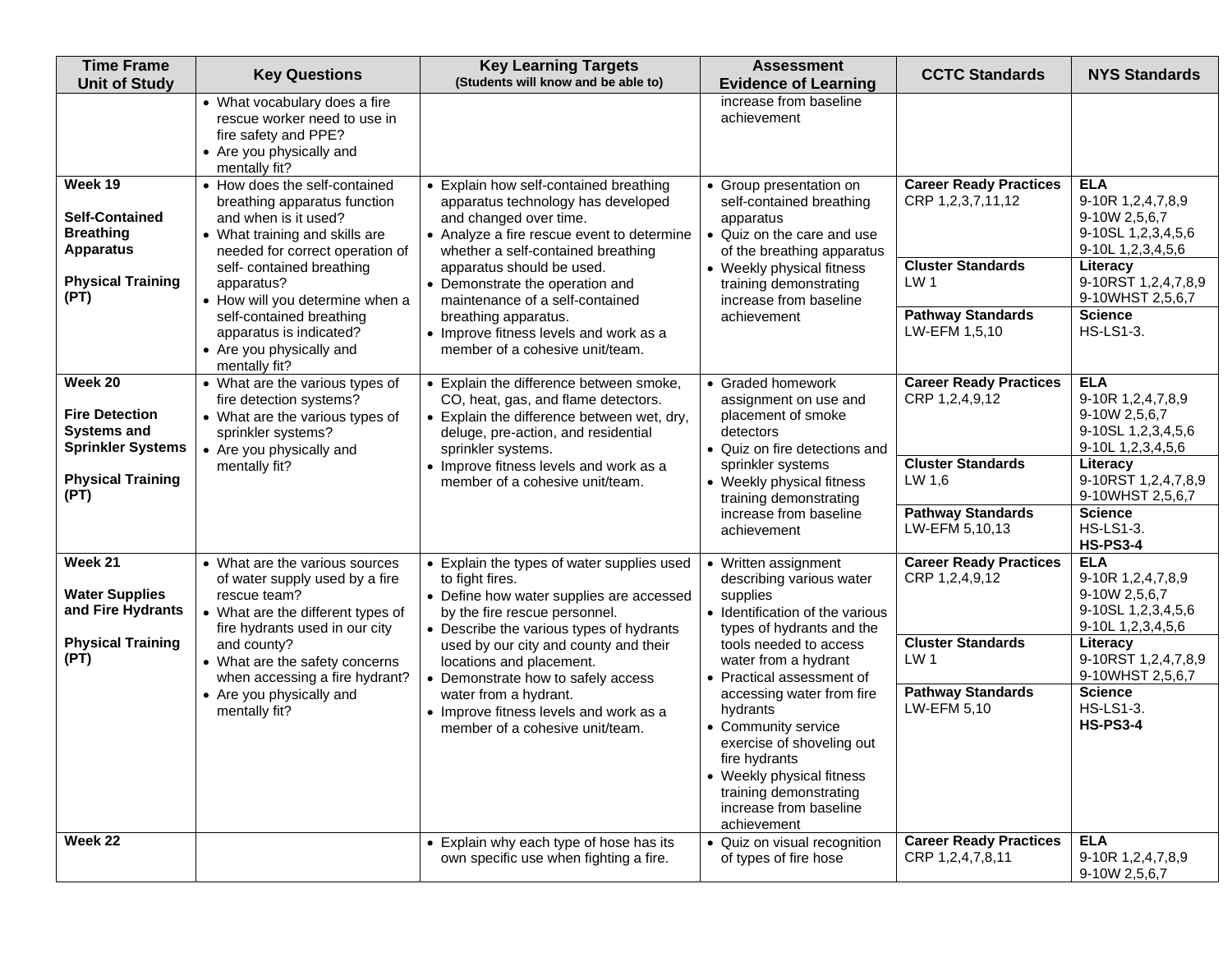| <b>Time Frame</b><br><b>Unit of Study</b>                                                                                     | <b>Key Questions</b>                                                                                                                                                                                                                                                                                                                                                                                                                           | <b>Key Learning Targets</b><br>(Students will know and be able to)                                                                                                                                                                                                                                                                                                                                                                                                            | <b>Assessment</b><br><b>Evidence of Learning</b>                                                                                                                                                                                                                                                                                  | <b>CCTC Standards</b>                                                                                                                         | <b>NYS Standards</b>                                                                                                                                                                          |
|-------------------------------------------------------------------------------------------------------------------------------|------------------------------------------------------------------------------------------------------------------------------------------------------------------------------------------------------------------------------------------------------------------------------------------------------------------------------------------------------------------------------------------------------------------------------------------------|-------------------------------------------------------------------------------------------------------------------------------------------------------------------------------------------------------------------------------------------------------------------------------------------------------------------------------------------------------------------------------------------------------------------------------------------------------------------------------|-----------------------------------------------------------------------------------------------------------------------------------------------------------------------------------------------------------------------------------------------------------------------------------------------------------------------------------|-----------------------------------------------------------------------------------------------------------------------------------------------|-----------------------------------------------------------------------------------------------------------------------------------------------------------------------------------------------|
| <b>Fire Hoses and</b><br><b>Hydrants</b><br><b>Physical Training</b><br>(PT)                                                  | • What types of fire hose are<br>used by the City and County<br>Fire Departments?<br>• How do firefighters determine<br>what type of fire hose should<br>be used?<br>• What does hose load mean?<br>• What are the various hose<br>loads and hose rolls?<br>• Are you physically and<br>mentally fit?                                                                                                                                          | • Calculate the hose loads capable at<br>standard water pressure for various<br>hoses.<br>• Explain why different hose loads are<br>used for different operations.<br>• Improve fitness levels and work as a<br>member of a cohesive unit/team.                                                                                                                                                                                                                               | • Written assessment on<br>how to identify the various<br>types of hose loads and<br>their advantages and<br>disadvantages<br>• Weekly physical fitness<br>training demonstrating<br>increase from baseline<br>achievement                                                                                                        | <b>Cluster Standards</b><br>LW <sub>1</sub><br><b>Pathway Standards</b><br>LW-EFM 5,10                                                        | 9-10SL 1,2,3,4,5,6<br>9-10L 1,2,3,4,5,6<br>Literacy<br>9-10RST 1,2,4,7,8,9<br>9-10WHST 2,5,6,7<br><b>Science</b><br><b>HS-LS1-3</b><br><b>HS-PS3-2</b>                                        |
| <b>Weeks 23-24</b><br><b>Advancing Hose</b><br>Lines<br><b>Physical Training</b><br>(PT)                                      | • How are hose lines advanced<br>in a structure?<br>• What are the skills and<br>physical requirements needed<br>to go up and down stairs, using<br>a standpipe, and working from<br>a ladder?<br>• Are you physically and<br>mentally fit?                                                                                                                                                                                                    | • Explain how to advance a fire hose in<br>multiple operations.<br>• Demonstrate the procedure for<br>advancing a fire hose up and down<br>stairs.<br>• Explain the use of a stand pipe and how<br>safely to work from a ladder with a fire<br>hose.<br>Improve fitness levels and work as a<br>member of a cohesive unit/team.                                                                                                                                               | • Hands-on practical team<br>exercise advancing hoses<br>up and down stairs with<br>full equipment<br>• Weekly physical fitness<br>training demonstrating<br>increase from baseline<br>achievement                                                                                                                                | <b>Career Ready Practices</b><br>CRP 1,2,4,8,12<br><b>Cluster Standards</b><br>LW 1<br><b>Pathway Standards</b><br>LW-EFM 2,5,6,9,10          | <b>ELA</b><br>9-10R 1,2,4,7,8,9<br>9-10W 2,5,6,7<br>9-10SL 1,2,3,4,5,6<br>9-10L 1,2,3,4,5,6<br>Literacy<br>9-10RST 1,2,4,7,8,9<br>9-10WHST 2,5,6,7<br><b>Science</b><br><b>HS-LS1-3</b>       |
| Week 25<br><b>Fire Streams and</b><br>Foams<br><b>Physical Training</b><br>(PT)                                               | • What is a fire stream?<br>• What is the difference between<br>small, medium and master<br>stream devices?<br>• How does a firefighter<br>determine what master stream<br>should be used when fighting a<br>fire?<br>• What types of fires require the<br>use of foam rather than water?<br>• What are the different types of<br>foam?<br>• What are the factors in<br>selecting the right foam?<br>• Are you physically and<br>mentally fit? | • Describe the various types of fire<br>streams and their effectiveness.<br>• Demonstrate the various types of fire<br>streams.<br>• Explain when and how to choose which<br>hose stream.<br>• Explain the reason why foam is used in<br>fire service.<br>• Explain where each type of foam is<br>used and why.<br>• Explain the chemical makeup of the<br>foams and how they extinguish a fire.<br>• Improve fitness levels and work as a<br>member of a cohesive unit/team. | • Written summary on<br>various types of hose<br>streams<br>• Responses to scenarios<br>on selecting the<br>appropriate fire stream<br>and the rationale its use<br>• Hands-on exercise using<br>various types of hose<br>streams<br>• Weekly physical fitness<br>training demonstrating<br>increase from baseline<br>achievement | <b>Career Ready Practices</b><br>CRP 1,2,4,6,9,12<br><b>Cluster Standards</b><br>LW <sub>2</sub><br><b>Pathway Standards</b><br>LW-EFM 1,9,10 | <b>ELA</b><br>9-10R 1,2,4,7,8,9<br>9-10W 2,5,6,7<br>9-10SL 1,2,3,4,5,6<br>9-10L 1,2,3,4,5,6<br>Literacy<br>9-10RST 1,2,4,7,8,9<br>9-10WHST 2,5,6,7<br><b>Science</b><br><b>HS-LS1-3.</b>      |
| <b>Weeks 26-27</b><br><b>CPR Training and</b><br><b>First Aid</b><br><b>Certification</b><br><b>Physical Training</b><br>(PT) | • Why is it important for fire<br>rescue personnel to train in<br>cardiopulmonary resuscitation<br>$(CPR)$ ?<br>• What key vocabulary applies to<br>CPR performance?<br>• What anatomy and physiology<br>structures are involved in the<br>performance of CPR?                                                                                                                                                                                 | • Describe the anatomy and physiology<br>involved in CPR.<br>• Apply technical terms in CPR training.<br>• Correctly perform CPR.<br>• Correctly perform First Aid.<br>• Improve fitness levels and work as a<br>member of a cohesive unit/team.                                                                                                                                                                                                                              | • Completion of practical<br>and written exams for<br>CPR/ First Aid certification<br>• Weekly physical fitness<br>training demonstrating<br>increase from baseline<br>achievement                                                                                                                                                | <b>Career Ready Practices</b><br>CRP 1,2,4,9,10<br><b>Cluster Standards</b><br>LW 1,6<br><b>Pathway Standards</b><br>LW-EFM 1,2,4,5,9,10      | <b>ELA</b><br>9-10R 1,2,4,7,8,9<br>9-10W 2,5,6,7<br>9-10SL 1, 2, 3, 4, 5, 6<br>9-10L 1,2,3,4,5,6<br>Literacy<br>9-10RST 1,2,4,7,8,9<br>9-10WHST 2,5,6,7<br><b>Science</b><br><b>HS-LS1-3.</b> |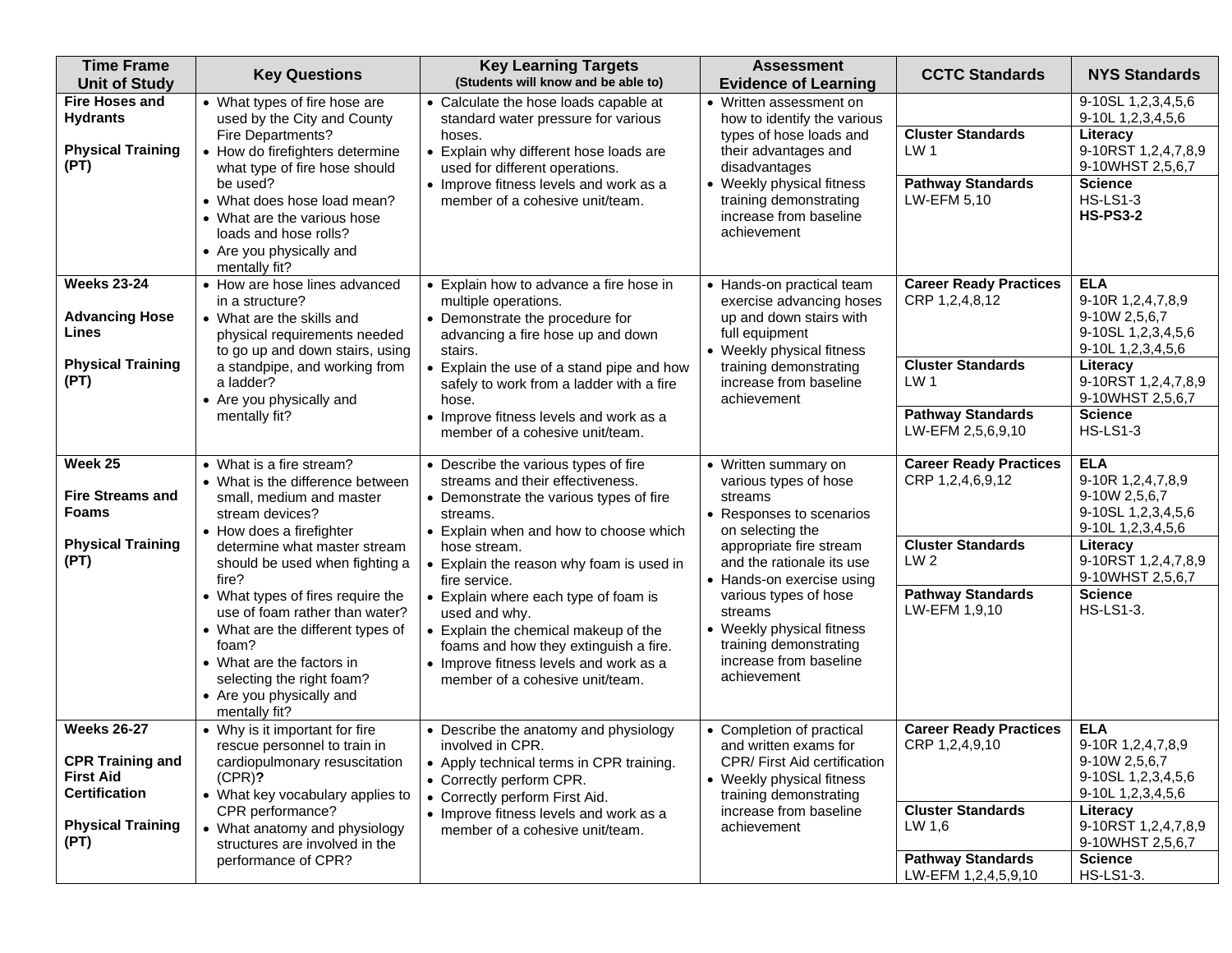| <b>Time Frame</b><br><b>Unit of Study</b>                                                     | <b>Key Questions</b>                                                                                                                                                            | <b>Key Learning Targets</b><br>(Students will know and be able to)                                                                                                                                                        | <b>Assessment</b><br><b>Evidence of Learning</b>                                                                                              | <b>CCTC Standards</b>                                                                         | <b>NYS Standards</b>                                                                                              |
|-----------------------------------------------------------------------------------------------|---------------------------------------------------------------------------------------------------------------------------------------------------------------------------------|---------------------------------------------------------------------------------------------------------------------------------------------------------------------------------------------------------------------------|-----------------------------------------------------------------------------------------------------------------------------------------------|-----------------------------------------------------------------------------------------------|-------------------------------------------------------------------------------------------------------------------|
|                                                                                               | • What technical terms are used<br>in CPR?<br>• Are you physically and<br>mentally fit?                                                                                         |                                                                                                                                                                                                                           |                                                                                                                                               |                                                                                               |                                                                                                                   |
| <b>Weeks 28-29</b><br><b>Survival and</b><br><b>Search Skills</b><br><b>Physical Training</b> | • How does a firefighter search a<br>zero/limited visibility<br>environment?<br>• How can a firefighter remove<br>himself/herself from a<br>dangerous situation?                | • Describe search techniques for victims<br>and how they differ from a Rapid<br>Intervention Team (RIT) search.<br>• Demonstrate survival skills and rapid<br>egress skills.<br>• Explain the purpose of incident reports | • Skills-based practice in<br>limited visibility situations<br>and demonstrating rapid<br>egress<br>• Accurately complete<br>incident reports | <b>Career Ready Practices</b><br>CRP 1,2,4,6,7,8,12<br><b>Cluster Standards</b>               | <b>ELA</b><br>9-10R 1,2,4,7,8,9<br>9-10W 2,5,6,7<br>9-10SL 1, 2, 3, 4, 5, 6<br>9-10L 1, 2, 3, 4, 5, 6<br>Literacy |
| (PT)                                                                                          | • How are search and survivals<br>documented?<br>• Are you physically and<br>mentally fit?                                                                                      | and how to complete them.<br>• Improve fitness levels and work as a<br>member of a cohesive unit/team.                                                                                                                    | • Weekly physical fitness<br>training demonstrating<br>increase from baseline<br>achievement                                                  | LW <sub>1</sub><br><b>Pathway Standards</b><br>LW-EFM 1,2,5,9,10                              | 9-10RST 1,2,4,7,8,9<br>9-10WHST 2,5,6,7<br><b>Science</b><br><b>HS-LS1-3.</b>                                     |
| <b>Weeks 30-31</b><br><b>Fire Ventilation</b><br><b>Physical Training</b><br>(PT)             | • What methods and types of<br>ventilation are used when<br>fighting a fire?<br>• What types of fire suppression<br>are used in controlling a fire?<br>• Are you physically and | • Explain why ventilation helps in fire<br>suppression.<br>• Describe the correct method of<br>ventilation.<br>• Define the difference of between natural                                                                 | • Team problem-solving<br>proper procedures for<br>proper ventilation and fire<br>suppression<br>Skills practical on roof<br>prop             | <b>Career Ready Practices</b><br>CRP 1,4,5,8<br><b>Cluster Standards</b>                      | <b>ELA</b><br>9-10R 1,2,4,7,8,9<br>9-10W 2,5,6,7<br>9-10SL 1, 2, 3, 4, 5, 6<br>9-10L 1, 2, 3, 4, 5, 6<br>Literacy |
|                                                                                               | mentally fit?                                                                                                                                                                   | and mechanical ventilation.<br>• Explain the differences in extinguishing<br>each type of fire.<br>• Improve fitness levels and work as a<br>member of a cohesive unit/team.                                              | • Weekly physical fitness<br>training demonstrating<br>increase from baseline<br>achievement                                                  | LW <sub>1</sub><br><b>Pathway Standards</b><br>LW-EFM 2,5,10                                  | 9-10RST 1,2,4,7,8,9<br>9-10WHST 2,5,6,7<br><b>Science</b><br><b>HS-LS1-3.</b><br><b>HS-PS1-6</b>                  |
| <b>Weeks 32-33</b><br><b>Ladders</b><br><b>Physical Training</b>                              | • How do Fire Rescue personnel<br>decide which ladders to use?<br>• What safety practices are used<br>when working with a ladder?<br>• Are you physically and                   | • Identify the parts of ladders and explain<br>their construction.<br>• Demonstrate the selection and proper<br>use of ladders in a rescue.<br>• Improve fitness levels and work as a                                     | • Safe ladder practice rubric<br>• Identification of types of<br>ladders<br>• Labeled diagrams of<br>ladder components on                     | <b>Career Ready Practices</b><br>CRP 1,4,8                                                    | <b>ELA</b><br>9-10R 1,2,4,7,8,9<br>9-10W 2,5,6,7<br>9-10SL 1, 2, 3, 4, 5, 6<br>9-10L 1, 2, 3, 4, 5, 6             |
| (PT)                                                                                          | mentally fit?                                                                                                                                                                   | member of a cohesive unit/team.                                                                                                                                                                                           | multiple types of ladders<br>• Weekly physical fitness<br>training demonstrating<br>increase from baseline                                    | <b>Cluster Standards</b><br>LW <sub>1</sub><br><b>Pathway Standards</b><br>LW-EFM 2,5,10      | Literacy<br>9-10RST 1,2,4,7,8,9<br>9-10WHST 2,5,6,7<br><b>Science</b><br><b>HS-LS1-3.</b>                         |
| Week 34<br><b>Ropes and Knots</b><br><b>Physical Training</b>                                 | • What types of ropes and knots<br>are used in the fire service?<br>• How are ropes and knots used<br>in fire rescue situations?<br>• Are you physically and                    | • Explain the various rope construction<br>methods and their characteristics.<br>• Identify the types of knots used in<br>specific and the reason they were used.<br>• Define the impact of rope and knot                 | achievement<br>• Demonstration of tying<br>specific knots required of<br>the profession<br>• Quiz on rope and knot<br>identification          | <b>Career Ready Practices</b><br>CRP 1,2,4,8,11                                               | <b>ELA</b><br>9-10R 1,2,4,7,8,9<br>9-10W 2,5,6,7<br>9-10SL 1,2,3,4,5,6<br>9-10L 1, 2, 3, 4, 5, 6                  |
| (PT)                                                                                          | mentally fit?                                                                                                                                                                   | safety on firefighting.<br>• Improve fitness levels and work as a<br>member of a cohesive unit/team.                                                                                                                      | • Weekly physical fitness<br>training demonstrating<br>increase from baseline<br>achievement                                                  | <b>Cluster Standards</b><br>LW <sub>1</sub><br><b>Pathway Standards</b><br><b>LW-EFM 5,10</b> | Literacy<br>9-10RST 1,2,4,7,8,9<br>9-10WHST 2,5,6,7<br><b>Science</b><br><b>HS-LS1-3.</b>                         |
| <b>Weeks 35-36</b>                                                                            | • What is forcible entry?                                                                                                                                                       |                                                                                                                                                                                                                           | • Identification of tools and<br>equipment in forced entry                                                                                    | <b>Career Ready Practices</b><br>CRP 1,4,6,8,9,12                                             | <b>ELA</b><br>9-10R 1,2,4,7,8,9<br>9-10W 2,5,6,7                                                                  |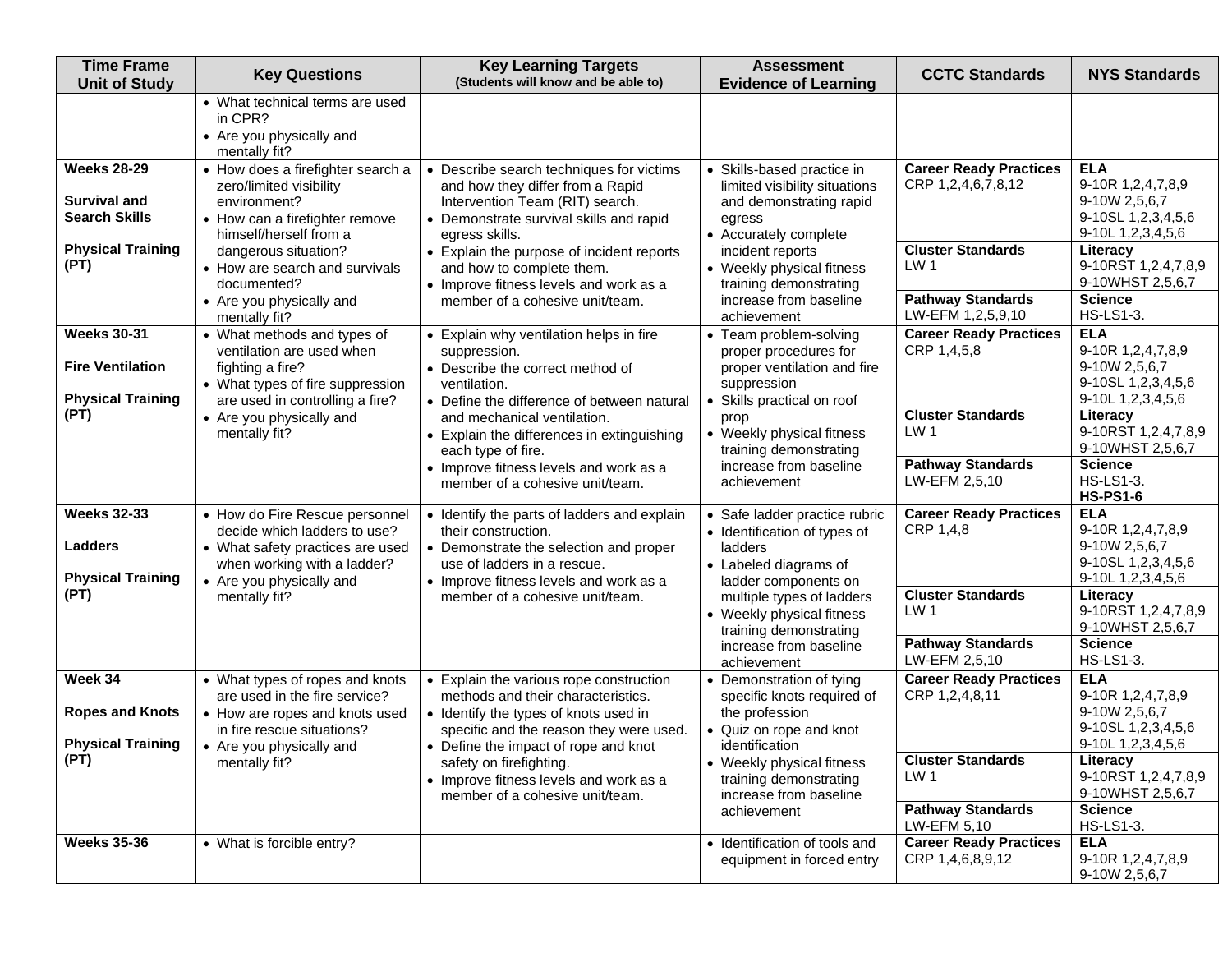| <b>Time Frame</b><br><b>Unit of Study</b>                              | <b>Key Questions</b>                                                                                                                                            | <b>Key Learning Targets</b><br>(Students will know and be able to)                                                                                                                                                                                                                            | <b>Assessment</b><br><b>Evidence of Learning</b>                                                              | <b>CCTC Standards</b>                                     | <b>NYS Standards</b>                                                                             |
|------------------------------------------------------------------------|-----------------------------------------------------------------------------------------------------------------------------------------------------------------|-----------------------------------------------------------------------------------------------------------------------------------------------------------------------------------------------------------------------------------------------------------------------------------------------|---------------------------------------------------------------------------------------------------------------|-----------------------------------------------------------|--------------------------------------------------------------------------------------------------|
| <b>Forcible Building</b><br><b>Entry</b>                               | • How do fire rescue workers<br>correctly perform a forced                                                                                                      | • Explain situations where forcible<br>building entry is used and the tools used                                                                                                                                                                                                              | • Skills based practice rubric<br>• Weekly physical fitness                                                   |                                                           | 9-10SL 1, 2, 3, 4, 5, 6<br>9-10L 1, 2, 3, 4, 5, 6                                                |
| <b>Physical Training</b><br>(PT)                                       | entry?<br>• How do you determine when a<br>forced entry is necessary?                                                                                           | to perform a forcible entry.<br>• Define primary and secondary rescue<br>search.                                                                                                                                                                                                              | training demonstrating<br>increase from baseline<br>achievement                                               | <b>Cluster Standards</b><br>LW <sub>1</sub>               | Literacy<br>9-10RST 1,2,4,7,8,9<br>9-10WHST 2,5,6,7                                              |
|                                                                        | • What tools and equipment are<br>needed in forced entries?<br>• What is a primary and<br>secondary rescue search?<br>• Are you physically and<br>mentally fit? | • Explain how to determine the need for<br>forced entry.<br>• Explain the concept of try it before you<br>pry it.<br>• Demonstrate through the lock methods.<br>• Demonstrate a forced entry in a<br>simulation.<br>• Improve fitness levels and work as a<br>member of a cohesive unit/team. |                                                                                                               | <b>Pathway Standards</b><br>LW-EFM 2,5,10                 | <b>Science</b><br><b>HS-LS1-3.</b>                                                               |
| <b>Weeks 37-38</b><br><b>Vehicle Fires</b><br><b>Physical Training</b> | • How do vehicle fires start?<br>• How are vehicle fires<br>extinguished?<br>• What safety considerations<br>are needed for fire rescue                         | • Describe the protocols for examining the<br>scene for safety at the vehicle fire.<br>• Apply the concepts of fire science to<br>vehicle fire scenarios.<br>• Determine the appropriate method to                                                                                            | • Case study reviews and<br>corresponding written<br>reports<br>• Skills testing<br>• Weekly physical fitness | <b>Career Ready Practices</b><br>CRP 1,2,7                | <b>ELA</b><br>9-10R 1,2,4,7,8,9<br>9-10W 2,5,6,7<br>9-10SL 1, 2, 3, 4, 5, 6<br>9-10L 1,2,3,4,5,6 |
| (PT)                                                                   | workers with vehicle fires?<br>• What are the rescue<br>procedures for extricating                                                                              | safely extinguish a vehicle fire.<br>• Explain extrication procedures for<br>vehicle fires.                                                                                                                                                                                                   | training demonstrating<br>increase from baseline<br>achievement                                               | <b>Cluster Standards</b><br>LW <sub>1</sub>               | Literacy<br>9-10RST 1,2,4,7,8,9<br>9-10WHST 2,5,6,7                                              |
|                                                                        | victims from a burning vehicle?<br>• Are you physically and<br>mentally fit?                                                                                    | • Improve fitness levels and work as a<br>member of a cohesive unit/team.                                                                                                                                                                                                                     |                                                                                                               | <b>Pathway Standards</b><br>LW-EFM 2,5,910                | <b>Science</b>                                                                                   |
| <b>Weeks 39-40</b><br><b>Final Exam</b><br><b>Physical Training</b>    | • Are you prepared for the final<br>assessments?<br>• Are you physically and<br>mentally fit?                                                                   | • Prepare for Final Exams.<br>• Improve fitness levels and work as a<br>member of a cohesive unit/team.                                                                                                                                                                                       | • Written Final Exam<br>• Skill Based Final Exam<br>teamed with EMT and Law<br>Enforcement-scenario<br>based  | <b>Career Ready Practices</b><br>CRP 1,2,4,6,7,8,9,11,12  | <b>ELA</b><br>9-10R 1,2,4,7,8,9<br>9-10W 2,5,6,7<br>9-10SL 1, 2, 3, 4, 5, 6<br>9-10L 1,2,3,4,5,6 |
| (PT)                                                                   |                                                                                                                                                                 |                                                                                                                                                                                                                                                                                               | • Weekly physical fitness<br>training demonstrating<br>increase from baseline                                 | <b>Cluster Standards</b><br>LW 1,2,3,4,6                  | Literacy<br>9-10RST 1,2,4,7,8,9<br>9-10WHST 2,5,6,7                                              |
|                                                                        |                                                                                                                                                                 |                                                                                                                                                                                                                                                                                               | achievement                                                                                                   | <b>Pathway Standards</b><br>LW-EFM 1,2,5,6,9,10,<br>11,14 | <b>Science</b><br><b>HS-LS1-3.</b>                                                               |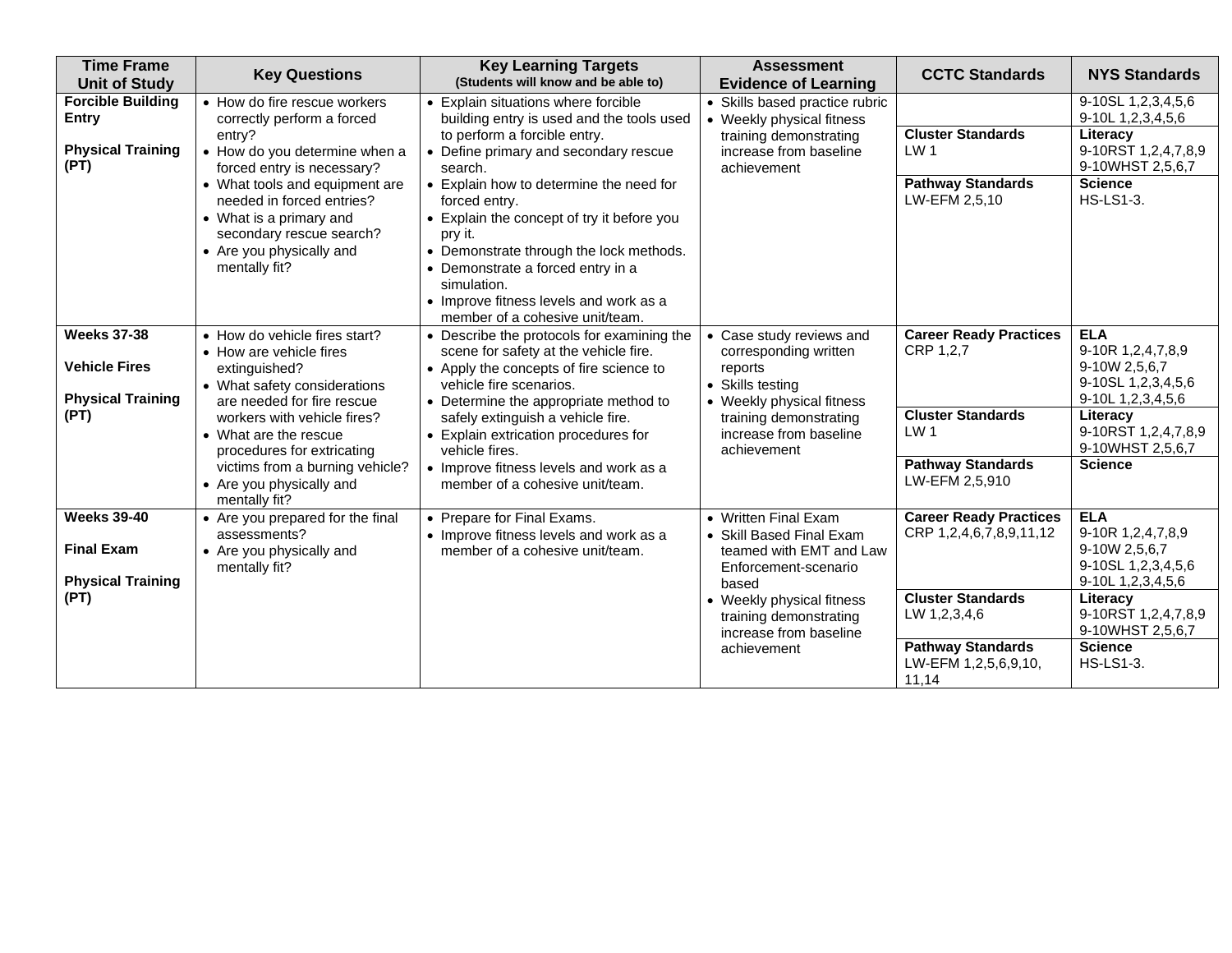# **Syracuse City School District Career and Technical Education Program Course Syllabus FRP200: Fire Rescue 200**



#### **Program Overview**

The Fire Rescue program at PSLA is designed to provide students with experience in the field of firefighting and to prepare them for the fire academy. Throughout the program, a wide range of topics will be covered including fire safety and awareness, fire suppression, firefighter survival skills, and planning for a city-wide disaster. Students will become certified in CPR and First Aid, receive Certified First Responder (CFR)/Emergency Medical Responder (EMR) certification, and Emergency Medical Technician-Basic (EMT-Basic) certification. The program offers job shadowing and internship experiences, the opportunity to earn college credits from OCC and credit for the completion of New York State Firefighter courses. Those successfully completing the program will earn a Regents diploma and pass an industry-based assessment to receive a technical endorsement on their diploma. Career opportunities for graduates from the program include firefighter, fire protection professional, industrial fire safety professional and fire investigator.

#### **Course Description**

During this course, students will learn some of the science foundations of the fire-rescue field. Students continue to develop critical skills in fire protection and learn about the chemistry of fire, fire suppression agents, chemical properties that create HazMat situations, and indicators of chemical warfare agents. Students will learn about the processes and procedures of fire investigation from evidence collection and preserving the scene through courtroom testimony. The course combines classroom and hands-on application of firefighter skills. Throughout the program, students will participate as a team member in weekly physical training (PT) drills to improve their physical and mental health.

#### **Work-Based Learning**

Students will be connected with working fire rescue professionals in the community through guest speakers, Career Coaching, field trips, and job shadowing leading to further opportunities for direct job training and realworld experience. Students will create and maintain a portfolio of their work-based learning experiences throughout the program to document the development of their skills.

## **Pre-Requisites**

FRP100: Fire Rescue 100

## **Course Objectives**

Students will:

- 1. Gain knowledge in basic firefighting tactics and procedures.
- 2. Follow fire safety rules and procedures and demonstrate effective use of personal protective equipment (PPE).
- 3. Demonstrate safe and effective victim removal and transport.
- 4. Describe Incident Command System (ICS) and its function.
- 5. Develop skills in emergency radio communications.
- 6. Explain the chemistry of hazardous materials.
- 7. Explain the fundamentals of fire chemistry, pyrolysis, and chemical warfare.
- 8. Explain the procedures of fire investigations.

## **Integrated Academics**

N/A

#### **Equipment and Supplies**

- **School will provide:** Textbooks and all other print material; PT Gear (2 PT T-shirts, 1 sweat suit); Class uniform (1 uniform pant, 1 uniform shirt, 1 pair shoes, 1 belt)
- **Student will provide:** N/A

## **Textbook**

Fire, F. L. (1996). *The Common Sense Approach to Hazardous Materials, 2nd edition.* Tulsa, OK: Fire Engineering Books & Videos.

## **Grading**

20% Tests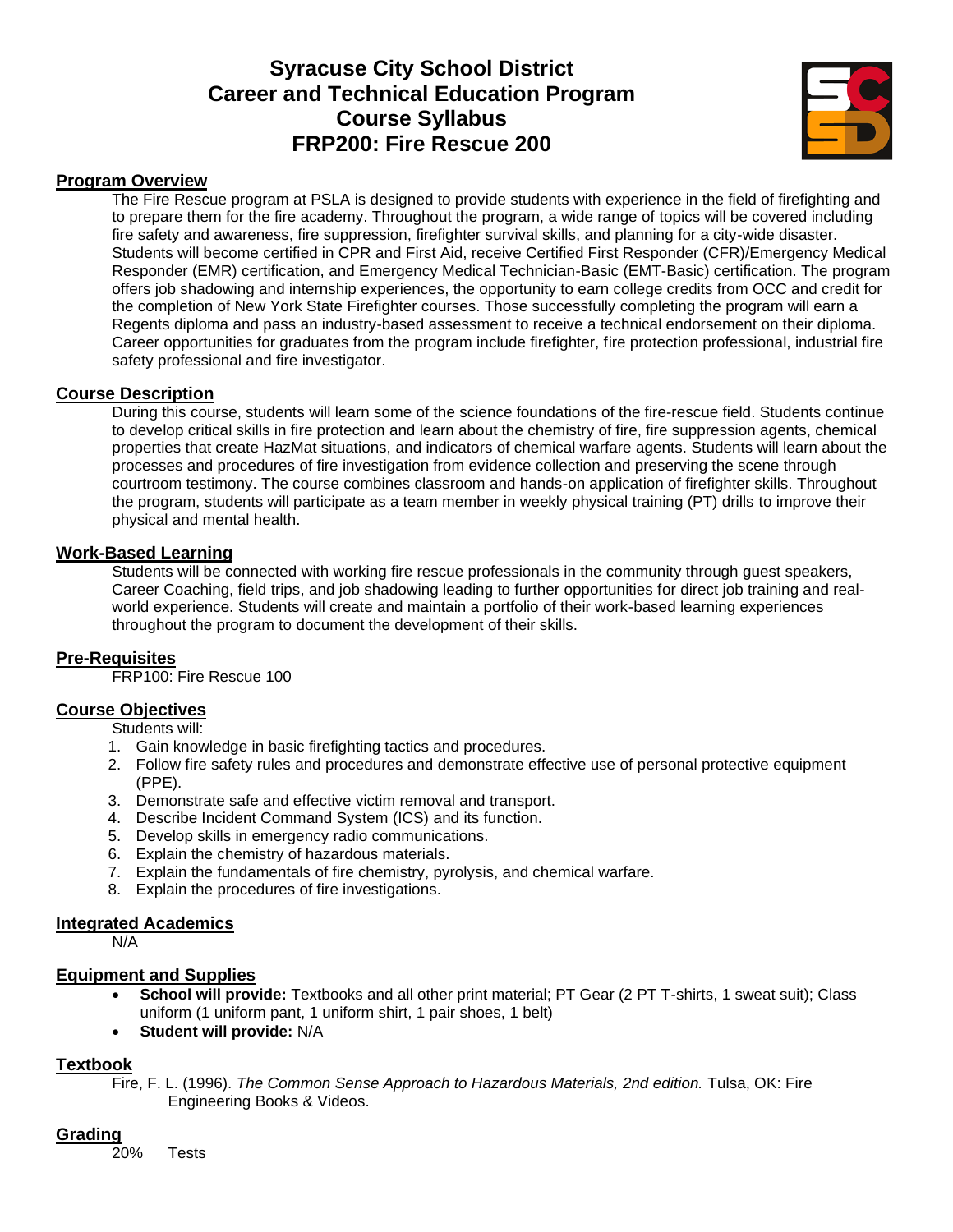| 15% | Quizzes       |
|-----|---------------|
| 15% | Classwork     |
| 10% | Homework      |
| 20% | Participation |
| 20% | PT Grade      |

#### **Additional Course Policies**

Students must receive a standard sports physical for entry into this course. Students are required to follow all classroom and training safety rules. Students must participate in weekly Physical Training Drills.

| Quarter      | <b>Units of Study</b>                                                                                                                                                                                                                                                                                                                                                |
|--------------|----------------------------------------------------------------------------------------------------------------------------------------------------------------------------------------------------------------------------------------------------------------------------------------------------------------------------------------------------------------------|
|              | <b>Review of Class Expectations</b><br>٠<br><b>Vocabulary Review</b><br><b>Classroom Equipment Overview</b><br>٠<br><b>Team Building Activities</b><br><b>Review of Firefighter Survival Skills</b><br>Personal Protective Equipment (PPE)<br>Victim Transport and Removal<br>Building Construction and Effects of Fire<br>Radio Communications/Primary Size-Up<br>٠ |
| $\mathbf{2}$ | Incident Command System (ICS) 100 and 700<br>٠<br>Chemistry of Hazardous Materials<br>Fire Dynamics and Pyrolysis<br>$\bullet$<br><b>Heat Transfer</b>                                                                                                                                                                                                               |
| 3            | Fire Investigation<br><b>Evidence Collection and Documentation</b><br>$\Omega$<br>Scene Preservation<br>$\cap$<br>Cause Determination<br>$\cap$<br>Methods of Preserving a Fire Scene<br>$\circ$<br>Psychology of an Arsonist<br>$\circ$                                                                                                                             |
| 4            | Fire Investigation:<br>$\bullet$<br>Incendiary Devices throughout History<br>$\circ$<br>Laws, Sentencing and Expert Testimony<br>$\circ$<br>Chemical Warfare Agents and IEDs<br><b>Review and Final Exam</b>                                                                                                                                                         |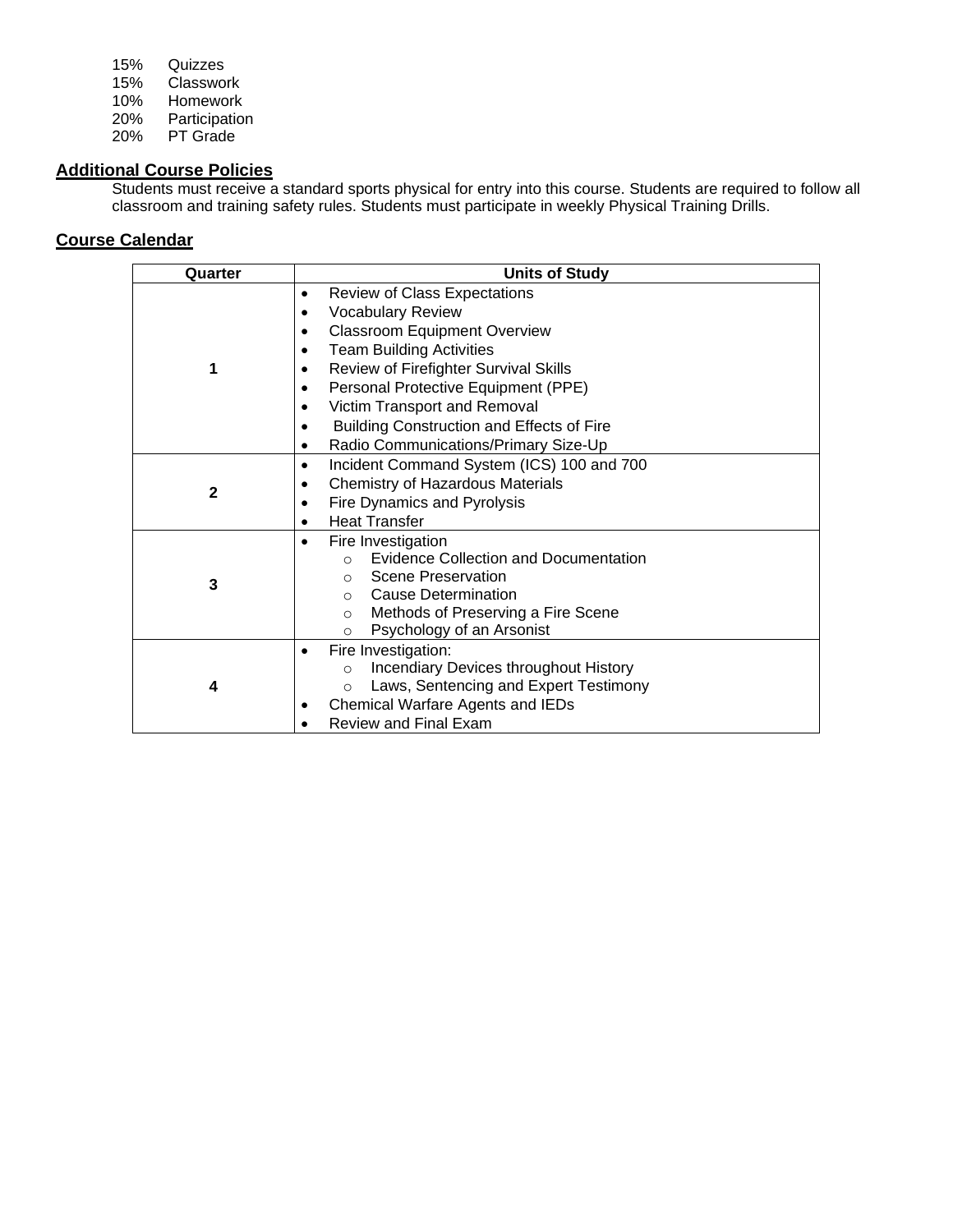## **Syracuse City School District Career and Technical Education Program Scope and Sequence FRP 200: Fire Rescue 200**



| <b>Time Frame</b><br><b>Unit of Study</b>                                                                                                         | <b>Key Questions</b>                                                                                                                                                                                                                                                                                                                                                                                      | <b>Key Learning Targets</b><br>(Students will know and be able to)                                                                                                                                                                                                                 | <b>Assessment</b><br><b>Evidence of Learning</b>                                                                                                                                  | <b>CCTC Standards</b>                                                                                                                          | <b>NYS Standards</b>                                                                                                                                                 |
|---------------------------------------------------------------------------------------------------------------------------------------------------|-----------------------------------------------------------------------------------------------------------------------------------------------------------------------------------------------------------------------------------------------------------------------------------------------------------------------------------------------------------------------------------------------------------|------------------------------------------------------------------------------------------------------------------------------------------------------------------------------------------------------------------------------------------------------------------------------------|-----------------------------------------------------------------------------------------------------------------------------------------------------------------------------------|------------------------------------------------------------------------------------------------------------------------------------------------|----------------------------------------------------------------------------------------------------------------------------------------------------------------------|
| Week 1<br><b>Review of Class</b><br><b>Expectations</b><br><b>Vocabulary</b><br><b>Review</b><br><b>Classroom</b><br><b>Equipment</b><br>Overview | • What are the classroom<br>expectations, and how can<br>you be a leader in the class?<br>• What key vocabulary do you<br>need to communicate and<br>perform in the class?<br>• What are the names and uses<br>of classroom and training<br>equipment?                                                                                                                                                    | • Describe classroom expectations.<br>• Identify and describe the uses of<br>classroom equipment.<br>• Demonstrate the safe and proper use<br>and handling of equipment in the fire<br>rescue classroom.                                                                           | • Signed expectations<br>contracts<br>• Demonstration of<br>appropriate attitudes and<br>interactions<br>• Skills based test on<br>equipment use and<br>handling                  | <b>Career Ready Practice</b><br>CRP 1,4,9<br><b>Cluster Standards</b><br>LW <sub>2</sub><br><b>Pathway Standards</b><br>LW-EFM 4,5,6,10        | <b>ELA</b><br>9-10R 1,2,4,7,8,9<br>9-10W 2,5,6,7<br>9-10SL 1,2,3,4,5,6<br>9-10L 1,2,3,4,5,6<br>Literacy<br>9-10RST 1,2,4,7,8,9<br>9-10WHST 2,5,6,7<br><b>Science</b> |
| Week 2<br><b>Team Building</b><br><b>Activities</b>                                                                                               | • What is the purpose of<br>working together as a team?<br>• Why do firefighters never work<br>alone?                                                                                                                                                                                                                                                                                                     | • Define FAST (Firefighter Assist and<br>Search Team).<br>• Explain the 2 in-2 out rule and its<br>application.<br>• Determine how various Line of Duty<br>Deaths (LODD) and injuries might have<br>been prevented with better teamwork.                                           | • Case studies on<br>freelancing incidents and<br><b>LODD</b><br>• Written report on the<br>importance of firefighter<br>teamwork                                                 | <b>Career Ready Practice</b><br>CRP 1,4,6,9<br><b>Cluster Standards</b><br>LW 4<br><b>Pathway Standards</b><br>LW-EFM 1,4,5,6,10               | <b>ELA</b><br>9-10R 1,2,4,7,8,9<br>9-10W 2,5,6,7<br>9-10SL 1,2,3,4,5,6<br>9-10L 1,2,3,4,5,6<br>Literacy<br>9-10RST 1,2,4,7,8,9<br>9-10WHST 2,5,6,7<br><b>Science</b> |
| Weeks 3-4<br><b>Review of</b><br><b>Firefighter</b><br><b>Survival Skills</b>                                                                     | • How do fire rescue workers<br>recognize a hazardous<br>situation and how can they<br>remove themselves from the<br>dangerous situation?<br>• What do fire rescue workers<br>need to consider when<br>entering a dangerous<br>situation?<br>• What questions should the fire<br>rescue team be asking prior to<br>entering a dangerous<br>situation?<br>• How do fire rescue workers<br>document events? | • Explain search techniques for victims<br>and how they differ from a Rapid<br>Intervention Team (RIT) search.<br>• Demonstrate rapid egress and survival<br>skills.<br>• Compare and contrast risk vs. benefit in<br>fire rescue.<br>• Accurately document fire rescue<br>events. | • Skills based practice and<br>assessment<br>• Written summary of risk<br>vs. benefits at an<br>emergency event<br>• Proper completion of<br>incident reports                     | <b>Career Ready Practice</b><br><b>CRP 4,6</b><br><b>Cluster Standards</b><br>LW <sub>1</sub><br><b>Pathway Standards</b><br>LW-EFM 2,3,5,6,10 | <b>ELA</b><br>9-10R 1,2,4,7,8,9<br>9-10W 2,5,6,7<br>9-10SL 1,2,3,4,5,6<br>9-10L 1,2,3,4,5,6<br>Literacy<br>9-10RST 1,2,4,7,8,9<br>9-10WHST 2,5,6,7<br><b>Science</b> |
| Week <sub>5</sub><br><b>Personal</b><br><b>Protective</b><br><b>Equipment (PPE)</b>                                                               | • What types of personal<br>protective equipment (PPE)<br>are necessary for fire rescue<br>workers?<br>• How is PPE constructed and<br>tested?                                                                                                                                                                                                                                                            | • Identify the components of Personal<br>Protective Equipment for fire rescue.<br>• Demonstrate how each PPE type<br>protects the fire fighter.<br>• Examine emergency situations and<br>identify potential risks of using incorrect<br>PPE.                                       | • Group flow charts of the<br>skills a fire rescue person<br>must have in using PPE<br>• Ranking of the most to<br>least used PPE in fire<br>rescue<br>• PPE practical assessment | <b>Career Ready Practice</b><br>CRP 1,2,4,9,11,12<br><b>Cluster Standards</b><br>LW <sub>2</sub>                                               | <b>ELA</b><br>9-10R 1,2,4,7,8,9<br>9-10W 2,5,6,7<br>9-10SL 1,2,3,4,5,6<br>9-10L 1,2,3,4,5,6<br>Literacy<br>9-10RST 1,2,4,7,8,9<br>9-10WHST 2,5,6,7                   |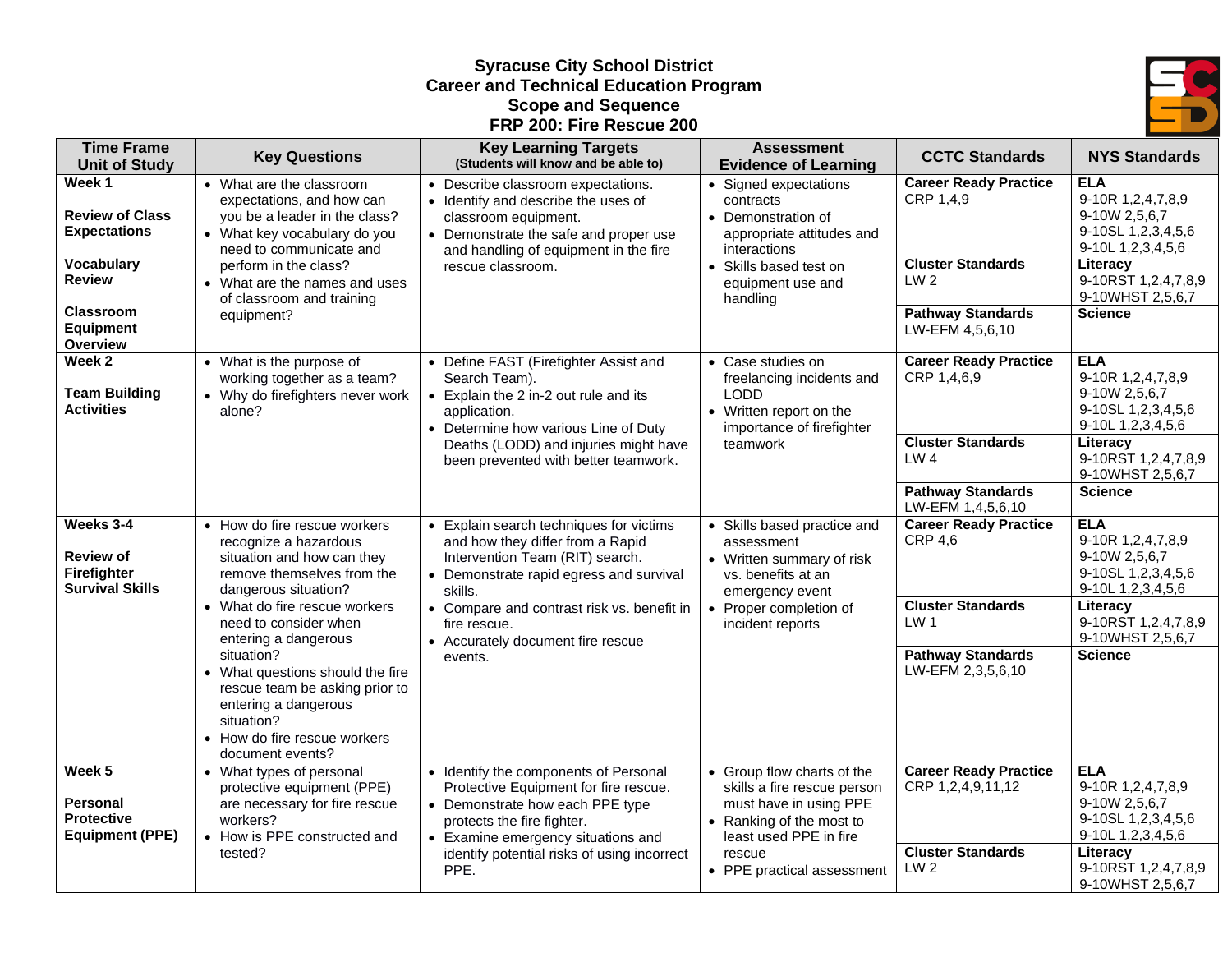| <b>Time Frame</b><br><b>Unit of Study</b>                                      | <b>Key Questions</b>                                                                                                                                       | <b>Key Learning Targets</b><br>(Students will know and be able to)                                                                                                                           | <b>Assessment</b><br><b>Evidence of Learning</b>                                                                                   | <b>CCTC Standards</b>                              | <b>NYS Standards</b>                                                                             |
|--------------------------------------------------------------------------------|------------------------------------------------------------------------------------------------------------------------------------------------------------|----------------------------------------------------------------------------------------------------------------------------------------------------------------------------------------------|------------------------------------------------------------------------------------------------------------------------------------|----------------------------------------------------|--------------------------------------------------------------------------------------------------|
|                                                                                | • How do you determine the<br>appropriate PPE for different<br>circumstances?                                                                              |                                                                                                                                                                                              |                                                                                                                                    | <b>Pathway Standards</b><br>LW-EFM 3,4,5,10        | <b>Science</b><br><b>HS-LS1-3</b>                                                                |
| Week 6<br><b>Victim Transport</b><br>and Removal                               | • What methods of victim<br>removal are used in an<br>emergency situation, and how<br>do fire rescue workers<br>determine the correct method?              | • Explain and apply the concepts of<br>victim removal to determine the correct<br>method of moving/removing patients<br>from unsafe situations.<br>• Explain the importance of physical and  | • Practical assessment on<br>victim movement, removal<br>and transport<br>• Research on physical and<br>mental requirements for    | <b>Career Ready Practice</b><br>CRP 1,3,4,6,8,9,12 | <b>ELA</b><br>9-10R 1,2,4,7,8,9<br>9-10W 2,5,6,7<br>9-10SL 1,2,3,4,5,6<br>9-10L 1,2,3,4,5,6      |
| <b>Physical</b><br><b>Training (PT)</b>                                        | • Are you physically and<br>mentally fit to become a fire<br>rescue worker?                                                                                | mental fitness in fire rescue.<br>• Determine baseline fitness levels and<br>set improvement goals.                                                                                          | fire rescue workers<br>• Weekly physical fitness<br>training demonstrating                                                         | <b>Cluster Standards</b><br>LW 1,2,3,6             | Literacy<br>9-10RST 1,2,4,7,8,9<br>9-10WHST 2,5,6,7                                              |
|                                                                                | • Why are these qualities<br>important?<br>• What does it mean to be<br>mentally fit as a fire rescue<br>worker?                                           |                                                                                                                                                                                              | increase from baseline<br>achievement                                                                                              | <b>Pathway Standards</b><br>LW-EFM 1,2,3,5,9,10    | <b>Science</b><br><b>HS-LS1-3.</b>                                                               |
| Week 7<br><b>Building</b><br><b>Construction and</b><br><b>Effects of Fire</b> | • How do different construction<br>types effect fire growth?<br>• Why are certain construction<br>types more dangerous than<br>others for firefighters?    | • Identify the different types of building<br>construction.<br>• Examine the impact of construction on<br>fire growth.<br>• Summarize current research on                                    | • Pictures and descriptions<br>of building types around<br>Syracuse<br>• Written analyses on<br>building construction and          | <b>Career Ready Practice</b><br>CRP 3,4,6,8,12     | <b>ELA</b><br>9-10R 1,2,4,7,8,9<br>9-10W 2,5,6,7<br>9-10SL 1, 2, 3, 4, 5, 6<br>9-10L 1,2,3,4,5,6 |
| <b>Physical Training</b><br>(PT)                                               | • How does building<br>construction change the way<br>an attack may be made on a                                                                           | physical and mental fitness.<br>• Improve fitness levels and work as a<br>member of a cohesive unit/team.                                                                                    | firefighter awareness<br>• Role plays of scenarios<br>applying the elements of                                                     | <b>Cluster Standards</b><br>LW 1,2,3,6,12          | Literacy<br>9-10RST 1,2,4,7,8,9<br>9-10WHST 2,5,6,7                                              |
|                                                                                | fire?<br>• Are you physically and<br>mentally fit?                                                                                                         |                                                                                                                                                                                              | mental fitness<br>• Weekly physical fitness<br>training demonstrating<br>increase from baseline<br>achievement                     | <b>Pathway Standards</b><br>LW-EFM 3,5,10,15       | <b>Science</b><br><b>HS-LS1-3.</b><br><b>HS-PS3-3</b>                                            |
| Week 8<br>Radio<br><b>Communications/</b><br><b>Primary Size-Up</b>            | • What is the proper method for<br>radio communication and<br>when should radios be used?<br>• What information is important<br>to convey to incoming fire | • Define key terms and acronyms used in<br>radio communication.<br>• Determine when radios should be used<br>and when they should not be used.<br>• Relay information on the fire scene over | • Quiz on radio use and<br>protocols<br>• Practical assessment on<br>calling a mayday and<br>giving a size-up                      | <b>Career Ready Practice</b><br>CRP 3,4,6,9,12     | <b>ELA</b><br>9-10R 1,2,4,7,8,9<br>9-10W 2,5,6,7<br>9-10SL 1,2,3,4,5,6<br>9-10L 1,2,3,4,5,6      |
| <b>Physical Training</b><br>(PT)                                               | companies?<br>• Are you physically and<br>mentally fit?                                                                                                    | the radio.<br>• Apply basic communication skills<br>demonstrating the concepts of mental                                                                                                     | • Effective communication<br>and modeling mental<br>health, judgment and                                                           | <b>Cluster Standards</b><br>LW 1,2,3               | Literacy<br>9-10RST 1,2,4,7,8,9<br>9-10WHST 2,5,6,7                                              |
|                                                                                |                                                                                                                                                            | fitness for fire rescue workers.<br>• Improve fitness levels and work as a<br>member of a cohesive unit/team.                                                                                | decision making for fire<br>rescue<br>• Weekly physical fitness<br>training demonstrating<br>increase from baseline<br>achievement | <b>Pathway Standards</b><br>LW-EFM 1,2,5,9,10,11   | <b>Science</b><br><b>HS-LS1-3.</b>                                                               |
| Weeks 9-13<br>Incident<br><b>Command System</b><br>(ICS) 100 and 700           | • What are NIMS and FEMA?<br>• How does ICS affect the<br>duties of an EMT and who is<br>required to have ICS                                              | • Examine the purpose of ICS and its<br>basic features.<br>• Discuss the National Incident<br>Management System (NIMS) and the                                                               | • Written summaries of<br>emergency incident<br>protocols<br>• Completion of FEMA's                                                | <b>Career Ready Practice</b><br>CRP 1,3,4,9,12     | <b>ELA</b><br>9-10R 1,2,4,7,8,9<br>9-10W 2,5,6,7<br>9-10SL 1,2,3,4,5,6<br>9-10L 1,2,3,4,5,6      |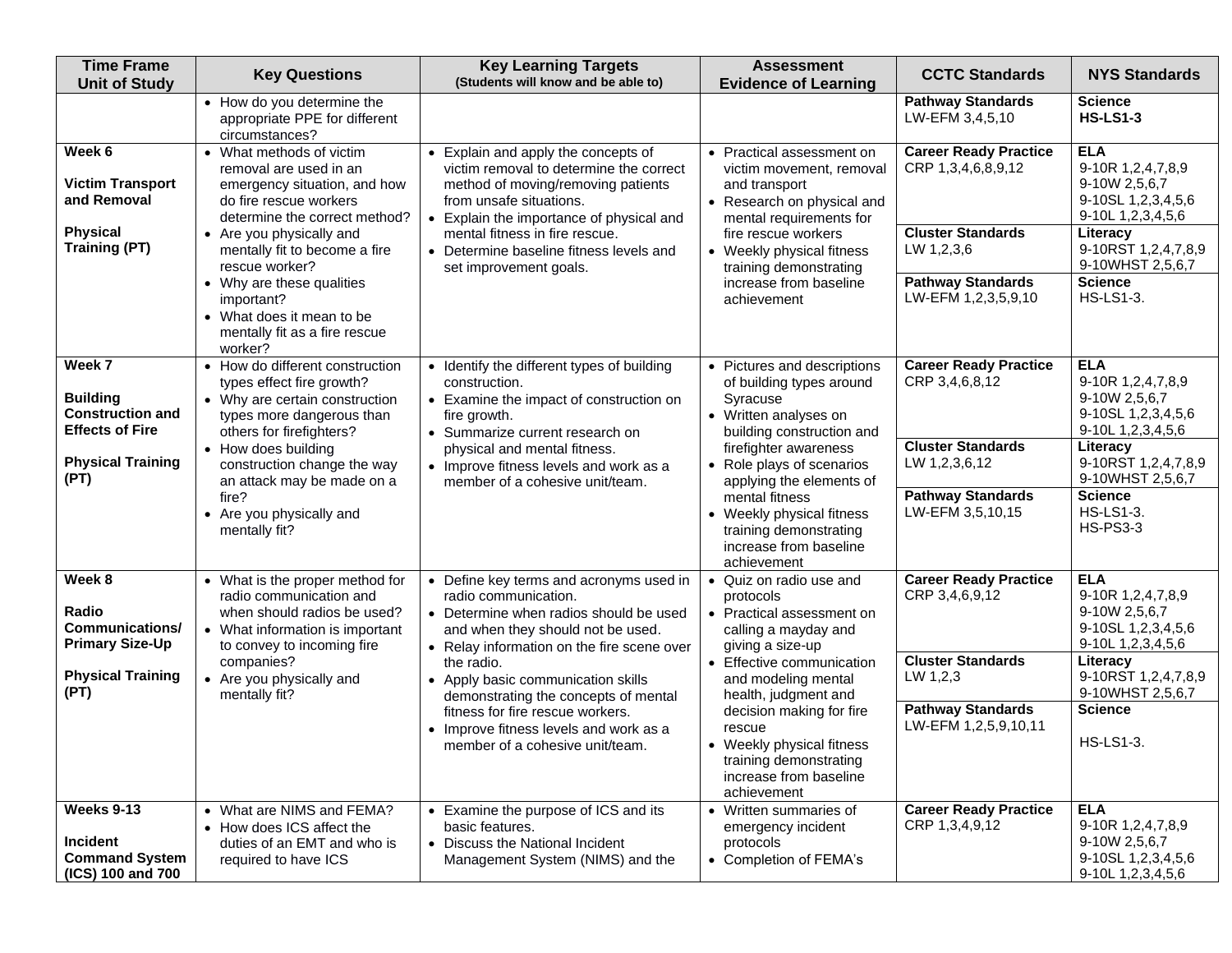| <b>Time Frame</b><br><b>Unit of Study</b>                                                                             | <b>Key Questions</b>                                                                                                                                                                                                                                                              | <b>Key Learning Targets</b><br>(Students will know and be able to)                                                                                                                                                                                                                                                                                                                                                                                                                                  | <b>Assessment</b><br><b>Evidence of Learning</b>                                                                                                                                                                                                    | <b>CCTC Standards</b>                                                                                                                       | <b>NYS Standards</b>                                                                                                                                                                                                                             |
|-----------------------------------------------------------------------------------------------------------------------|-----------------------------------------------------------------------------------------------------------------------------------------------------------------------------------------------------------------------------------------------------------------------------------|-----------------------------------------------------------------------------------------------------------------------------------------------------------------------------------------------------------------------------------------------------------------------------------------------------------------------------------------------------------------------------------------------------------------------------------------------------------------------------------------------------|-----------------------------------------------------------------------------------------------------------------------------------------------------------------------------------------------------------------------------------------------------|---------------------------------------------------------------------------------------------------------------------------------------------|--------------------------------------------------------------------------------------------------------------------------------------------------------------------------------------------------------------------------------------------------|
| <b>Physical Training</b><br>(PT)                                                                                      | Certification?<br>• How is an emergency incident<br>properly run?<br>• What is the command<br>structure for an emergency<br>incident?<br>• Are you physically and<br>mentally fit?                                                                                                | purpose of the Federal Emergency<br>Management Agency (FEMA).<br>• Analyze the role and functions of the<br>Incident Commander, command staff,<br>general staff, operations, planning,<br>logistics and finance/administration<br>sections.<br>• Describe the six basic ICS facilities.<br>• Identify facility map symbols.<br>• Describe emergency incident protocols<br>and emergency incident command<br>structure.<br>• Improve fitness levels and work as a<br>member of a cohesive unit/team. | ICS 100 and ICS 700<br>courses<br>• Weekly physical fitness<br>training demonstrating<br>increase from baseline<br>achievement                                                                                                                      | <b>Cluster Standards</b><br>LW 2,3,4<br><b>Pathway Standards</b><br>LW-EFM 2,4,6,9,11,14                                                    | Literacy<br>9-10RST 1,2,4,7,8,9<br>9-10WHST 2,5,6,7<br><b>Science</b><br><b>HS-LS1-3.</b>                                                                                                                                                        |
| <b>Weeks 14-15</b><br><b>Chemistry of</b><br><b>Hazardous</b><br><b>Materials</b><br><b>Physical Training</b><br>(PT) | • What is HazMat?<br>• What are hazardous<br>materials?<br>• Which agencies regulate the<br>use and handling of hazardous<br>materials?<br>• What do fire rescue workers<br>need to know to work safely<br>with hazardous materials?<br>• Are you physically and<br>mentally fit? | • Describe materials classified as<br>hazardous material.<br>• Define HazMat and identify the<br>associated regulatory agencies.<br>• Identify the chemistry of hazardous<br>materials.<br>• Explain how to contain HazMat<br>situations.<br>• Improve fitness levels and work as a<br>member of a cohesive unit/team.                                                                                                                                                                              | • Research and written<br>reports on HazMat and<br>regulatory agencies<br>• HazMat Response<br>certification through<br>Saferesponse.com<br>• Weekly physical fitness<br>training demonstrating<br>increase from baseline<br>achievement            | <b>Career Ready Practice</b><br>CRP 2,3,5,7,9,12<br><b>Cluster Standards</b><br>LW 2,3<br><b>Pathway Standards</b><br>LW-EFM 3,5,12         | <b>ELA</b><br>9-10R 1,2,4,7,8,9<br>9-10W 2,5,6,7<br>9-10SL 1,2,3,4,5,6<br>9-10L 1,2,3,4,5,6<br>Literacy<br>9-10RST 1,2,4,7,8,9<br>9-10WHST 2,5,6,7<br><b>Science</b><br><b>HS-PS1-2</b><br><b>HS-PS1-3</b>                                       |
| <b>Weeks 16-17</b><br><b>Fire Dynamics</b><br>and Pyrolysis<br><b>Physical Training</b><br>(PT)                       | • What are the four types of<br>fire?<br>• How does fire grow and<br>develop?<br>• How can this process be<br>stopped or contained?<br>• Are you physically and<br>mentally fit?                                                                                                  | • Discuss the four types of fires.<br>• Describe the chemical components of<br>fire.<br>• Explain the fire tetrahedron and the<br>effects of changing a component in the<br>fire tetrahedron.<br>• Improve fitness levels and work as a<br>member of a cohesive unit/team.                                                                                                                                                                                                                          | • Questions for guest<br>speaker on fire dynamics<br>• Written summaries on fire<br>presentation<br>• Weekly physical fitness<br>training demonstrating<br>increase from baseline<br>achievement                                                    | <b>Career Ready Practice</b><br>CRP 1,2,3,5,7,12<br><b>Cluster Standards</b><br>LW 1,2,3<br><b>Pathway Standards</b><br>LW-EFM 3,4,5,12     | <b>HS-PS1-5</b><br><b>ELA</b><br>9-10R 1,2,4,7,8,9<br>9-10W 2,5,6,7<br>9-10SL 1,2,3,4,5,6<br>9-10L 1,2,3,4,5,6<br>Literacy<br>9-10RST 1,2,4,7,8,9<br>9-10WHST 2,5,6,7<br><b>Science</b><br><b>HS-LS1-3</b><br><b>HS-PS3-1</b><br><b>HS-PS3-2</b> |
| Week 18<br>Heat Transfer<br><b>Physical Training</b><br>(PT)                                                          | • What is meant by the term<br>heat transfer?<br>• What are the different<br>methods of heat transfer and<br>how these change fire patterns<br>and growth?<br>• Are you physically and<br>mentally fit?                                                                           | • Define heat transfer.<br>• Describe the three methods of heat<br>transfer and explain how they change<br>fire patterns and growth.<br>• Improve fitness levels and work as a<br>member of a cohesive unit/team.                                                                                                                                                                                                                                                                                   | • Summary of field visit to<br>arson training center<br>• Questions for guest<br>speaker<br>• Reaction papers on guest<br>speaker information<br>• Practical assessment in<br>identifying and working<br>with different methods of<br>heat transfer | <b>Career Ready</b><br><b>Practice</b><br>CRP 2,3,5,7,9,12<br><b>Cluster Standards</b><br>LW 2,3<br><b>Pathway Standards</b><br>LW-EFM 5,12 | <b>ELA</b><br>9-10R 1,2,4,7,8,9<br>$9-10W 2,5,6,7$<br>9-10SL 1,2,3,4,5,6<br>9-10L 1,2,3,4,5,6<br>Literacy<br>9-10RST 1,2,4,7,8,9<br>9-10WHST 2,5,6,7<br><b>Science</b><br>S2.K1 S4.K4 S6.K5<br><b>HS-LS1-3</b>                                   |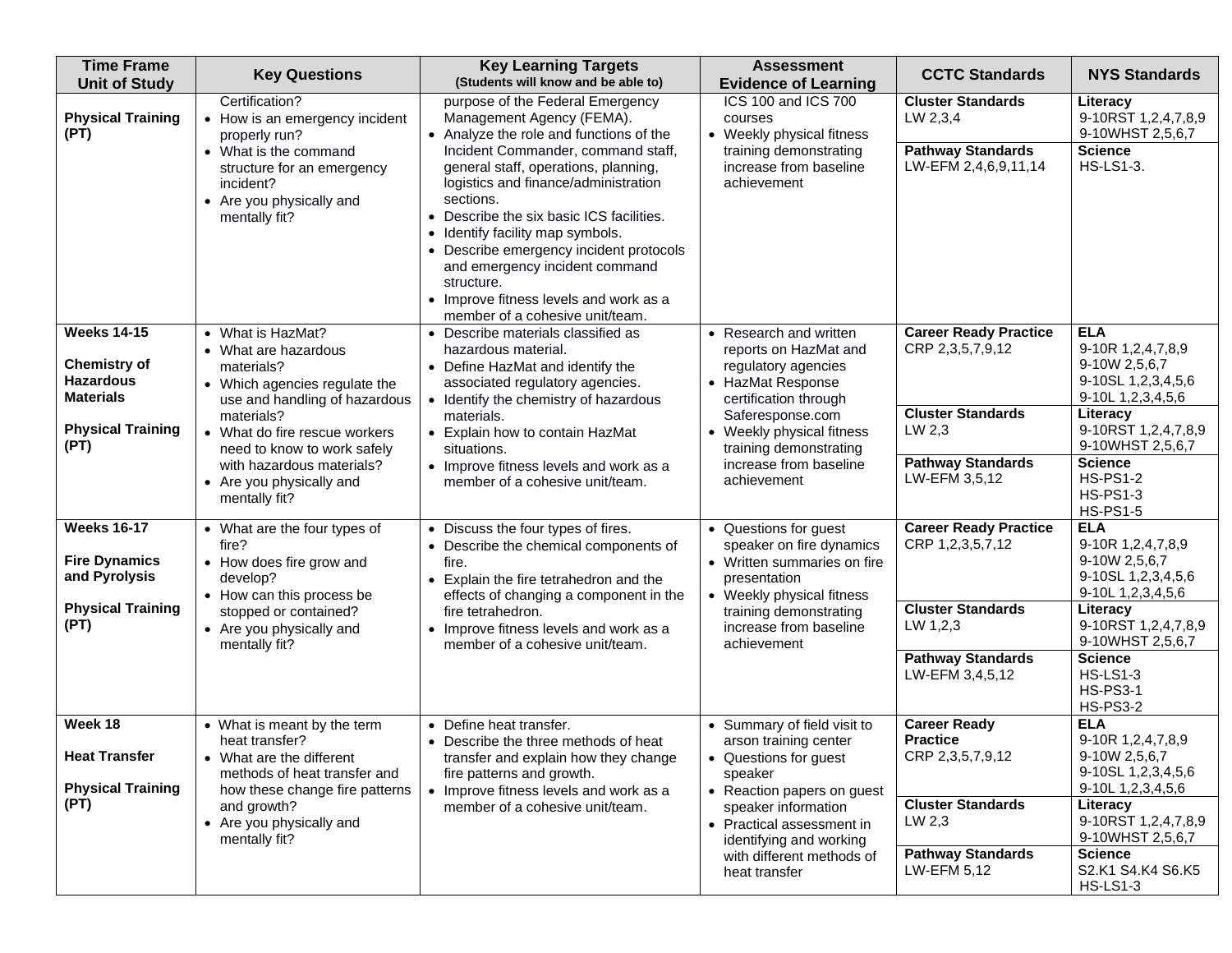| <b>Time Frame</b><br><b>Unit of Study</b>                                                                     | <b>Key Questions</b>                                                                                                                         | <b>Key Learning Targets</b><br>(Students will know and be able to)                                                                                                                                                                                                                                                                                                                                            | <b>Assessment</b><br><b>Evidence of Learning</b>                                                                                                                                                                                                          | <b>CCTC Standards</b>                                                        | <b>NYS Standards</b>                                                                                         |
|---------------------------------------------------------------------------------------------------------------|----------------------------------------------------------------------------------------------------------------------------------------------|---------------------------------------------------------------------------------------------------------------------------------------------------------------------------------------------------------------------------------------------------------------------------------------------------------------------------------------------------------------------------------------------------------------|-----------------------------------------------------------------------------------------------------------------------------------------------------------------------------------------------------------------------------------------------------------|------------------------------------------------------------------------------|--------------------------------------------------------------------------------------------------------------|
|                                                                                                               |                                                                                                                                              |                                                                                                                                                                                                                                                                                                                                                                                                               | • Weekly physical fitness<br>training demonstrating<br>increase from baseline<br>achievement                                                                                                                                                              |                                                                              | <b>HS-PS3-2</b>                                                                                              |
| <b>Weeks 19-21</b><br>Fire Investigation:<br><b>Evidence</b><br><b>Collection and</b><br><b>Documentation</b> | • How is evidence collected and<br>analyzed?<br>• What is the value of evidence?<br>• What procedures are<br>implemented at a fire/crime     | • Conduct a systematic search of a mock<br>fire/crime scene.<br>• Demonstrate fire/crime scene<br>sketching.<br>• Draw inferences and analyze fire/crime                                                                                                                                                                                                                                                      | • Written summaries on<br>collection and<br>documentation process<br>and its effect on fire<br>investigators and<br>firefighters in the field                                                                                                             | <b>Career Ready Practice</b><br>CRP 2,3,5,7,9,12<br><b>Cluster Standards</b> | <b>ELA</b><br>9-10R 1,2,4,7,8,9<br>9-10W 2,5,6,7<br>9-10SL 1,2,3,4,5,6<br>9-10L 1, 2, 3, 4, 5, 6<br>Literacy |
| <b>Physical Training</b><br>(PT)                                                                              | scene and why they are<br>important?<br>• Are you physically and<br>mentally fit?                                                            | scene evidence to develop a<br>hypothesis.<br>• Demonstrate correct techniques to                                                                                                                                                                                                                                                                                                                             | • Anticipation Guide:<br><b>Eyewitness Myths</b><br>• Lab: Chain of Custody                                                                                                                                                                               | LW 2,3<br><b>Pathway Standards</b>                                           | 9-10RST 1,2,4,7,8,9<br>9-10WHST 2,5,6,7<br><b>Science</b>                                                    |
|                                                                                                               |                                                                                                                                              | collect and package fire/crime scene<br>evidence.<br>• Demonstrate chain of custody and<br>proper handling of evidence.<br>• Identify and explain the role of the:<br>medical examiner, CSI, first responder,<br>forensic specialists, and photographers.<br>• State and describe the steps in<br>processing a fire/crime scene.<br>• Improve fitness levels and work as a<br>member of a cohesive unit/team. | • Triangulate evidence<br>• Lab: Crime Scene Sketch<br>Reconstruction<br>• Ethical Case Studies<br>• Crime Scene Scenarios:<br><b>Processing Mistakes</b><br>• Weekly physical fitness<br>training demonstrating<br>increase from baseline<br>achievement | LW-EFM 5,12                                                                  | <b>HS-LS1-3</b>                                                                                              |
| <b>Weeks 22-24</b><br>Fire Investigation:<br><b>Scene</b><br>Preservation,                                    | • How is arson investigated?<br>• What is an accelerant?<br>• What are signs of arson?<br>• Are explosives treated<br>differently from other | • Outline the systemic process of an<br>arson investigation, including evidence<br>collection and preservation.<br>• Identify signs of arson, cite the primary<br>motives for arson and examine the use                                                                                                                                                                                                       | · Identify explosives in a<br>laboratory<br>• Summary of field visit to<br>recent fire scene with<br>SFD arson investigators                                                                                                                              | <b>Career Ready Practice</b><br>CRP 2,3,5,7,9,12                             | <b>ELA</b><br>9-10R 1,2,4,7,8,9<br>9-10W 2,5,6,7<br>9-10SL 1,2,3,4,5,6<br>9-10L 1,2,3,4,5,6                  |
| Cause<br><b>Determination</b>                                                                                 | incendiary devices?<br>• Are you physically and<br>mentally fit?                                                                             | of accelerants.<br>• Identify commonly used explosives and<br>compare and contrast different types.                                                                                                                                                                                                                                                                                                           | • Weekly physical fitness<br>training demonstrating<br>increase from baseline                                                                                                                                                                             | <b>Cluster Standards</b><br>LW 2,3                                           | Literacy<br>9-10RST 1,2,4,7,8,9<br>9-10WHST 2,5,6,7                                                          |
| <b>Physical Training</b><br>(PT)                                                                              |                                                                                                                                              | • Clarify the difference between fire and<br>explosions.<br>• Examine the information provided by<br>smoke and fire color.<br>• Explain the importance of point of origin<br>and discuss burn patterns examples<br>• Improve fitness levels and work as a<br>member of a cohesive unit/team.                                                                                                                  | achievement                                                                                                                                                                                                                                               | <b>Pathway Standards</b><br>LW-EFM 5,12                                      | <b>Science</b><br><b>HS-LS1-3</b><br><b>HS-PS3-2</b>                                                         |
| <b>Weeks 25-27</b>                                                                                            | • How can firefighters help to<br>preserve a fire scene, when                                                                                | • Examine methods of preserving<br>physical evidence.                                                                                                                                                                                                                                                                                                                                                         | • Educational/training quick<br>reference pamphlets on                                                                                                                                                                                                    | <b>Career Ready Practice</b><br>CRP 1,2,3,5,7,9,12                           | <b>ELA</b><br>9-10R 1,2,4,7,8,9                                                                              |
| Fire Investigation:<br><b>Methods of</b><br><b>Preserving a Fire</b>                                          | their main priority is life and<br>property safety?<br>• What is meant by the term                                                           | • Explain how to overcome the<br>destruction that overhaul creates.<br>• Differentiate hose streams that may be                                                                                                                                                                                                                                                                                               | ways to best preserve a<br>fire scene to allow<br>accurate cause                                                                                                                                                                                          |                                                                              | 9-10W 2,5,6,7<br>9-10SL 1,2,3,4,5,6<br>9-10L 1, 2, 3, 4, 5, 6                                                |
| <b>Scene</b><br><b>Physical Training</b><br>(PT)                                                              | overhaul?<br>• What are the best methods of<br>fire scene preservation?<br>• What arson indicators should                                    | used to preserve a fire scene.<br>• Demonstrate methods of continuous<br>custody.                                                                                                                                                                                                                                                                                                                             | determination<br>• Weekly physical fitness<br>training demonstrating                                                                                                                                                                                      | <b>Cluster Standards</b><br>LW 2,3<br><b>Pathway Standards</b>               | Literacy<br>9-10RST 1,2,4,7,8,9<br>9-10WHST 2,5,6,7<br><b>Science</b>                                        |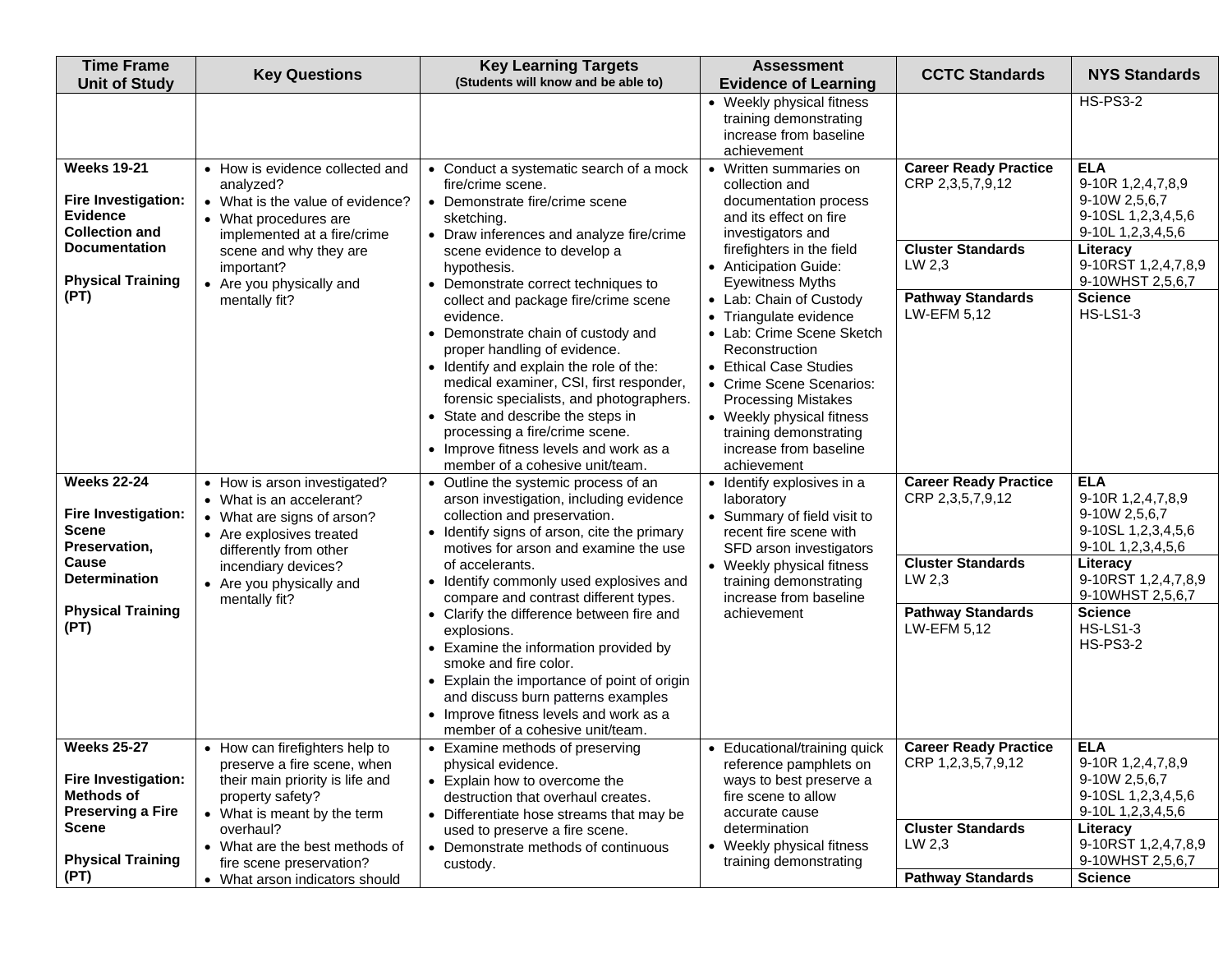| <b>Time Frame</b><br><b>Unit of Study</b>                                        | <b>Key Questions</b>                                                                                                                                         | <b>Key Learning Targets</b><br>(Students will know and be able to)                                                                                             | <b>Assessment</b><br><b>Evidence of Learning</b>                                                                                     | <b>CCTC Standards</b>                              | <b>NYS Standards</b>                                                                             |
|----------------------------------------------------------------------------------|--------------------------------------------------------------------------------------------------------------------------------------------------------------|----------------------------------------------------------------------------------------------------------------------------------------------------------------|--------------------------------------------------------------------------------------------------------------------------------------|----------------------------------------------------|--------------------------------------------------------------------------------------------------|
|                                                                                  | a firefighter look for when<br>battling blazes?<br>• Are you physically and<br>mentally fit?                                                                 | • Improve fitness levels and work as a<br>member of a cohesive unit/team.                                                                                      | increase from baseline<br>achievement<br>• Physical fitness progress<br>evaluations                                                  | LW-EFM 5,12                                        | <b>HS-LS1-3</b>                                                                                  |
| <b>Weeks 28-31</b><br>Fire Investigation:<br>Psychology of an<br><b>Arsonist</b> | • What are reasons people<br>commit arson?<br>• How can the patterns of a<br>serial arsonist lead to their<br>discovery?                                     | • Explain the basics of profiling an<br>arsonist.<br>• Describe common motives and patterns<br>of a serial arsonist.<br>• Improve fitness levels and work as a | • Written response to<br>Points of Origin: Playing<br>with Fire by John Orr<br>• Written debrief of guest<br>speaker presentation on | <b>Career Ready Practice</b><br>CRP 2,3,5,7,9,12   | <b>ELA</b><br>9-10R 1,2,4,7,8,9<br>9-10W 2,5,6,7<br>9-10SL 1,2,3,4,5,6<br>9-10L 1,2,3,4,5,6      |
| <b>Physical Training</b><br>(PT)                                                 | • What are the differences<br>between a serial arsonist and<br>a person who commits a                                                                        | member of a cohesive unit/team.                                                                                                                                | behavioral analysis and<br>profiling.<br>• Weekly physical fitness                                                                   | <b>Cluster Standards</b><br>LW 2,3                 | Literacy<br>9-10RST 1,2,4,7,8,9<br>9-10WHST 2,5,6,7                                              |
|                                                                                  | random act of arson?<br>• How can an investigator get to<br>know the arsonist based on<br>evidence left behind?<br>• Are you physically and<br>mentally fit? |                                                                                                                                                                | training demonstrating<br>increase from baseline<br>achievement                                                                      | <b>Pathway Standards</b><br>LW-EFM 5,12            | <b>Science</b><br><b>HS-LS1-3.</b>                                                               |
| <b>Weeks32-33</b><br>Fire Investigation:<br><b>Incendiary</b><br><b>Devices</b>  | • How has history informed fire<br>investigators about the use of<br>incendiary devices?<br>• Are you physically and<br>mentally fit?                        | • Identify and describe a variety of<br>incendiary devices and how they are<br>used.<br>• Summarize historic cases using<br>incendiary devices.                | • Case study analysis<br>• Quiz on incendiary<br>devices<br>• Weekly physical fitness<br>training demonstrating                      | <b>Career Ready Practice</b><br>CRP 1,2,3,5,7,12   | <b>ELA</b><br>9-10R 1,2,4,7,8,9<br>9-10W 2,5,6,7<br>9-10SL 1,2,3,4,5,6<br>9-10L 1,2,3,4,5,6      |
| throughout<br><b>History</b>                                                     |                                                                                                                                                              | • Explain the need for observation skills<br>during fire suppression.<br>• Improve fitness levels and work as a                                                | increase from baseline<br>achievement                                                                                                | <b>Cluster Standards</b><br>LW 1,2,3               | Literacy<br>9-10RST 1,2,4,7,8,9<br>9-10WHST 2,5,6,7                                              |
| <b>Physical Training</b><br>(PT)                                                 |                                                                                                                                                              | member of a cohesive unit/team.                                                                                                                                |                                                                                                                                      | <b>Pathway Standards</b><br>LW-EFM 3,4,5,12,13, 15 | <b>Science</b><br><b>HS-LS1-3.</b><br>HS-PS3-3.                                                  |
| <b>Weeks 34-35</b><br>Fire Investigation:<br>Laws, Sentencing,<br>and Expert     | • What are the laws and<br>penalties for arsonists?<br>• Who may serve as an expert<br>witness?<br>• Are you physically and                                  | • Explain how science is used to solve<br>crimes.<br>• Describe the importance of physical<br>evidence.<br>• List the types of evidence (eyewitness,           | • Death by Fire Case Study<br>• Reading: "Six Astonishing<br>Mistakes that will Make<br>you Rethink the Death<br>Penalty"            | <b>Career Ready Practice</b><br>CRP 1,2,3,5,7,12   | <b>ELA</b><br>9-10R 1,2,4,7,8,9<br>9-10W 2,5,6,7<br>9-10SL 1,2,3,4,5,6<br>9-10L 1, 2, 3, 4, 5, 6 |
| <b>Testimony</b><br><b>Physical Training</b>                                     | mentally fit?                                                                                                                                                | class evidence, and physical evidence).<br>• Explain how evidence is used to<br>convince a jury of guilt.                                                      | • Lab: Garbagology<br>• Reading: CSI Effect<br>• Weekly physical fitness                                                             | <b>Cluster Standards</b><br>LW 1,2,3               | Literacy<br>9-10RST 1,2,4,7,8,9<br>9-10WHST 2,5,6,7                                              |
| (PT)                                                                             |                                                                                                                                                              | • Improve fitness levels and work as a<br>member of a cohesive unit/team.                                                                                      | training demonstrating<br>increase from baseline<br>achievement                                                                      | <b>Pathway Standards</b><br>LW-EFM 3,4,5,12,13, 15 | <b>Science</b><br><b>HS-LS1-3.</b><br>HS-ETS1-2                                                  |
| <b>Weeks 36-37</b><br><b>Chemical Warfare</b><br><b>Agents and IEDs</b>          | • What are chemical warfare<br>agents, and how are they<br>used?<br>• How are chemical warfare<br>agents identified?                                         | • Explain why chemical warfare agents<br>are a threat, small scale and large<br>scale.<br>• Identify specific events using chemical<br>warfare.                | • Research on chemical<br>warfare and group<br>presentations<br>• Receive Container<br>Inspections certification                     | <b>Career Ready Practice</b><br>CRP 1,2,3,5,7,12   | <b>ELA</b><br>9-10R 1,2,4,7,8,9<br>9-10W 2,5,6,7<br>9-10SL 1,2,3,4,5,6<br>$9-10L$ 1,2,3,4,5,6    |
| <b>Physical Training</b><br>(PT)                                                 | • Are you physically and<br>mentally fit?                                                                                                                    | • Improve fitness levels and work as a<br>member of a cohesive unit/team.                                                                                      | from Saferesponse.com                                                                                                                | <b>Cluster Standards</b><br>LW 1,2,3               | Literacy<br>9-10RST 1,2,4,7,8,9<br>9-10WHST 2,5,6,7                                              |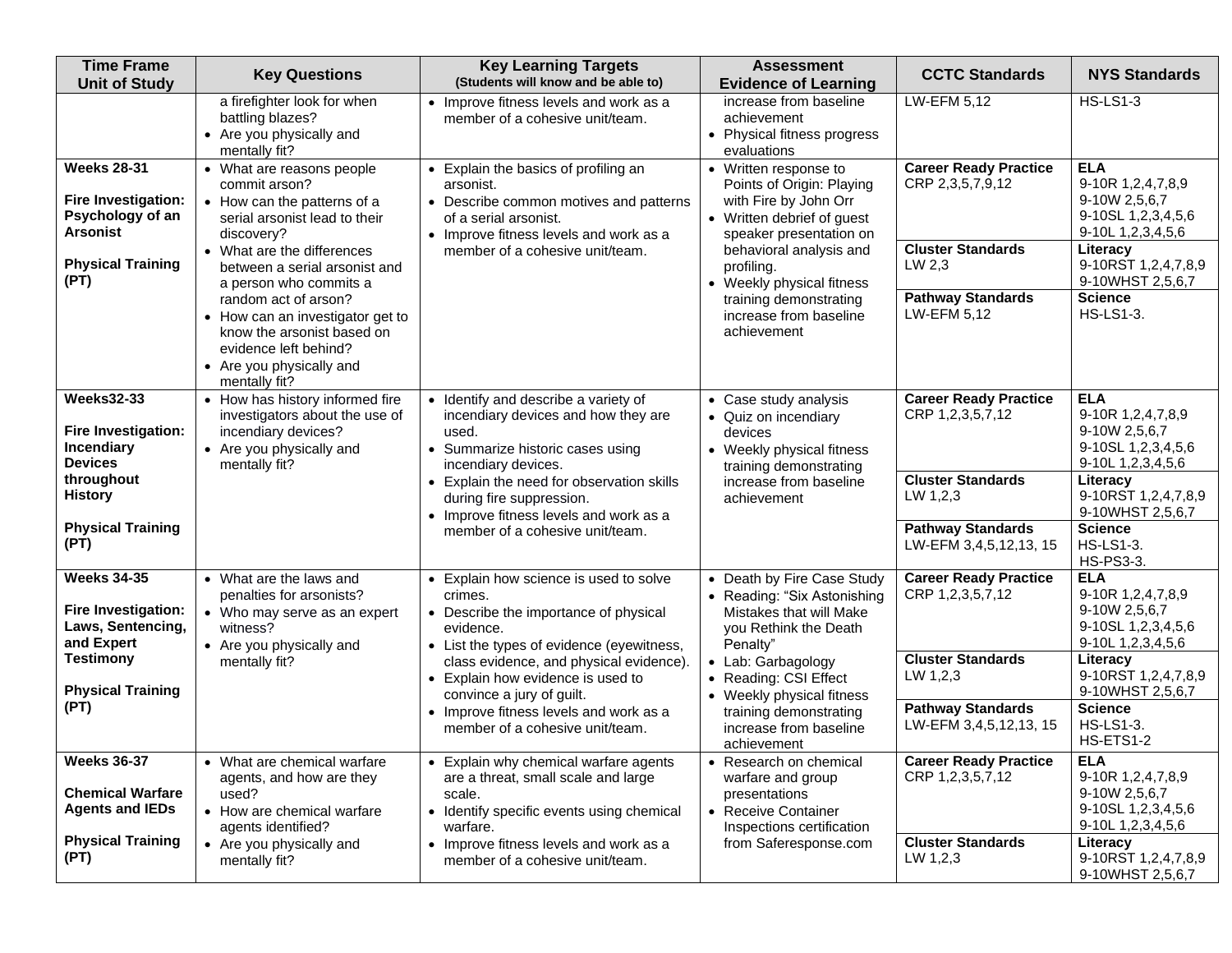| <b>Time Frame</b><br>Unit of Study                    | <b>Key Questions</b>                                                                 | <b>Key Learning Targets</b><br>(Students will know and be able to)                                     | <b>Assessment</b><br><b>Evidence of Learning</b>                                                                 | <b>CCTC Standards</b>                                                                  | <b>NYS Standards</b>                                                                             |
|-------------------------------------------------------|--------------------------------------------------------------------------------------|--------------------------------------------------------------------------------------------------------|------------------------------------------------------------------------------------------------------------------|----------------------------------------------------------------------------------------|--------------------------------------------------------------------------------------------------|
|                                                       |                                                                                      |                                                                                                        | Weekly physical fitness<br>training demonstrating<br>increase from baseline<br>achievement                       | <b>Pathway Standards</b><br>LW-EFM 3,4,5,12,13,15                                      | <b>Science</b><br><b>HS-LS1-3.</b><br><b>HS-PS1-2</b><br><b>HS-PS1-5</b>                         |
| <b>Weeks 38-40</b><br><b>Review and Final</b><br>Exam | • Are you prepared for the final<br>exam?<br>Are you physically and<br>mentally fit? | • Prepare for Final Exam.<br>• Improve fitness levels and work as a<br>member of a cohesive unit/team. | Written Final Exam<br>Weekly physical fitness<br>training demonstrating<br>increase from baseline<br>achievement | <b>Career Ready Practice</b><br>CRP 1,2,3,6,8,9,11,12                                  | <b>ELA</b><br>9-10R 1,2,4,7,8,9<br>9-10W 2,5,6,7<br>9-10SL 1,2,3,4,5,6<br>9-10L 1, 2, 3, 4, 5, 6 |
|                                                       |                                                                                      |                                                                                                        | <b>Final Fitness Evaluation</b>                                                                                  | <b>Cluster Standards</b><br>LW 2.3<br><b>Pathway Standards</b><br>LW-EFM 1,4,5,7,10,12 | Literacy<br>9-10RST 1,2,4,7,8,9<br>9-10WHST 2,5,6,7<br><b>Science</b>                            |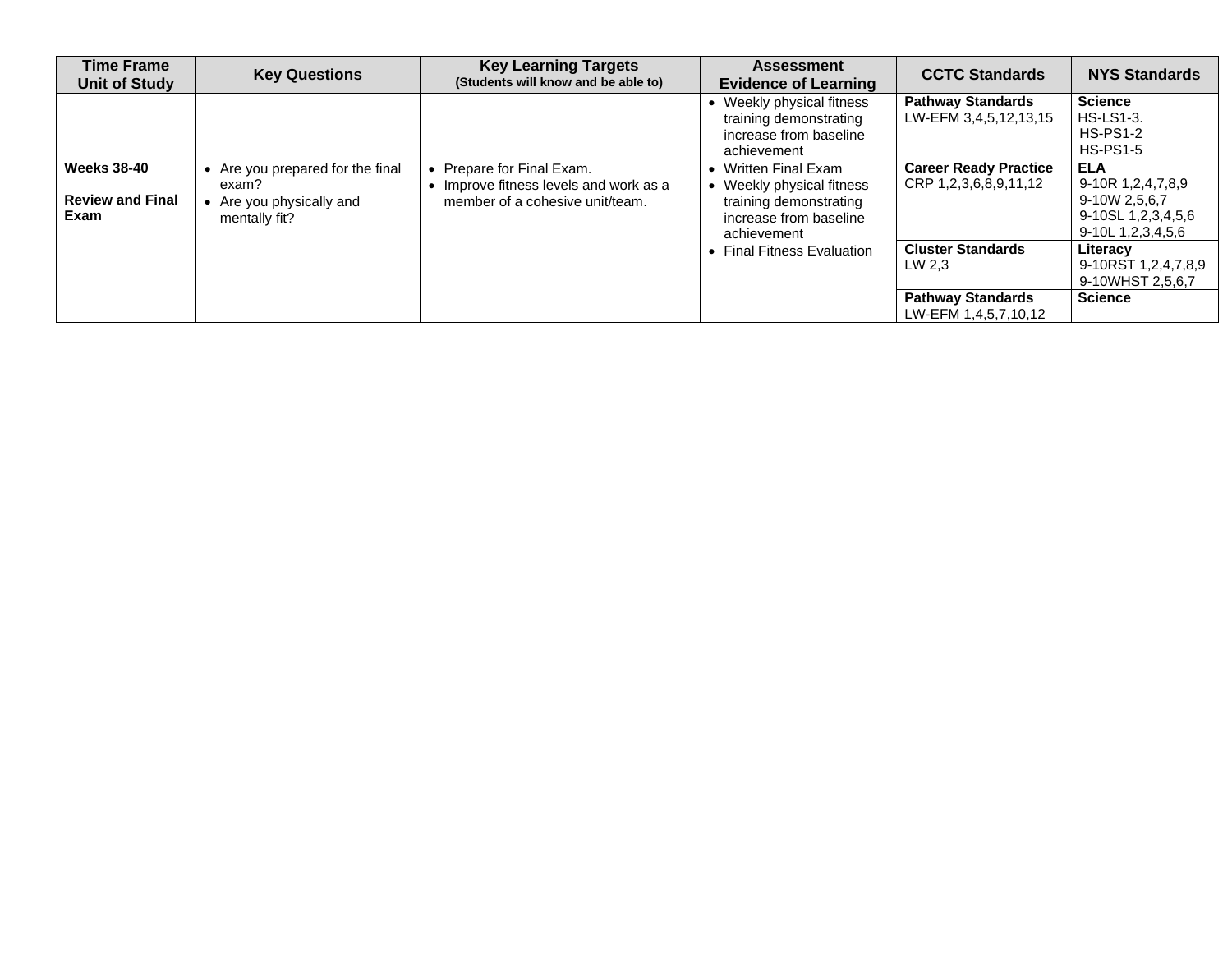# **Syracuse City School District Career and Technical Education Program Course Syllabus FRP300: Fire Rescue 300**



#### **Program Overview**

The Fire Rescue program at PSLA is designed to provide students with experience in the field of firefighting and to prepare them for the fire academy. Throughout the program, a wide range of topics will be covered including fire safety and awareness, fire suppression, firefighter survival skills, and planning for a city-wide disaster. Students will become certified in CPR and First Aid, receive Certified First Responder (CFR)/Emergency Medical Responder (EMR) certification, and Emergency Medical Technician-Basic (EMT-Basic) certification. The program offers job shadowing and internship experiences, the opportunity to earn college credits from OCC and credit for the completion of New York State Firefighter courses. Those successfully completing the program will earn a Regents diploma and pass an industry-based assessment to receive a technical endorsement on their diploma. Career opportunities for graduates from the program include firefighter, fire protection professional, industrial fire safety professional and fire investigator.

#### **Course Description**

Students in this course will continue to work on proficiency in firefighter skills and become aware of the high degree of planning and writing involved in planning for disasters. Students will complete reports and analyze laws related to patient and firefighter rights. A review of current incident plans in major cities and an analysis of plans in place for Onondaga County is completed and students will develop incident plans for implementation at school. Students will review CPR and First Aid training will also earn their Certified First Responder (CFR)/Emergency Medical Responder (EMR) certification. Throughout the program, students will participate as a team member in weekly physical training (PT) drills to improve their physical and mental health.

#### **Work-Based Learning**

Students will be connected with working fire rescue professionals in the community through guest speakers, Career Coaching, field trips, and job shadowing leading to further opportunities for direct job training and realworld experience. Students will create and maintain a portfolio of their work-based learning experiences throughout the program to document the development of their skills.

## **Pre-Requisites**

FRP100: Fire Rescue 100 and FRP200: Fire Rescue 200

## **Course Objectives**

Students will:

- 1. Continue to gain proficiency in fire rescue skills.
- 2. Gain knowledge and skill in technical writing.
- 3. Demonstrate basic knowledge of the situational planning and pre-planning.
- 4. Increase their understanding about interacting with and educating the public.
- 5. Demonstrate greater knowledge of the roles and responsibilities of emergency medical responders.
- 6. Review/complete CPR & First Aid Certification.
- 7. Obtain Certified First Responder (CFR)/Emergency Medical Responder (EMR) Certification.

#### **Integrated Academics**

N/A

#### **Equipment and Supplies**

- **School will provide:** Textbooks and all other print material; PT Gear (2 PT T-shirts, 1 sweat suit); Class uniform (1 uniform pant, 1 uniform shirt, 1 pair shoes, 1 belt)
- **Student will provide:** N/A

#### **Textbook**

TBD

# **Grading**

20% Tests 15% Quizzes 15% Classwork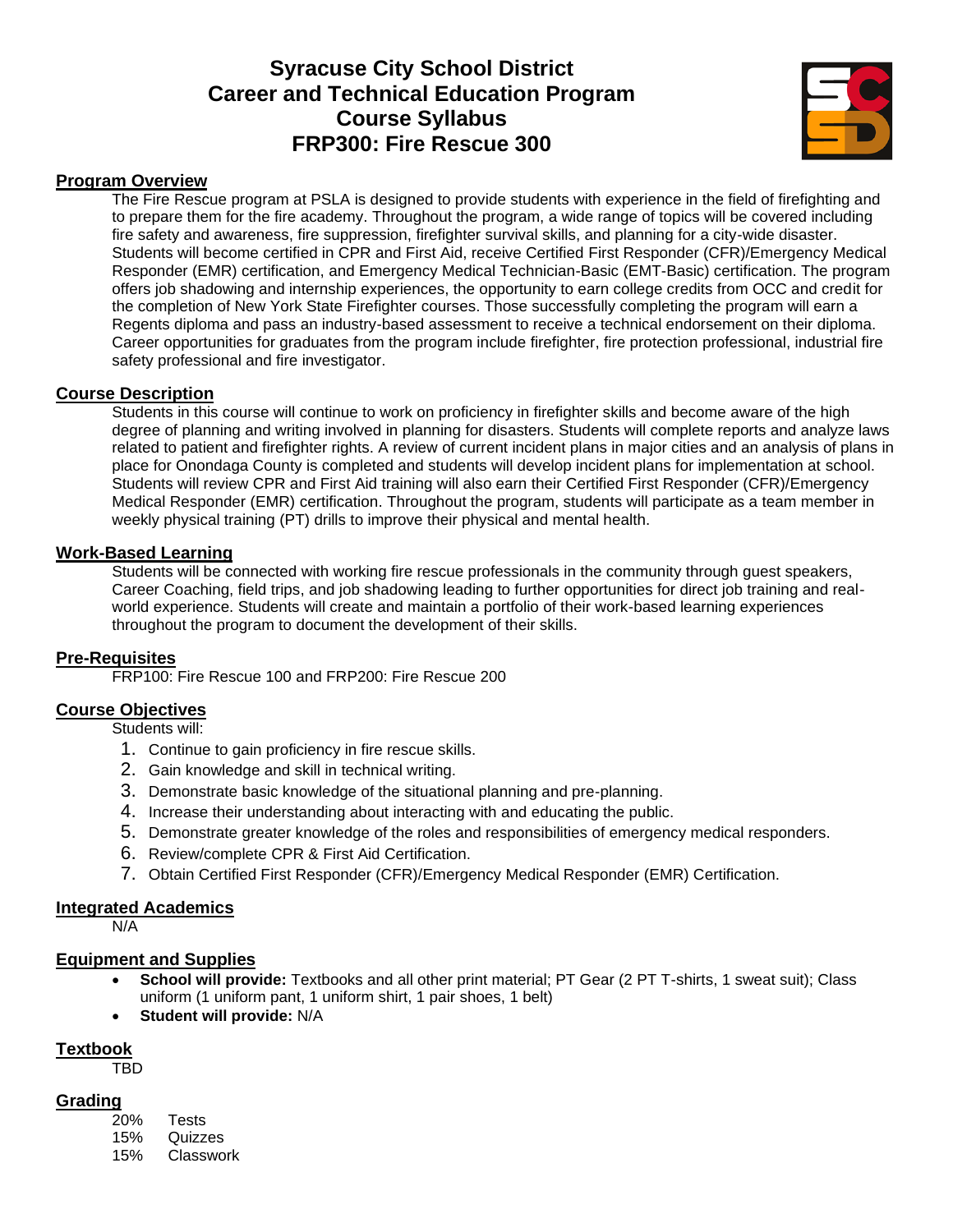10% Homework 20% Participation<br>20% PT Grade PT Grade

# **Additional Course Policies**

Students must receive a standard sports physical for entry into this course. Students are required to follow all classroom and training safety rules. Students must participate in weekly Physical Training Drills.

| Quarter     | <b>Units of Study</b>                                                            |
|-------------|----------------------------------------------------------------------------------|
|             | <b>Team Building Activities</b><br>$\bullet$                                     |
|             | <b>Review of Safety Procedures</b><br>$\bullet$                                  |
|             | Introduction to Emergency Management Planning and Technical Writing<br>$\bullet$ |
|             | Writing Process and Collaborative Writing<br>$\bullet$                           |
| 1           | Memos, E-Mails, and Letters<br>$\bullet$                                         |
|             | How to Get a Job<br>$\bullet$                                                    |
|             | Document Design and Visuals<br>$\bullet$                                         |
|             | Review of Emergency Management<br>$\bullet$                                      |
|             | Review of Incident Command and Department Structures<br>$\bullet$                |
|             | Instructions, Procedures, Short Reports, and Proposals<br>$\bullet$              |
| $\mathbf 2$ | <b>Oral Presentations</b><br>٠                                                   |
|             | Onondaga County Emergency Management<br>$\bullet$                                |
|             | <b>Emergency Management in the Fire Rescue Field</b><br>٠                        |
|             | Human Body Systems<br>$\bullet$                                                  |
|             | Legal and Ethical issues<br>$\bullet$                                            |
|             | <b>Lifting and Moving Patients</b><br>$\bullet$                                  |
|             | Airway<br>$\bullet$                                                              |
| 3           | <b>Patient Assessment</b><br>$\bullet$                                           |
|             | Circulation<br>$\bullet$                                                         |
|             | Illness and Injury, Part 1: Bleeding and Soft Tissue<br>$\bullet$                |
|             | Illness and Injury, Part 2: Injuries to Muscles and Bones<br>$\bullet$           |
|             | Childbirth and Children<br>$\bullet$                                             |
|             | <b>EMS Operations</b><br>٠                                                       |
|             | <b>CFR Roles and Responsibilities</b><br>$\bullet$                               |
| 4           | <b>CFR Certification Exam</b>                                                    |
|             | Job Search                                                                       |
|             | Review and Final Exam                                                            |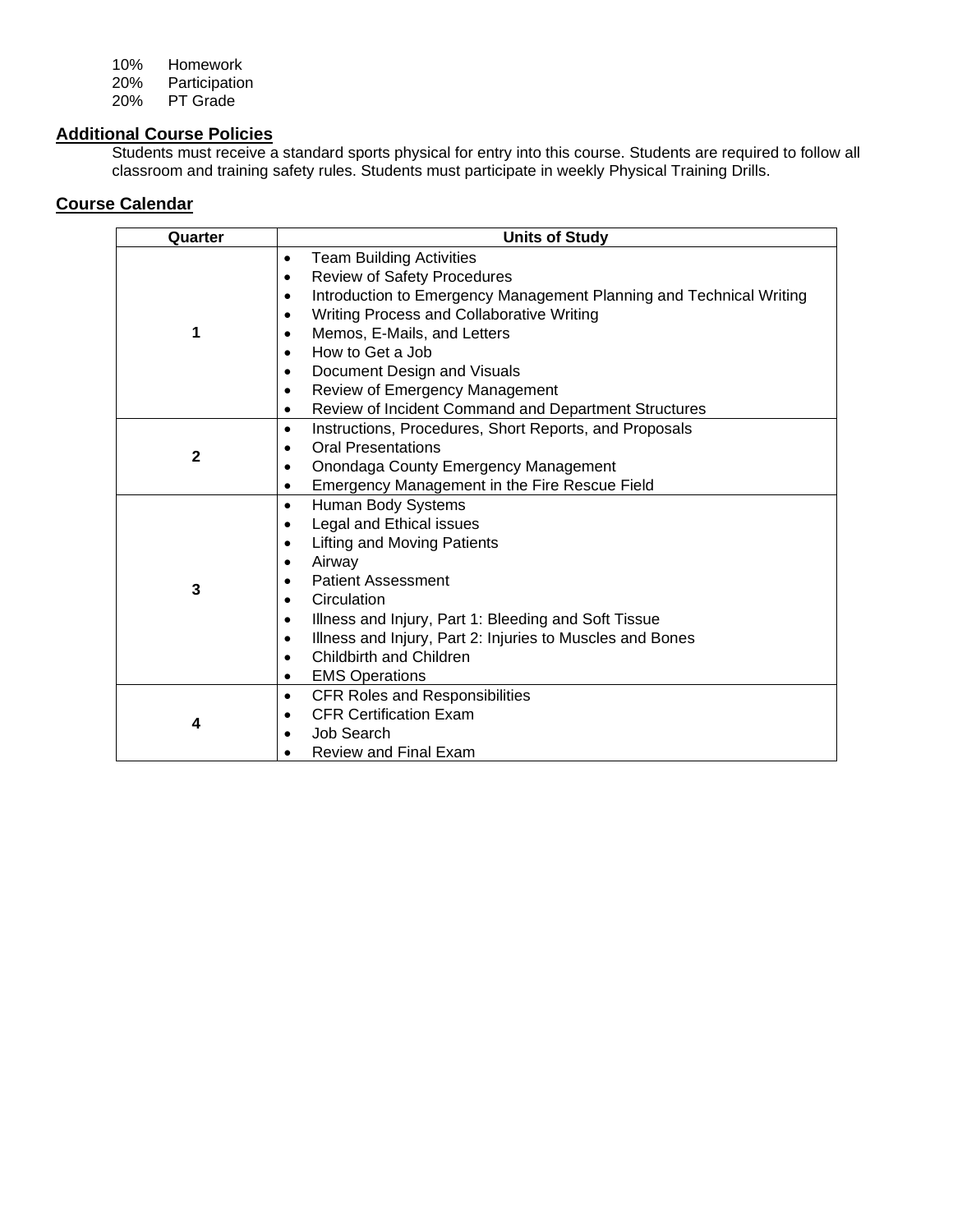# **Syracuse City School District Career and Technical Education Program Scope and Sequence FRP300: Fire Rescue 300**



| <b>Time Frame</b><br><b>Unit of Study</b>                                                 | <b>Key Questions</b>                                                                                                                      | <b>Key Learning Targets</b><br>(Students will know and be able to)                                                                                                                                    | <b>Assessment</b><br><b>Evidence of Learning</b>                                                                         | <b>CCTC Standards</b>                                                                           | <b>NYS Standards</b>                                                                                          |
|-------------------------------------------------------------------------------------------|-------------------------------------------------------------------------------------------------------------------------------------------|-------------------------------------------------------------------------------------------------------------------------------------------------------------------------------------------------------|--------------------------------------------------------------------------------------------------------------------------|-------------------------------------------------------------------------------------------------|---------------------------------------------------------------------------------------------------------------|
| Week 1<br><b>Team Building</b><br><b>Activities</b>                                       | • What is the purpose of<br>working together as a team?<br>• Why do firefighters never work<br>alone?                                     | • Explain the 2 in-2 out rule and its<br>application.<br>• Analyze data to determine how many<br>Lin of Duty Deaths (LODD) and injuries<br>might have been prevented with better                      | • Case studies on<br>freelancing incidents<br>and LODD<br>• Written report on the<br>importance of                       | <b>Career Ready Practices</b><br>CRP 1,4,6,9                                                    | <b>ELA</b><br>11-12R 1,2,4,7,8,9<br>11-12W 1,2,5,6,7<br>11-12SL 1,2,3,4,5,6<br>11-12L 1,2,3,4,5,6             |
| <b>Review of Safety</b><br><b>Procedures</b>                                              |                                                                                                                                           | teamwork.<br>• Identify and describe the uses of<br>classroom equipment.<br>• Demonstrate the safe and proper<br>use/handling of equipment in the fire                                                | teamwork<br>• Skills based test on<br>equipment use/handling                                                             | <b>Cluster Standards</b><br>LW <sub>4</sub><br><b>Pathway Standards</b><br>LW-EFM 1,4,5,6,10,11 | Literacy<br>11-12RST 1,2,4,7,8,9<br>11-12 WHST 1,2,5,6,7<br><b>Science</b>                                    |
| Week 2<br>Introduction to<br><b>Emergency</b><br><b>Management</b><br><b>Planning and</b> | • What is Emergency<br>Management?<br>• What is the difference<br>between technical writing,<br>academic writing and business<br>writing? | rescue classroom.<br>• Describe the roles of Emergency<br>Management.<br>• Analyze the writing and planning<br>involved in emergency preparation.                                                     | • Research examples of<br>the types of technical<br>writing<br>• Venn Diagram<br>comparing different<br>forms of writing | <b>Career Ready Practices</b><br>CRP 2,4,7,11<br><b>Cluster Standards</b>                       | <b>ELA</b><br>11-12R 1,2,4,7,8,9<br>11-12W 1,2,5,6,7<br>11-12SL 1,2,3,4,5,6<br>11-12L 1,2,3,4,5,6<br>Literacy |
| <b>Technical Writing</b>                                                                  |                                                                                                                                           |                                                                                                                                                                                                       |                                                                                                                          | LW <sub>1</sub><br><b>Pathway Standards</b><br>LW-EFM 1                                         | 11-12RST 1,2,4,7,8,9<br>11-12 WHST 1,2,5,6,7<br><b>Science</b>                                                |
| Week 3<br><b>Writing Process</b><br>and Collaborative<br>Writing                          | • What is the writing process<br>and why is it important?<br>• When do firefighters use<br>collaborative writing in their<br>careers?     | • Describe and demonstrate the writing<br>process.<br>• Apply proof reading and editing skills.<br>• Analyze career-oriented collaborative<br>writing (e.g., grant requests).                         | • Quiz on steps of the<br>writing process<br>• Proof reading and<br>editing assignments<br>• Collaborative writing-      | <b>Career Ready Practices</b><br>CRP 2,4,12                                                     | <b>ELA</b><br>11-12R 1,2,4,7,8,9<br>11-12W 1,2,5,6,7<br>11-12SL 1,2,3,4,5,6<br>11-12L 1,2,3,4,5,6             |
| <b>Physical Training</b><br>(PT)                                                          | • Are you physically and<br>• Improve fitness levels and work as a<br>mentally fit?<br>member of a cohesive unit/team.                    | peer created checklist<br>• Weekly physical fitness<br>training demonstrating                                                                                                                         | <b>Cluster Standards</b><br>LW <sub>1</sub><br><b>Pathway Standards</b>                                                  | Literacy<br>11-12RST 1,2,4,7,8,9<br>11-12 WHST 1,2,5,6,7<br><b>Science</b>                      |                                                                                                               |
| Week 4                                                                                    |                                                                                                                                           |                                                                                                                                                                                                       | increase from baseline<br>achievement                                                                                    | LW-EFM1<br><b>Career Ready Practices</b>                                                        | <b>HS-LS1-3</b><br><b>ELA</b>                                                                                 |
| Memos, E-Mails,<br>and Letters                                                            | • How do firefighters read,<br>understand and write<br>professional memos and<br>emails?<br>• How do professional emails                  | • Demonstrate proficiency in producing<br>professional emails and letters.<br>• Distinguish characteristics of personal<br>and professional documents.<br>• Apply correct formatting to written/typed | • Transcription<br>assignments<br>• Formatted and typed<br>business memos.<br>emails and letters                         | CRP 1,4,11                                                                                      | 11-12R 1,2,4,7,8,9<br>11-12W 1,2,5,6,7<br>11-12SL 1,2,3,4,5,6<br>11-12L 1,2,3,4,5,6                           |
| <b>Physical Training</b><br>(PT)                                                          | differ from personal emails?<br>• Are you physically and<br>mentally fit?                                                                 | documents.<br>• Use technology to generate<br>professional correspondence.<br>• Improve fitness levels and work as a                                                                                  | • Weekly physical fitness<br>training demonstrating<br>increase from baseline<br>achievement                             | <b>Cluster Standards</b><br>LW1<br><b>Pathway Standards</b>                                     | Literacy<br>11-12RST 1,2,4,7,8,9<br>11-12 WHST 1,2,5,6,7<br><b>Science</b>                                    |
|                                                                                           |                                                                                                                                           | member of a cohesive unit/team.                                                                                                                                                                       |                                                                                                                          | LW-EFM 1                                                                                        | $HS$ -LS1-3                                                                                                   |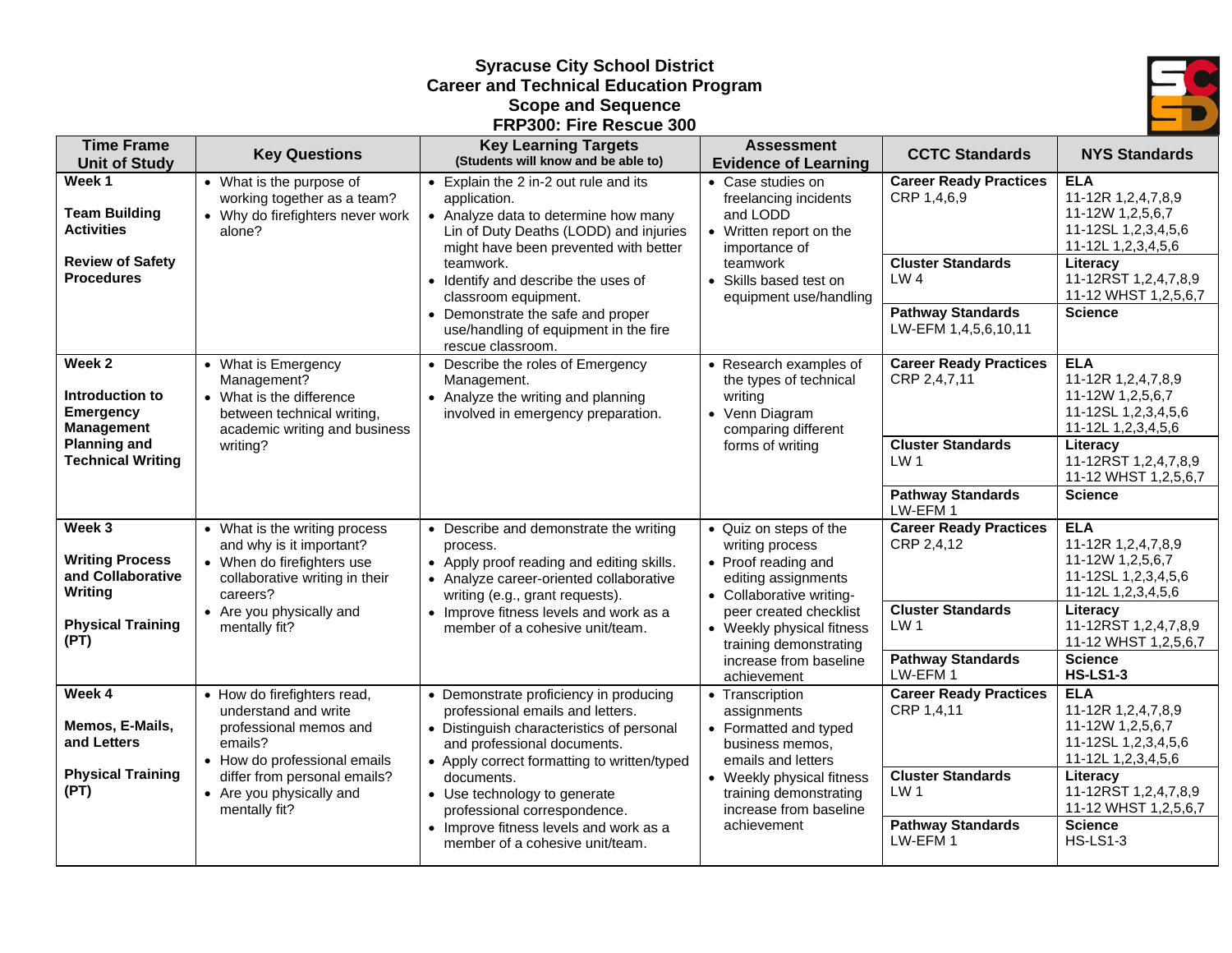| <b>Time Frame</b><br><b>Unit of Study</b>                                                                                                   | <b>Key Questions</b>                                                                                                                                                                                                                                                           | <b>Key Learning Targets</b><br>(Students will know and be able to)                                                                                                                                                                                                                                                                                       | <b>Assessment</b><br><b>Evidence of Learning</b>                                                                                                                                                                                                                                                            | <b>CCTC Standards</b>                                                                                                                          | <b>NYS Standards</b>                                                                                                                                                                               |
|---------------------------------------------------------------------------------------------------------------------------------------------|--------------------------------------------------------------------------------------------------------------------------------------------------------------------------------------------------------------------------------------------------------------------------------|----------------------------------------------------------------------------------------------------------------------------------------------------------------------------------------------------------------------------------------------------------------------------------------------------------------------------------------------------------|-------------------------------------------------------------------------------------------------------------------------------------------------------------------------------------------------------------------------------------------------------------------------------------------------------------|------------------------------------------------------------------------------------------------------------------------------------------------|----------------------------------------------------------------------------------------------------------------------------------------------------------------------------------------------------|
| Week 5<br>How to Get a Job<br><b>Physical Training</b><br>(PT)                                                                              | • What does a good resume<br>look like?<br>• How should you write a cover<br>letter?<br>• How should you dress and<br>conduct yourself in an<br>interview?<br>• What kinds of questions<br>should you expect at the<br>interview?<br>• Are you physically and<br>mentally fit? | • Identify behaviors noticed during an<br>interview.<br>• Develop and type a resume and cover<br>letter to apply for a job in the<br>classroom.<br>• Develop responses to a list of general<br>interview questions.<br>• Identify legal and illegal interview<br>questions.<br>• Improve fitness levels and work as a<br>member of a cohesive unit/team. | • Writing Assignment:<br>Resume<br>• Mock interview<br>participation<br>• Weekly physical fitness<br>training demonstrating<br>increase from baseline<br>achievement                                                                                                                                        | <b>Career Ready Practices</b><br>CRP 1,2,4,8,10,11<br><b>Cluster Standards</b><br>LW 1,6<br><b>Pathway Standards</b><br>LW-EFM                 | <b>ELA</b><br>11-12R 1,2,4,7,8,9<br>11-12W 1,2,5,6,7<br>11-12SL 1,2,3,4,5,6<br>11-12L 1,2,3,4,5,6<br>Literacy<br>11-12RST 1,2,4,7,8,9<br>11-12 WHST 1,2,5,6,7<br><b>Science</b><br><b>HS-LS1-3</b> |
| Week 6<br><b>Document Design</b><br>and Visuals<br><b>Physical</b><br><b>Training (PT)</b>                                                  | • Why are well-designed<br>documents and visuals<br>important in professional<br>careers?<br>• How will you recognize the<br>characteristics of quality<br>documents and visuals?<br>• Are you physically and<br>mentally fit?                                                 | • Identify qualities that well designed<br>graphic documents possess.<br>• Describe why eye-appeal is important<br>in presentations.<br>• Evaluate selected presentations for<br>attractiveness and appeal.<br>• Improve fitness levels and work as a<br>member of a cohesive unit/team.                                                                 | • Critique of content and<br>format of the "City of<br>New Orleans EOC<br>Update", 0900 hours, 8<br>November 2006<br>PowerPoint<br>presentation with<br>recommendations for<br>improvement and<br>rationale<br>• Weekly physical fitness<br>training demonstrating<br>increase from baseline<br>achievement | <b>Career Ready Practices</b><br>CRP 1,2,4,8,11<br><b>Cluster Standards</b><br>LW <sub>1</sub><br><b>Pathway Standards</b><br>LW-EFM           | <b>ELA</b><br>11-12R 1,2,4,7,8,9<br>11-12W 1,2,5,6,7<br>11-12SL 1,2,3,4,5,6<br>11-12L 1,2,3,4,5,6<br>Literacy<br>11-12RST 1,2,4,7,8,9<br>11-12 WHST 1,2,5,6,7<br><b>Science</b><br><b>HS-LS1-3</b> |
| Weeks 7-8<br><b>Review of</b><br><b>Emergency</b><br><b>Management</b><br><b>Physical Training</b><br>(PT)                                  | • How does ICS 100 and 700 fit<br>into Emergency Management?<br>• Are you physically and<br>mentally fit?                                                                                                                                                                      | • Dramatize an account of a city-wide<br>disaster.<br>• Diagram the chain of command in this<br>case.<br>• Improve fitness levels and work as a<br>member of a cohesive unit/team.                                                                                                                                                                       | $\bullet$ Skit<br>• Graphic on Chain of<br>Command<br>• Weekly physical fitness<br>training demonstrating<br>increase from baseline<br>achievement                                                                                                                                                          | <b>Career Ready Practices</b><br>CRP 1,4,6,8,9,12<br><b>Cluster Standards</b><br>LW 2,3<br><b>Pathway Standards</b><br>LW-EFM 14               | <b>ELA</b><br>11-12R 1,2,4,7,8,9<br>11-12W 1,2,5,6,7<br>11-12SL 1,2,3,4,5,6<br>11-12L 1,2,3,4,5,6<br>Literacy<br>11-12RST 1,2,4,7,8,9<br>11-12 WHST 1,2,5,6,7<br><b>Science</b><br><b>HS-LS1-3</b> |
| Weeks 9-10<br><b>Review of Incident</b><br><b>Command and</b><br><b>Department</b><br><b>Structures</b><br><b>Physical Training</b><br>(PT) | • How does Incident Command<br>(IC) differ from Emergency<br>Management?<br>• How is a Fire Department<br>organized and operated?<br>• Are you physically and<br>mentally fit?                                                                                                 | • Demonstrate knowledge of the chain of<br>command in a fire department.<br>• Design a quick reference card for on-<br>scene IC chain of command.<br>• Improve fitness levels and work as a<br>member of a cohesive unit/team.                                                                                                                           | • Quick Reference IC<br>Card activity<br>• Peer reviews of quick<br>reference IC cards<br>• Weekly physical fitness<br>training demonstrating<br>increase from baseline<br>achievement                                                                                                                      | <b>Career Ready Practices</b><br>CRP 1,2,4,7,8,9,11,12<br><b>Cluster Standards</b><br>LW 2,3<br><b>Pathway Standards</b><br>LW-EFM 1,4,5,12,14 | <b>ELA</b><br>11-12R 1,2,4,7,8,9<br>11-12W 1,2,5,6,7<br>11-12SL 1,2,3,4,5,6<br>11-12L 1,2,3,4,5,6<br>Literacy<br>11-12RST 1,2,4,7,8,9<br>11-12 WHST 1,2,5,6,7<br><b>Science</b><br><b>HS-LS1-3</b> |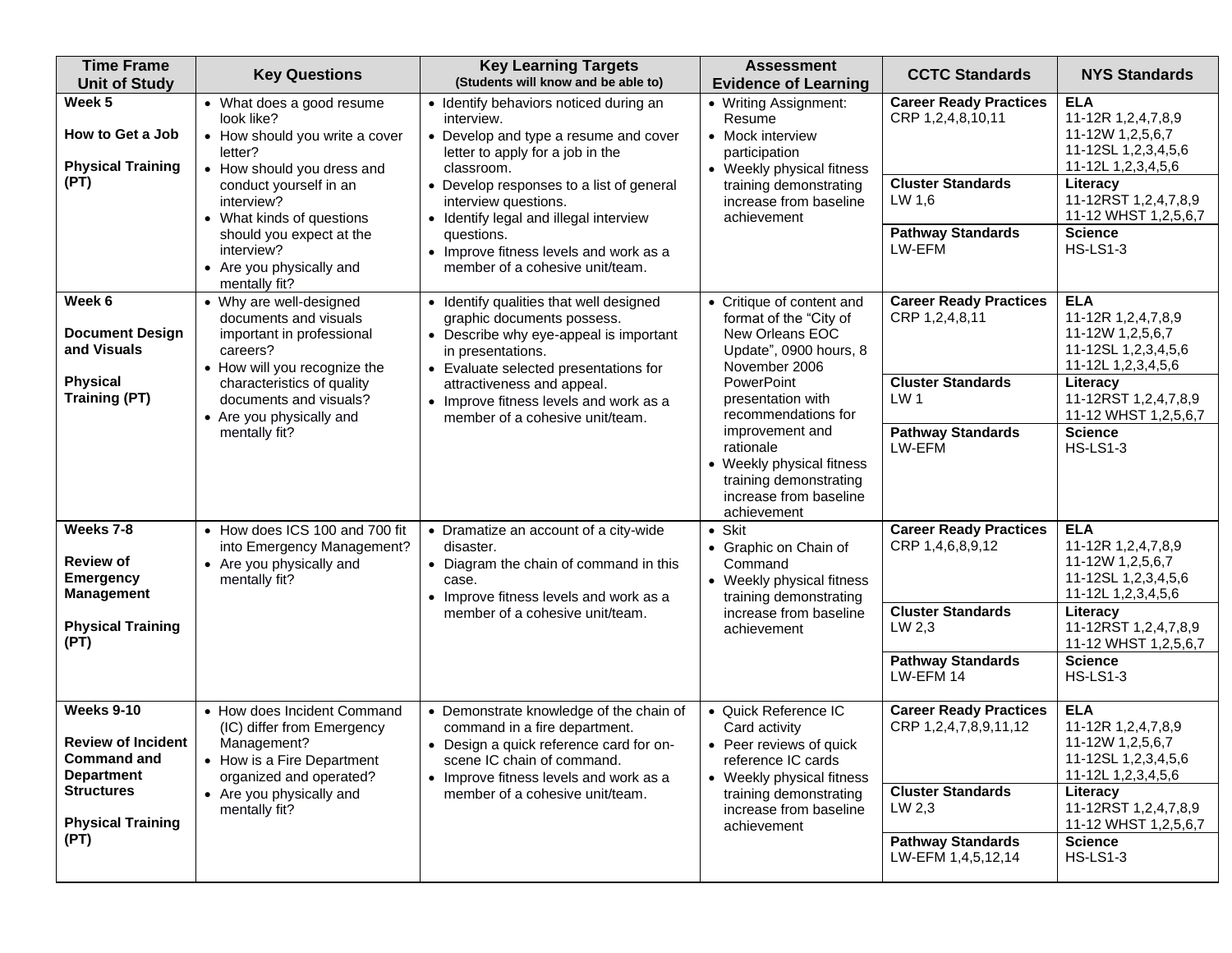| <b>Time Frame</b><br><b>Unit of Study</b>                                                                                               | <b>Key Questions</b>                                                                                                                                                                                                                      | <b>Key Learning Targets</b><br>(Students will know and be able to)                                                                                                                                                                                                                      | <b>Assessment</b><br><b>Evidence of Learning</b>                                                                                                                                                                                                            | <b>CCTC Standards</b>                                                                                                                            | <b>NYS Standards</b>                                                                                                                                                                                |
|-----------------------------------------------------------------------------------------------------------------------------------------|-------------------------------------------------------------------------------------------------------------------------------------------------------------------------------------------------------------------------------------------|-----------------------------------------------------------------------------------------------------------------------------------------------------------------------------------------------------------------------------------------------------------------------------------------|-------------------------------------------------------------------------------------------------------------------------------------------------------------------------------------------------------------------------------------------------------------|--------------------------------------------------------------------------------------------------------------------------------------------------|-----------------------------------------------------------------------------------------------------------------------------------------------------------------------------------------------------|
| <b>Weeks 11-13</b><br>Instructions,<br><b>Procedures, Short</b><br>Reports, and<br><b>Proposals</b><br><b>Physical Training</b><br>(PT) | • How is writing different for a<br>career in emergency services<br>than another career path?<br>• What is a short report and how<br>is it used?<br>• Are you physically and<br>mentally fit?                                             | • Create a condensed version of a county<br>Emergency Operation Plan (EOP),<br>without losing vital content.<br>• Apply knowledge of keywords and<br>descriptors in report writing/instruction<br>writing.<br>• Improve fitness levels and work as a<br>member of a cohesive unit/team. | • Writing Assignment:<br>Revision of Emergency<br><b>Support Function (ESF)</b><br>8 Annex of a generic<br><b>County Emergency</b><br>Operations Plan (EOP)<br>• Weekly physical fitness<br>training demonstrating<br>increase from baseline<br>achievement | <b>Career Ready Practices</b><br>CRP 1,2,4,8,11<br><b>Cluster Standards</b><br>LW <sub>1</sub><br><b>Pathway Standards</b><br><b>LW-EFM 1,12</b> | <b>ELA</b><br>11-12R 1,2,4,7,8,9<br>11-12W 1,2,5,6,7<br>11-12SL 1,2,3,4,5,6<br>11-12L 1,2,3,4,5,6<br>Literacy<br>11-12RST 1,2,4,7,8,9<br>11-12 WHST 1,2,5,6,7<br><b>Science</b><br><b>HS1-LS1-3</b> |
| <b>Week 14-15</b><br>Oral<br><b>Presentations</b><br><b>Physical Training</b><br>(PT)                                                   | • How do you make technical<br>writing understandable?<br>• Are you physically and<br>mentally fit?                                                                                                                                       | • Create a new technical writing manual<br>that can be understood easily, yet<br>teaches necessary skills.<br>• Improve fitness levels and work as a<br>member of a cohesive unit/team.                                                                                                 | • Writing Assignment:<br>Written Procedures for<br>chosen technical<br>process, (e.g. changing<br>mobile radio channels,<br>starting an I.V., etc.)<br>• Weekly physical fitness<br>training demonstrating<br>increase from baseline<br>achievement         | <b>Career Ready Practices</b><br>CRP 1,4,8<br><b>Cluster Standards</b><br>LW <sub>2</sub><br><b>Pathway Standards</b><br>LW-EFM 1.12             | <b>ELA</b><br>11-12R 1,2,4,7,8,9<br>11-12W 1,2,5,6,7<br>11-12SL 1,2,3,4,5,6<br>11-12L 1,2,3,4,5,6<br>Literacy<br>11-12RST 1,2,4,7,8,9<br>11-12 WHST 1,2,5,6,7<br><b>Science</b><br><b>HS-LS1-3</b>  |
| <b>Weeks 16-17</b><br>Oral<br><b>Presentations</b><br><b>Physical Training</b><br>(PT)                                                  | • How do firefighters plan for<br>large scale disasters?<br>• How do firefighters work<br>effectively and efficiently with<br>outside agencies?<br>• Are you physically and<br>mentally fit?                                              | • Create a plan to keep students and<br>property safe during a disaster, as well<br>as notify all necessary individuals of<br>ongoing events.<br>• Improve fitness levels and work as a<br>member of a cohesive unit/team.                                                              | • Disaster Plan Projects<br>• Weekly physical fitness<br>training demonstrating<br>increase from baseline<br>achievement                                                                                                                                    | <b>Career Ready Practices</b><br>CRP 1,4,8,9,11,12<br><b>Cluster Standards</b><br>LW3<br><b>Pathway Standards</b><br>LW-EFM 1,2,11,12,14         | <b>ELA</b><br>11-12R 1,2,4,7,8,9<br>11-12W 1,2,5,6,7<br>11-12SL 1,2,3,4,5,6<br>11-12L 1,2,3,4,5,6<br>Literacy<br>11-12RST 1,2,4,7,8,9<br>11-12 WHST 1,2,5,6,7<br><b>Science</b><br><b>HS-LS1-3</b>  |
| Week 18<br><b>Onondaga County</b><br><b>Emergency</b><br><b>Management</b><br><b>Physical Training</b><br>(PT)                          | • How does Onondaga County<br><b>Emergency Management</b><br>affect the Syracuse Fire<br>Department?<br>• What possible career<br>opportunities are there in<br><b>Emergency Management?</b><br>• Are you physically and<br>mentally fit? | • Identify OCEM roles in emergency<br>responses and planning county-wide.<br>• Explain how OCEM has managed past<br>emergencies, and its impact on current<br>and future plans.<br>• Improve fitness levels and work as a<br>member of a cohesive unit/team.                            | • Paper on history, roles<br>and responsibilities,<br>major events of OCEM<br>• Response to field trip to<br><b>OCEM</b><br>• Weekly physical fitness<br>training demonstrating<br>increase from baseline<br>achievement                                    | <b>Career Ready Practices</b><br>CRP 1,2,4,8,9,11,12<br><b>Cluster Standards</b><br>LW 1,6<br><b>Pathway Standards</b><br>$LW$ -EFM 1,8          | <b>ELA</b><br>11-12R 1,2,4,7,8,9<br>11-12W 1,2,5,6,7<br>11-12SL 1,2,3,4,5,6<br>11-12L 1,2,3,4,5,6<br>Literacy<br>11-12RST 1,2,4,7,8,9<br>11-12 WHST 1,2,5,6,7<br><b>Science</b><br><b>HS-LS1-3</b>  |
| <b>Weeks 19-20</b><br><b>Emergency</b><br><b>Management in</b>                                                                          | • How would a firefighter,<br>interact with Emergency<br>Management?                                                                                                                                                                      | • Develop and implement an emergency<br>management-oriented drill in the<br>school.                                                                                                                                                                                                     | • Plan for emergency drill<br>in the school                                                                                                                                                                                                                 | <b>Career Ready Practices</b><br>CRP 1,2,4,8,9,11,12                                                                                             | <b>ELA</b><br>11-12R 1,2,4,7,8,9<br>11-12W 1,2,5,6,7<br>11-12SL 1,2,3,4,5,6                                                                                                                         |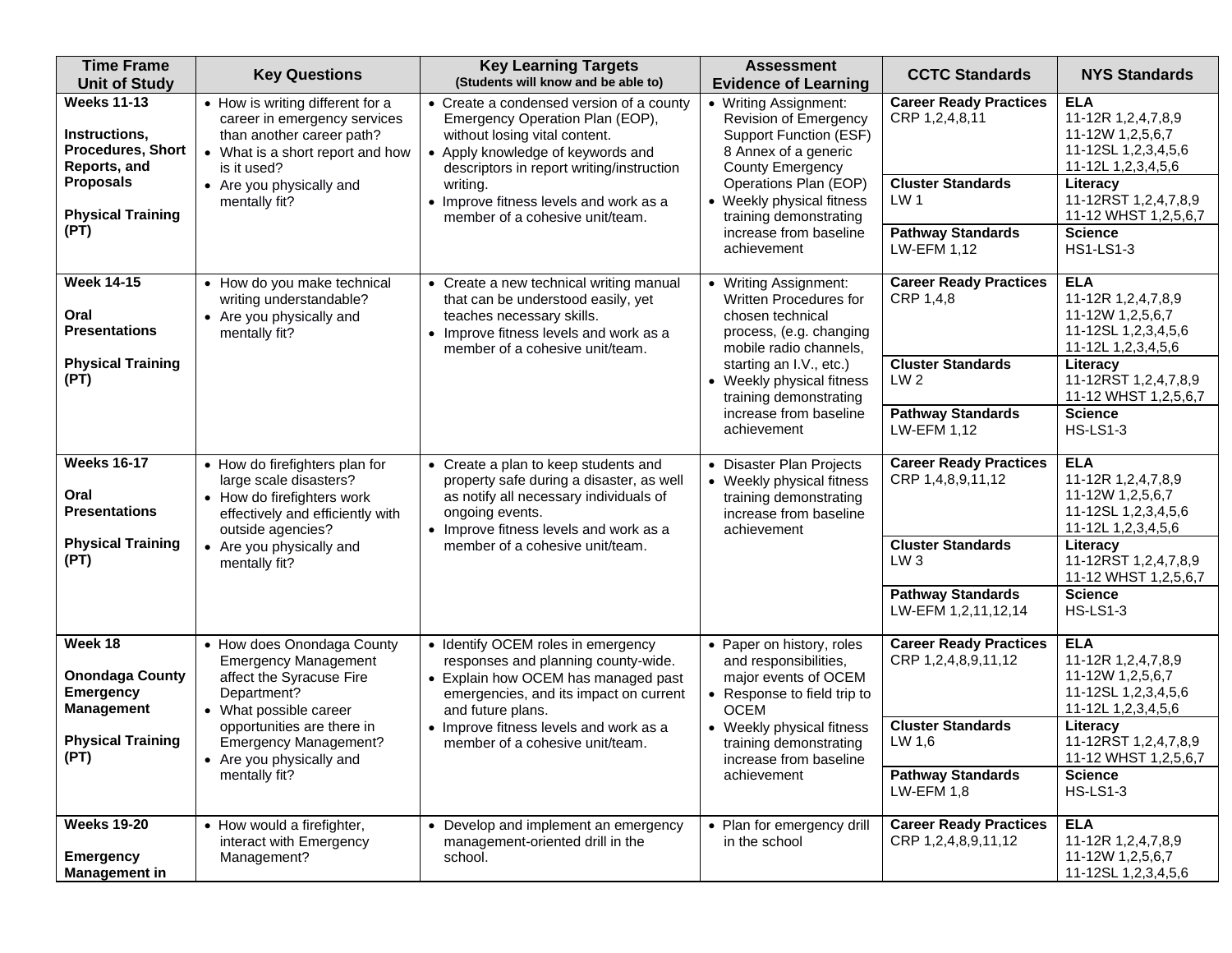| <b>Time Frame</b><br><b>Unit of Study</b>                                                                                          | <b>Key Questions</b>                                                                                                                                                                                                                                                                                                                                                                                                                                          | <b>Key Learning Targets</b><br>(Students will know and be able to)                                                                                                                                                                                                                                                                                                                                                                                                                                                                                                                                                                                                                                                                                  | <b>Assessment</b><br><b>Evidence of Learning</b>                                                                                                                                                                                                                                                                                                                                                                                                                                                                                 | <b>CCTC Standards</b>                                                                                                              | <b>NYS Standards</b>                                                                                                                                                                                                  |
|------------------------------------------------------------------------------------------------------------------------------------|---------------------------------------------------------------------------------------------------------------------------------------------------------------------------------------------------------------------------------------------------------------------------------------------------------------------------------------------------------------------------------------------------------------------------------------------------------------|-----------------------------------------------------------------------------------------------------------------------------------------------------------------------------------------------------------------------------------------------------------------------------------------------------------------------------------------------------------------------------------------------------------------------------------------------------------------------------------------------------------------------------------------------------------------------------------------------------------------------------------------------------------------------------------------------------------------------------------------------------|----------------------------------------------------------------------------------------------------------------------------------------------------------------------------------------------------------------------------------------------------------------------------------------------------------------------------------------------------------------------------------------------------------------------------------------------------------------------------------------------------------------------------------|------------------------------------------------------------------------------------------------------------------------------------|-----------------------------------------------------------------------------------------------------------------------------------------------------------------------------------------------------------------------|
| the Fire Rescue<br><b>Field</b><br><b>Physical Training</b><br>(PT)                                                                | • Would a firefighter implement<br>an emergency management<br>drill?<br>• Are you physically and<br>mentally fit?                                                                                                                                                                                                                                                                                                                                             | • Improve fitness levels and work as a<br>member of a cohesive unit/team.                                                                                                                                                                                                                                                                                                                                                                                                                                                                                                                                                                                                                                                                           | • After Action<br>Report/Debrief<br>• Weekly physical fitness<br>training demonstrating<br>increase from baseline<br>achievement                                                                                                                                                                                                                                                                                                                                                                                                 | <b>Cluster Standards</b><br>LW <sub>3</sub><br><b>Pathway Standards</b><br>LW-EFM 1,2,5,9,12                                       | 11-12L 1,2,3,4,5,6<br>Literacy<br>11-12RST 1,2,4,7,8,9<br>11-12 WHST 1,2,5,6,7<br><b>Science</b><br><b>HS-LS1-3</b><br><b>HS1-ETS1-2</b>                                                                              |
| Weeks 21<br><b>Human Body</b><br><b>Systems</b><br><b>Physical Training</b><br>(PT)                                                | • What is anatomy and<br>physiology?<br>• What is the anatomy and<br>physiology of each body<br>system?<br>• Why would a Certified First<br>Responder (CFR) use<br>anatomic terms?<br>• Are you physically and<br>mentally fit?                                                                                                                                                                                                                               | • Describe the body's topographic<br>anatomy, including the anatomic<br>positions and body planes.<br>• Improve fitness levels and work as a<br>member of a cohesive unit/team.                                                                                                                                                                                                                                                                                                                                                                                                                                                                                                                                                                     | • Application of<br>anatomical terms<br>$\bullet$ Quiz<br>• Team vocabulary<br>foldable<br>• Quiz on each body<br>system<br>• Team presentation on a<br>body system and<br>associated disease<br>• Weekly physical fitness<br>training demonstrating<br>increase from baseline<br>achievement                                                                                                                                                                                                                                    | <b>Career Ready Practices</b><br>CRP 2,11,12<br><b>Cluster Standards</b><br>LW 2,3<br><b>Pathway Standards</b><br>LW-EFM 1,13      | <b>ELA</b><br>11-12R 1,2,4,7,8,9<br>11-12W 1,2,5,6,7<br>11-12SL 1,2,3,4,5,6<br>11-12L 1,2,3,4,5,6<br>Literacy<br>11-12RST 1,2,4,7,8,9<br>11-12 WHST 1,2,5,6,7<br><b>Science</b><br><b>HS-LS1-2</b><br><b>HS-LS1-3</b> |
| Weeks 22<br><b>Legal and Ethical</b><br>issues<br><b>Lifting and</b><br><b>Moving Patients</b><br><b>Physical Training</b><br>(PT) | • How do legal and ethical<br>issues impact the CFR?<br>• What guidelines should CFRs<br>follow to protect themselves<br>from legal action?<br>• How do HIPAA, Patient Rights<br>and the ADA impact the CFR<br>career field?<br>• What is the impact of the<br>Good Samaritan Act on<br>CFR <sub>s</sub> ?<br>• What is an ethical decision?<br>• What is the correct way to lift<br>and/or transport a patient?<br>• Are you physically and<br>mentally fit? | • Recognize the importance of detailed<br>record keeping and data collection as a<br>CFR.<br>• Analyze HIPAA regulations, Patient<br>Rights and the Americans with<br>Disabilities Act in relation to the CFR<br>position.<br>• Describe the impact of the Health<br>Insurance Portability and Accountability<br>Act (HIPAA) on patient privacy.<br>• Predict how ethical decisions might<br>strike at core human values as part of<br>the CFR position.<br>• Examine the Good Samaritan Act and<br>how it affects the CFR in providing<br>medical services.<br>• Demonstrate appropriate equipment<br>use.<br>• Demonstrate safe patient lifting and<br>transporting.<br>• Improve fitness levels and work as a<br>member of a cohesive unit/team. | • Written assignment on<br><b>HIPAA Case Violations</b><br>• Summary of Patients'<br>Rights documents and<br>what they protect<br>• Summary of research<br>on current legal and<br>ethical issues in the<br>medical field<br>• Written statement of<br>ethical behavior<br>• Quiz on Good<br>Samaritan Act<br>• Practical assessment<br>on lifting, transporting,<br>and patient drags<br>• Quiz on patient<br>transport methods<br>• Weekly physical fitness<br>training demonstrating<br>increase from baseline<br>achievement | <b>Career Ready Practices</b><br>CRP 1,2,4,8,11<br><b>Cluster Standards</b><br>LW 3,4<br><b>Pathway Standards</b><br>LW-EFM 1,5,10 | <b>ELA</b><br>11-12R 1,2,4,7,8,9<br>11-12W 1,2,5,6,7<br>11-12SL 1,2,3,4,5,6<br>11-12L 1,2,3,4,5,6<br>Literacy<br>11-12RST 1,2,4,7,8,9<br>11-12 WHST 1,2,5,6,7<br><b>Science</b><br><b>HS-LS1-3</b>                    |
| Week 23<br>Airway                                                                                                                  | • What are the components of<br>the human respiratory<br>system?<br>• How does the human                                                                                                                                                                                                                                                                                                                                                                      | • List the components of the human<br>respiratory system and explain their<br>function.<br>• Analyze typical patient airway issues.                                                                                                                                                                                                                                                                                                                                                                                                                                                                                                                                                                                                                 | • Quiz on function of<br>human respiratory<br>system<br>• Written summary of                                                                                                                                                                                                                                                                                                                                                                                                                                                     | <b>Career Ready Practices</b><br>CRP 2,3,4,8,11                                                                                    | <b>ELA</b><br>11-12R 1,2,4,7,8,9<br>11-12W 1,2,5,6,7<br>11-12SL 1,2,3,4,5,6<br>11-12L 1,2,3,4,5,6                                                                                                                     |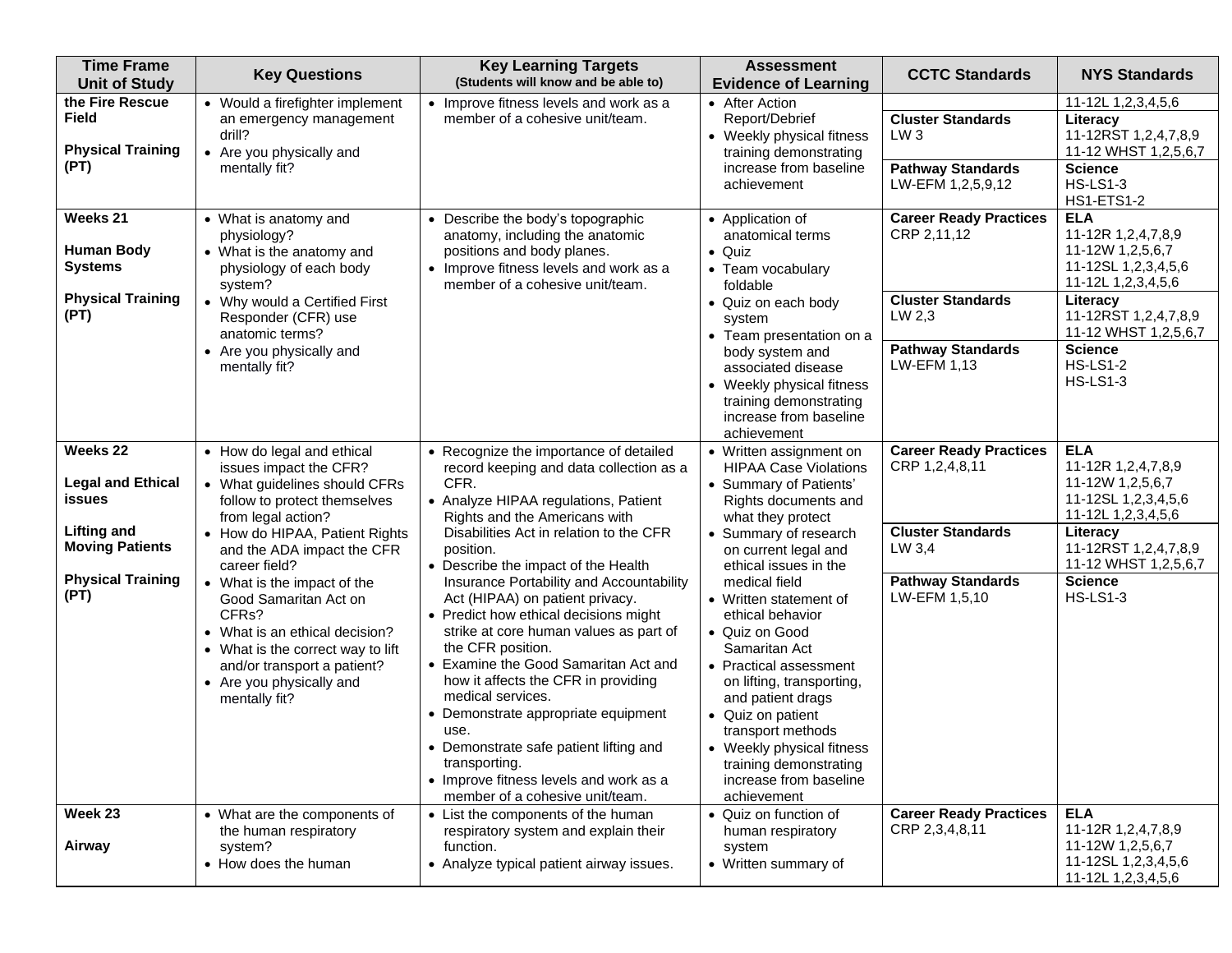| <b>Time Frame</b><br><b>Unit of Study</b>                                          | <b>Key Questions</b>                                                                                                                                                    | <b>Key Learning Targets</b><br>(Students will know and be able to)                                                                                                                                                                                                                   | <b>Assessment</b><br><b>Evidence of Learning</b>                                                                                                                                         | <b>CCTC Standards</b>                                                                  | <b>NYS Standards</b>                                                                                                                                          |
|------------------------------------------------------------------------------------|-------------------------------------------------------------------------------------------------------------------------------------------------------------------------|--------------------------------------------------------------------------------------------------------------------------------------------------------------------------------------------------------------------------------------------------------------------------------------|------------------------------------------------------------------------------------------------------------------------------------------------------------------------------------------|----------------------------------------------------------------------------------------|---------------------------------------------------------------------------------------------------------------------------------------------------------------|
| <b>Physical Training</b><br>(PT)                                                   | respiratory system function?<br>• How do CFRs treat<br>inadequate breathing?<br>• Are you physically and<br>mentally fit?                                               | • Demonstrate airway management<br>techniques.<br>• Improve fitness levels and work as a<br>member of a cohesive unit/team.                                                                                                                                                          | airway management<br>techniques<br>• Demonstration of<br>airway management<br>techniques<br>• Weekly physical fitness<br>training demonstrating<br>increase from baseline<br>achievement | <b>Cluster Standards</b><br>LW 3,4<br><b>Pathway Standards</b><br>LW-EFM 1,2,3,9,10    | Literacy<br>11-12RST 1,2,4,7,8,9<br>11-12 WHST 1,2,5,6,7<br><b>Science</b><br><b>HS-LS1-2</b><br><b>HS-LS1-3</b>                                              |
| Week 24<br><b>Patient</b><br><b>Assessment</b><br><b>Physical Training</b><br>(PT) | • How is the medical condition of<br>a patient assessed?<br>• What skills are necessary to<br>perform patient assessments?<br>• Are you physically and<br>mentally fit? | • Explain how the CFR approaches the<br>process of patient evaluation.<br>• Analyze how patient evaluation impacts<br>treatment decisions.<br>• Demonstrate steps in the patient<br>assessment process.<br>• Improve fitness levels and work as a<br>member of a cohesive unit/team. | • Group data collection<br>on patient medical<br>conditions<br>• Written summary of<br>patient assessment<br>procedure<br>• Role playing exercise<br>between CFR and                     | <b>Career Ready Practices</b><br>CRP 2,4,8,11,12<br><b>Cluster Standards</b><br>LW 4,5 | <b>ELA</b><br>11-12R 1,2,4,7,8,9<br>11-12W 1,2,5,6,7<br>11-12SL 1,2,3,4,5,6<br>11-12L 1,2,3,4,5,6<br>Literacy<br>11-12RST 1,2,4,7,8,9<br>11-12 WHST 1,2,5,6,7 |
|                                                                                    |                                                                                                                                                                         |                                                                                                                                                                                                                                                                                      | Patient with rubric<br>• Weekly physical fitness<br>training demonstrating<br>increase from baseline<br>achievement                                                                      | <b>Pathway Standards</b><br>LW-EFM 1.3.7                                               | <b>Science</b><br><b>HS-LS1-3</b>                                                                                                                             |
| Week 25<br><b>Circulation</b><br><b>Physical Training</b><br>(PT)                  | • What is the function of the<br>circulatory system?<br>• Why is it important for a CFR<br>to understand the circulatory<br>system?                                     | • Identify and describe the different<br>sections and functions of the heart.<br>• Examine the differences in veins and<br>arteries and the function of each.<br>• Demonstrate the ability to stop blood                                                                             | • Quiz on circulatory<br>system<br>• Life-size poster<br>demonstrating<br>circulatory system path<br>through the body                                                                    | <b>Career Ready Practices</b><br>CRP 2,3,4,8,11<br><b>Cluster Standards</b>            | <b>ELA</b><br>11-12R 1,2,4,7,8,9<br>11-12W 1,2,5,6,7<br>11-12SL 1,2,3,4,5,6<br>11-12L 1,2,3,4,5,6<br>Literacy                                                 |
|                                                                                    | • Are you physically and<br>mentally fit?                                                                                                                               | flow when needed.<br>• Improve fitness levels and work as a<br>member of a cohesive unit/team.                                                                                                                                                                                       | • Weekly physical fitness<br>training demonstrating<br>increase from baseline<br>achievement                                                                                             | LW 3,4<br><b>Pathway Standards</b><br>LW-EFM 1,2,3,9,10                                | 11-12RST 1,2,4,7,8,9<br>11-12 WHST 1,2,5,6,7<br><b>Science</b><br><b>HS-LS1-2</b><br><b>HS-LS1-3</b>                                                          |
| Week 26<br>Illness and Injury,<br>Part 1: Bleeding<br>and Soft Tissue              | • What are soft tissue injuries to<br>the body?<br>• How does a CFR treat a<br>patient with a soft tissue<br>injury?<br>• Are you physically and                        | • Examine soft tissue injuries.<br>• Explain treatments used for a soft tissue<br>injury.<br>• Demonstrate treatments for soft tissue<br>injuries.<br>• Improve fitness levels and work as a                                                                                         | · Quiz<br><b>Practical assessment</b><br>$\bullet$<br>• Creation of information<br>posters on soft tissue<br>injuries<br>• Weekly physical fitness                                       | <b>Career Ready Practices</b><br>CRP 2,3,4,8,11,12<br><b>Cluster Standards</b>         | <b>ELA</b><br>11-12R 1,2,4,7,8,9<br>11-12W 1,2,5,6,7<br>11-12SL 1,2,3,4,5,6<br>11-12L 1,2,3,4,5,6<br>Literacy                                                 |
| <b>Physical Training</b><br>(PT)                                                   | mentally fit?                                                                                                                                                           | member of a cohesive unit/team.                                                                                                                                                                                                                                                      | training demonstrating<br>increase from baseline<br>achievement                                                                                                                          | LW 3,4<br><b>Pathway Standards</b><br>LW-EFM 1,2,13                                    | 11-12RST 1,2,4,7,8,9<br>11-12 WHST 1,2,5,6,7<br><b>Science</b><br><b>HS-LS1-2</b><br><b>HS-LS1-3</b>                                                          |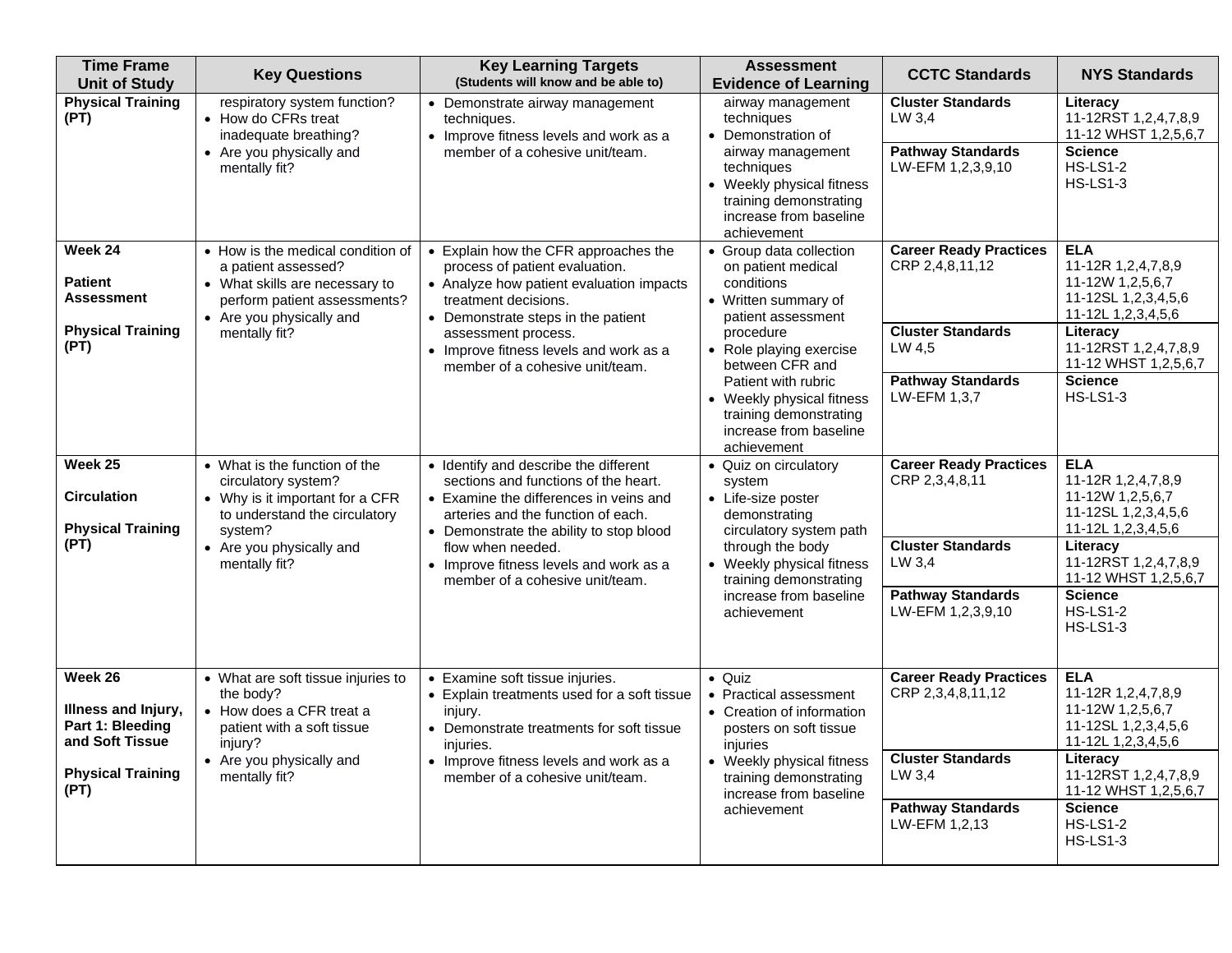| <b>Time Frame</b><br><b>Unit of Study</b>                                                                                       | <b>Key Questions</b>                                                                                                                                                                      | <b>Key Learning Targets</b><br>(Students will know and be able to)                                                                                                                                                             | <b>Assessment</b><br><b>Evidence of Learning</b>                                                                                                                                                                                                                                                                                                                                             | <b>CCTC Standards</b>                                                                                                                         | <b>NYS Standards</b>                                                                                                                                                                                                  |
|---------------------------------------------------------------------------------------------------------------------------------|-------------------------------------------------------------------------------------------------------------------------------------------------------------------------------------------|--------------------------------------------------------------------------------------------------------------------------------------------------------------------------------------------------------------------------------|----------------------------------------------------------------------------------------------------------------------------------------------------------------------------------------------------------------------------------------------------------------------------------------------------------------------------------------------------------------------------------------------|-----------------------------------------------------------------------------------------------------------------------------------------------|-----------------------------------------------------------------------------------------------------------------------------------------------------------------------------------------------------------------------|
| Week 27<br>Illness and Injury,<br>Part 2: Injuries to<br><b>Muscles and</b><br><b>Bones</b><br><b>Physical Training</b><br>(PT) | • What are musculoskeletal<br>injuries to the body?<br>• How does a CFR treat a<br>patient with a musculoskeletal<br>injury?<br>• Are you physically and<br>mentally fit?                 | • Identification of bones.<br>• Examine musculoskeletal injuries.<br>• Explain treatments used for<br>musculoskeletal injury.<br>• Improve fitness levels and work as a<br>member of a cohesive unit/team.                     | $\bullet$ Quiz<br>• Creation of information<br>posters on<br>musculoskeletal<br>problems<br>• Bone identification<br>activity<br>• Weekly physical fitness<br>training demonstrating<br>increase from baseline<br>achievement                                                                                                                                                                | <b>Career Ready Practices</b><br>CRP 2,3,4,8,11,12<br><b>Cluster Standards</b><br>LW 3,4<br><b>Pathway Standards</b><br>LW-EFM 1,2,13         | <b>ELA</b><br>11-12R 1,2,4,7,8,9<br>11-12W 1,2,5,6,7<br>11-12SL 1,2,3,4,5,6<br>11-12L 1,2,3,4,5,6<br>Literacy<br>11-12RST 1,2,4,7,8,9<br>11-12 WHST 1,2,5,6,7<br><b>Science</b><br><b>HS-LS1-2</b><br><b>HS-LS1-3</b> |
| Week 28<br><b>Childbirth and</b><br><b>Children</b><br><b>Physical Training</b><br>(PT)                                         | • How does a CFR assist in<br>emergency child delivery?<br>• How are infants, children and<br>adults treated differently by a<br>CFR?<br>• Are you physically and<br>mentally fit?        | • Identify and demonstrate correct<br>methods of emergent child delivery.<br>• Compare and contrast treatment of<br>infants, children and adults.<br>• Improve fitness levels and work as a<br>member of a cohesive unit/team. | • Quiz on childbirth<br>• Practical assessment<br>on child delivery and<br>treatment of infants and<br>children<br>• Weekly physical fitness<br>training demonstrating<br>increase from baseline<br>achievement                                                                                                                                                                              | <b>Career Ready Practices</b><br>CRP 1,2,4,9,12<br><b>Cluster Standards</b><br>LW <sub>2</sub><br><b>Pathway Standards</b><br>LW-EFM 1,4,9,12 | <b>ELA</b><br>11-12R 1,2,4,7,8,9<br>11-12W 1,2,5,6,7<br>11-12SL 1,2,3,4,5,6<br>11-12L 1,2,3,4,5,6<br>Literacy<br>11-12RST 1,2,4,7,8,9<br>11-12 WHST 1,2,5,6,7<br><b>Science</b><br><b>HS-LS1-2</b><br><b>HS-LS1-3</b> |
| Week 29<br><b>Emergency</b><br><b>Medical Services</b><br>(EMS) Operations<br><b>Physical Training</b><br>(PT)                  | • What types of medical devices<br>and equipment is the CFR<br>responsible for?<br>• What are the skills needed to<br>operate the equipment?<br>• Are you physically and<br>mentally fit? | • List and describe the types of<br>equipment carried on an ambulance.<br>• Describe the different levels of EMS<br>responders.<br>• Improve fitness levels and work as a<br>member of a cohesive unit/team.                   | • Group presentation on<br>medical equipment,<br>including function, how<br>it used and other<br>relevant information<br>• Flow chart illustrating<br>skills a CFR must have<br>to use the medical<br>equipment<br>• Rank order the most to<br>least used equipment in<br>the job of the CFR<br>• Weekly physical fitness<br>training demonstrating<br>increase from baseline<br>achievement | <b>Career Ready Practices</b><br>CRP 1,2,4,6,9,11,12<br><b>Cluster Standards</b><br>LW 2, 3, 4<br><b>Pathway Standards</b><br>LW-CFM 1,3,10   | <b>ELA</b><br>11-12R 1,2,4,7,8,9<br>11-12W 1,2,5,6,7<br>11-12SL 1,2,3,4,5,6<br>11-12L 1,2,3,4,5,6<br>Literacy<br>11-12RST 1,2,4,7,8,9<br>11-12 WHST 1,2,5,6,7<br><b>Science</b><br><b>HS-LS1-3</b>                    |
| Week 30<br><b>CFR Roles and</b><br><b>Responsibilities</b><br><b>CFR Certification</b><br>Exam                                  | • What are some of the most<br>important roles of a CFR?<br>• What are some of the best<br>ways for CFRs to interact with<br>patients?<br>• Are you physically and<br>mentally fit?       | • Demonstrate practical and academic<br>knowledge in the roles and<br>responsibilities of a CFR.<br>• Improve fitness levels and work as a<br>member of a cohesive unit/team.                                                  | • CFR Certification Exam<br>• Weekly physical fitness<br>training demonstrating<br>increase from baseline<br>achievement                                                                                                                                                                                                                                                                     | <b>Career Ready Practices</b><br>CRP 1,2,4,11,12<br><b>Cluster Standards</b><br>LW 2,3                                                        | <b>ELA</b><br>11-12R 1,2,4,7,8,9<br>11-12W 1,2,5,6,7<br>11-12SL 1,2,3,4,5,6<br>11-12L 1,2,3,4,5,6<br>Literacy<br>11-12RST 1,2,4,7,8,9<br>11-12 WHST 1,2,5,6,7                                                         |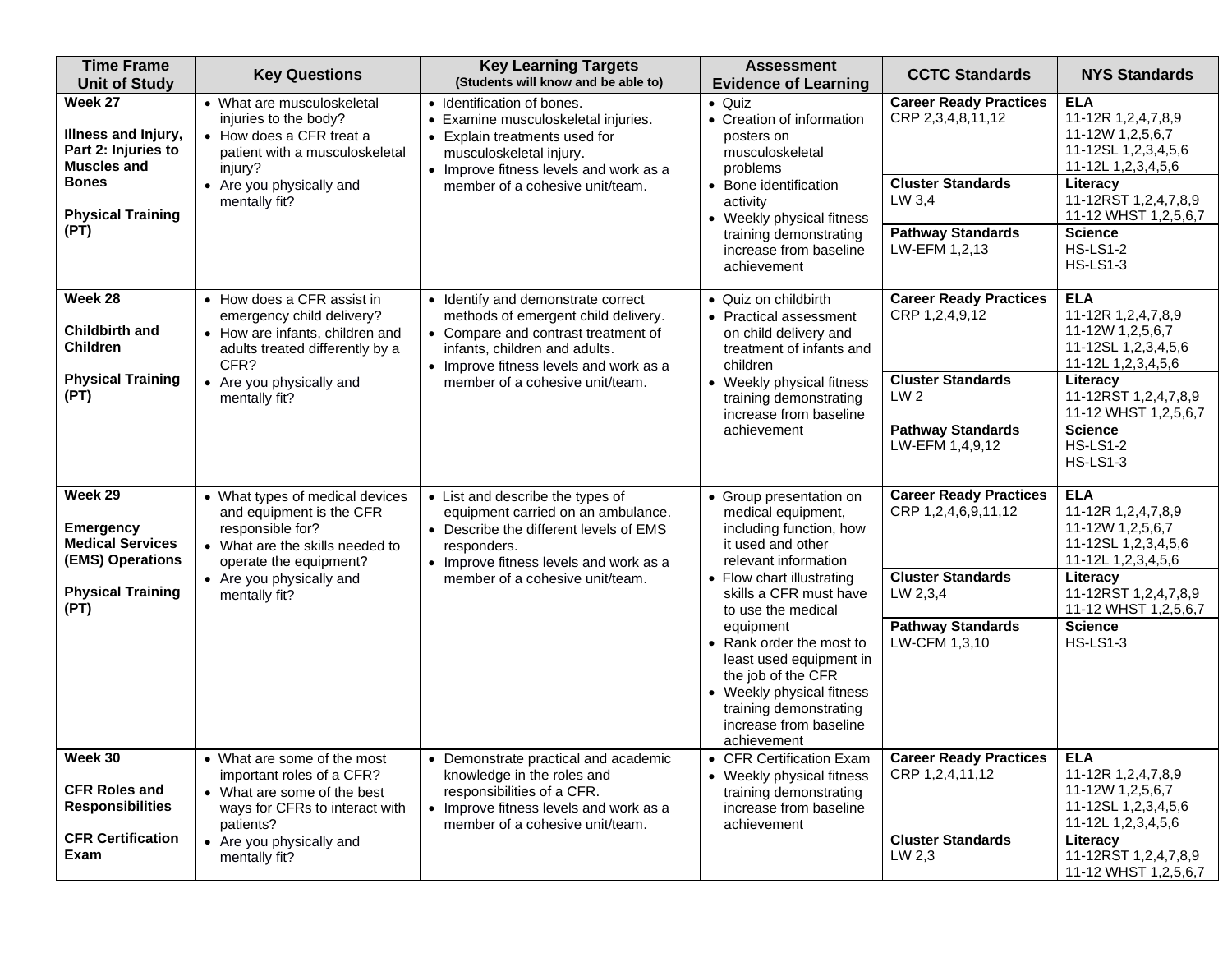| <b>Time Frame</b><br>Unit of Study                                  | <b>Key Questions</b>                                                                                                                        | <b>Key Learning Targets</b><br>(Students will know and be able to)                                                                                                   | <b>Assessment</b><br><b>Evidence of Learning</b>                                                                                | <b>CCTC Standards</b>                        | <b>NYS Standards</b>                                                                              |
|---------------------------------------------------------------------|---------------------------------------------------------------------------------------------------------------------------------------------|----------------------------------------------------------------------------------------------------------------------------------------------------------------------|---------------------------------------------------------------------------------------------------------------------------------|----------------------------------------------|---------------------------------------------------------------------------------------------------|
| <b>Physical Training</b><br>(PT)                                    |                                                                                                                                             |                                                                                                                                                                      |                                                                                                                                 | <b>Pathway Standards</b><br>LW-EFM 1,3,5,12  | <b>Science</b><br><b>HS-LS1-3</b>                                                                 |
| <b>Weeks 31-37</b><br><b>Job Search</b><br><b>Physical Training</b> | • What other jobs are open to<br>individuals with a fire<br>prevention background?<br>• What skills are needed?<br>• Are you physically and | • Compose a paper researching a fire<br>field career path.<br>Evaluate job skills needed.<br>Categorize pros/cons of jobs.<br>• Improve fitness levels and work as a | • Research paper on a<br>different career<br>pathway<br>• Weekly physical fitness<br>training demonstrating                     | <b>Career Ready Practices</b><br>CRP 1,4,11  | <b>ELA</b><br>11-12R 1,2,4,7,8,9<br>11-12W 1,2,5,6,7<br>11-12SL 1,2,3,4,5,6<br>11-12L 1,2,3,4,5,6 |
| (PT)                                                                | mentally fit?                                                                                                                               | member of a cohesive unit/team.                                                                                                                                      | increase from baseline<br>achievement                                                                                           | <b>Cluster Standards</b><br>LW 5,6           | Literacy<br>11-12RST 1,2,4,7,8,9<br>11-12 WHST 1,2,5,6,7                                          |
|                                                                     |                                                                                                                                             |                                                                                                                                                                      |                                                                                                                                 | <b>Pathway Standards</b><br>LW-EFM 8         | <b>Science</b><br><b>HS-LS1-3</b><br><b>PS.S2.K1</b><br><b>PS.S6.K5</b>                           |
| <b>Weeks 38-40</b><br><b>Review and Final</b><br>Exam               | • Are you prepared for the final<br>exam?<br>• Are you physically and<br>mentally fit?                                                      | • Review cumulative content throughout<br>the year.<br>• Improve fitness levels and work as a<br>member of a cohesive unit/team.                                     | • Written Final Exam<br>• Practical Final Exam<br>• Weekly physical fitness<br>training demonstrating<br>increase from baseline | <b>Career Ready Practices</b><br>CRP 1,2,4,8 | <b>ELA</b><br>11-12R 1,2,4,7,8,9<br>11-12W 1,2,5,6,7<br>11-12SL 1,2,3,4,5,6<br>11-12L 1,2,3,4,5,6 |
| <b>Physical Training</b><br>(PT)                                    |                                                                                                                                             |                                                                                                                                                                      | achievement<br>• Final Physical<br>Evaluation                                                                                   | <b>Cluster Standards</b><br>LW 2,3,4         | Literacy<br>11-12RST 1,2,4,7,8,9<br>11-12 WHST 1,2,5,6,7                                          |
|                                                                     |                                                                                                                                             |                                                                                                                                                                      |                                                                                                                                 | <b>Pathway Standards</b><br>LW-EFM 8         | <b>Science</b><br><b>HS-LS1-3</b>                                                                 |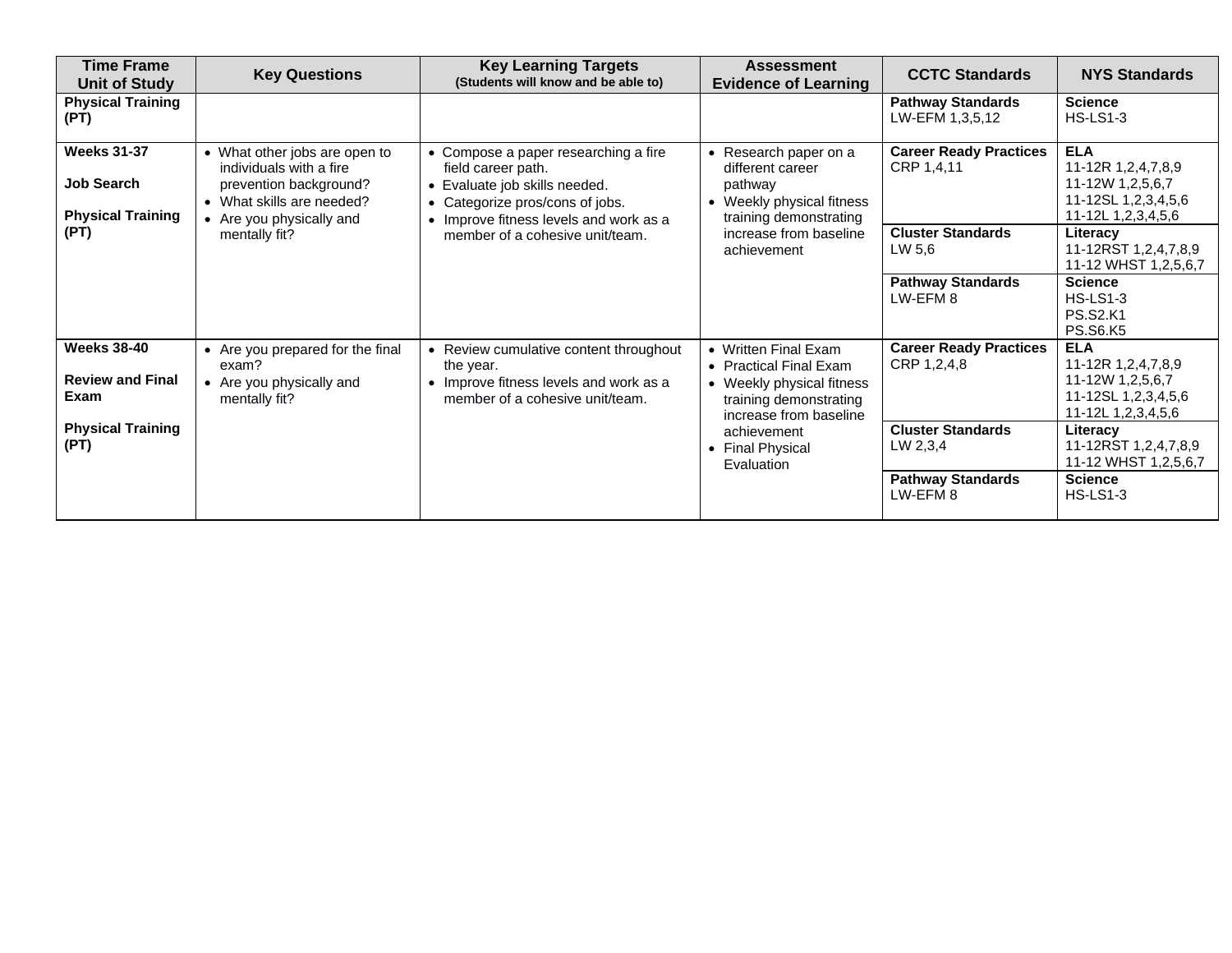# **Syracuse City School District Career and Technical Education Program Course Syllabus FRP400: Fire Rescue 400-Emergency Medical Technician**



## **Program Overview**

The Fire Rescue program at PSLA is designed to provide students with experience in the field of firefighting and to prepare them for the fire academy. Throughout the program, a wide range of topics will be covered including fire safety and awareness, fire suppression, firefighter survival skills, and planning for a city-wide disaster. Students will become certified in CPR and First Aid, receive Certified First Responder (CFR)/Emergency Medical Responder (EMR) certification, and Emergency Medical Technician-Basic (EMT-Basic) certification. The program offers job shadowing and internship experiences, the opportunity to earn college credits from OCC and credit for the completion of New York State Firefighter courses. Those successfully completing the program will earn a Regents diploma and pass an industry-based assessment to receive a technical endorsement on their diploma. Career opportunities for graduates from the program include firefighter, fire protection professional, industrial fire safety professional and fire investigator.

#### **Course Description**

Students in this course will continue to work on proficiency in firefighter skills and become aware of the high degree of planning and writing involved in planning for disasters. Students will build on the knowledge and skills they developed in obtaining Certified First Responder Certification in FRP 300 as they work with students from the Emergency Medical Technician Pathway to obtain Emergency Medical Technicians certification. EMTs conduct basic, non-invasive interventions to help save lives and reduce harm at emergency sites and may provide out-ofhospital care. EMTs also use skills to transport patients safely, perform cardiopulmonary resuscitation (CPR), administer oxygen, administer glucose, and assist patients experiencing asthma attacks or allergic reactions.. This course will advance student knowledge of medical terminology, emergency response skills, HIPAA, patient rights and responsibilities and scope of practice within the Good Samaritan Act. Students will also obtain CPR Certification as they explore the job functions and key skills needed to be an Emergency Medical Technician. Students will have the opportunity to engage in internship experiences along with gaining college credit in Anatomy and Physiology. Throughout the program, students will participate as a team member in weekly physical training (PT) drills to improve their physical and mental health.

#### **Work-Based Learning**

Students will be connected with working fire rescue professionals in the community through guest speakers, Career Coaching, field trips, and job shadowing leading to further opportunities for direct job training and realworld experience. Students will also have the opportunity to participate in on-the-job internships to apply what they have learned. Students will create and maintain a portfolio of their work-based learning experiences throughout the program to document the development of their skills.

#### **Pre-Requisites**

FRP100: Fire Rescue 100, FRP200: Fire Rescue 200, and FRP300: Fire Rescue 300

#### **Course Objectives**

Students will:

- 1. Explore the job functions and key skills needed to be an Emergency Medical Technician.
- 2. Be able to discuss the role of the EMT in the health care system and elaborate what credentials are needed to fulfill this role.
- 3. Review/obtain American Heart Association (AHA) healthcare provider CPR and First Aid Certification.
- 4. Obtain Emergency Medical Technician-Basic (EMT-Basic) Certification.
- 5. Complete job shadows and internship experiences.

#### **Integrated Academics**

1 CTE Integrated ELA Credit

#### **Equipment and Supplies**

- **School will provide:** Textbooks and all other print material; PT Gear (2 PT T-shirts, 1 sweat suit); Class uniform (1 uniform pant, 1 uniform shirt, 1 pair shoes, 1 belt)
- **Student will provide:** N/A

## **Textbook**

TBD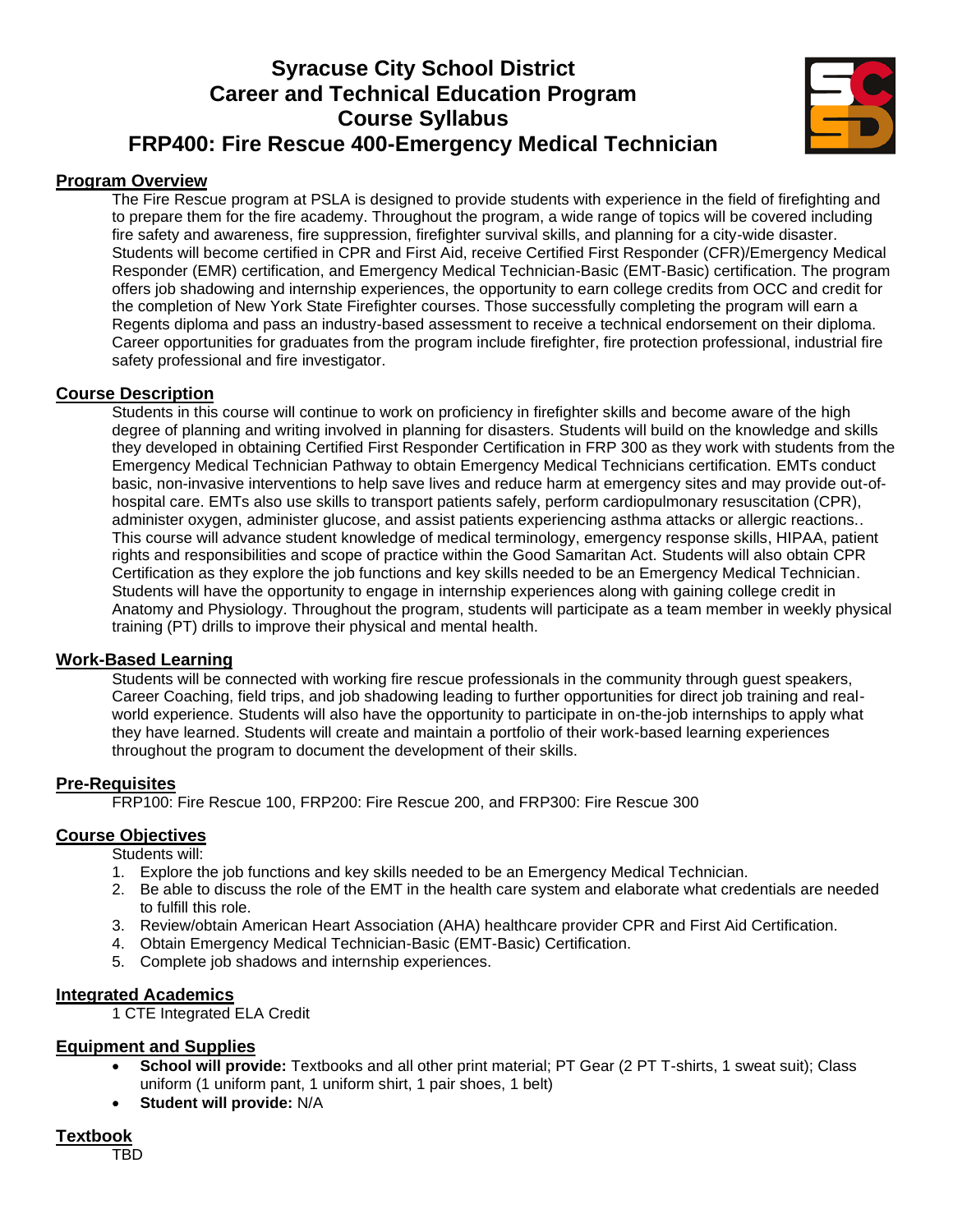# **Grading**

| 20%        | Tests         |
|------------|---------------|
| 15%        | Quizzes       |
| 15%        | Classwork     |
| 10%        | Homework      |
| <b>20%</b> | Participation |
| <b>20%</b> | PT Grade      |

#### **Additional Course Policies**

Students must receive a standard sports physical for entry into this course. Students are required to follow all classroom and training safety rules. Students must participate in weekly Physical Training Drills.

| Quarter | <b>Units of Study</b>                                                                 |
|---------|---------------------------------------------------------------------------------------|
|         | Medical Terminology (Ongoing throughout the year)<br>$\bullet$                        |
|         | Physical Training (Ongoing throughout the year)<br>٠                                  |
|         | <b>Emergency Medical Technician</b><br>٠                                              |
|         | <b>Workplace Safety and Wellness</b><br>$\bullet$                                     |
|         | The Unthinkable by Amanda Ripley<br>٠                                                 |
|         | Safety, Legal, and Ethical Issues<br>٠                                                |
|         | Vital Signs, Sample History, Military Time, Documentation, Weight/Height<br>$\bullet$ |
| 2       | <b>Healthcare Provider CPR and First Aid Review</b><br>٠                              |
|         | Anatomy and Physiology Review<br>$\bullet$                                            |
|         | Anatomy and Physiology Review Continued<br>$\bullet$                                  |
| 3       | Science Fair<br>٠                                                                     |
|         | <b>Patient Assessment</b><br>$\bullet$                                                |
|         | <b>Medical Emergency Response</b><br>$\bullet$                                        |
|         | <b>Trauma Response</b><br>٠                                                           |
|         | Job shadow                                                                            |
| 4       | Triage<br>٠                                                                           |
|         | <b>Community Outreach</b><br>٠                                                        |
|         | <b>EMT Certification Exam</b>                                                         |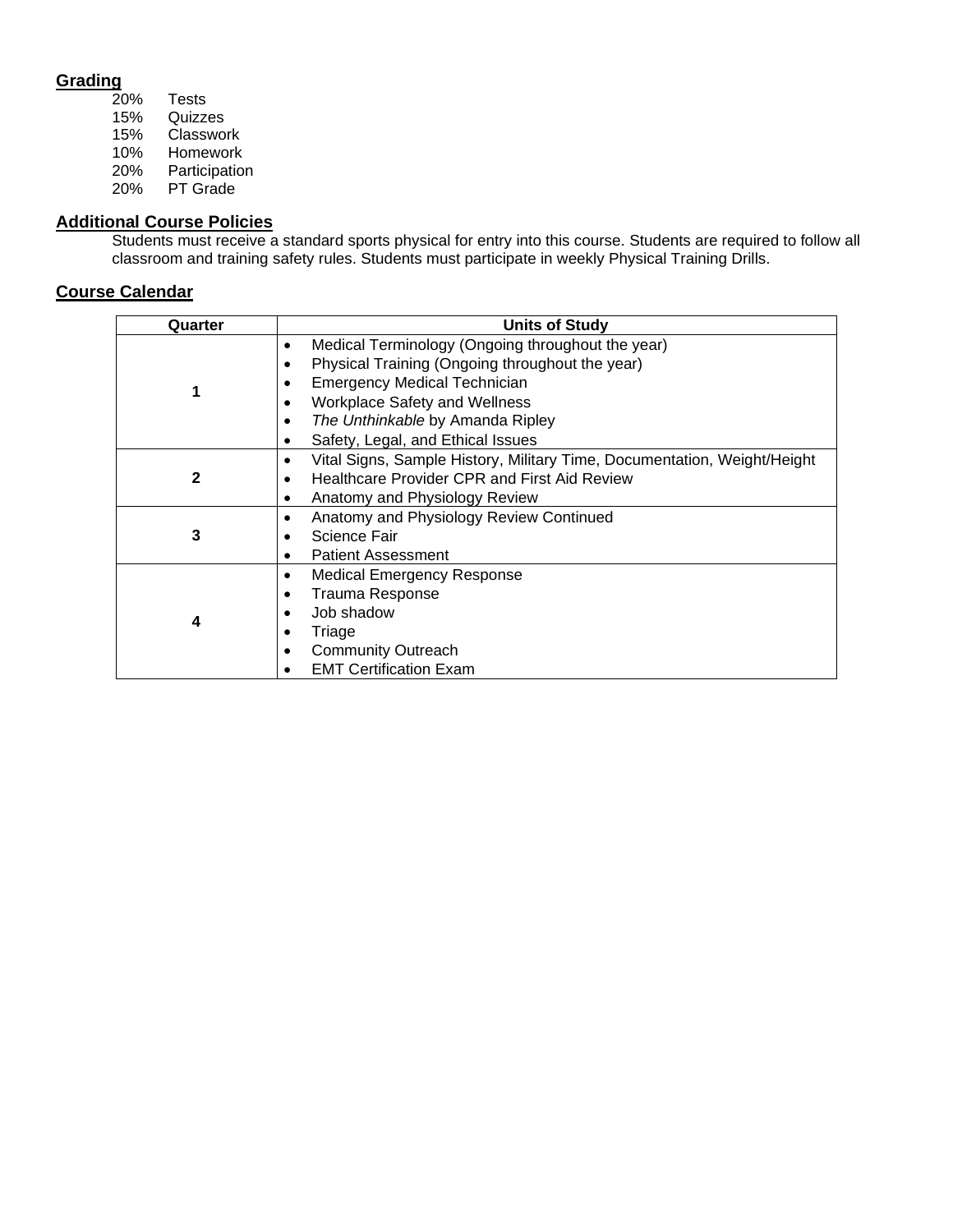#### **Syracuse City School District Career and Technical Education Program Scope and Sequence FRP400: Fire Rescue 400-Emergency Medical Technician**



| <b>Time Frame</b><br><b>Unit of Study</b>                                                        | <b>Key Questions</b>                                                                                                                                                                                                                                                                                                                                                                       | <b>Key Learning Targets</b><br>(Students will know and be able to)                                                                                                                                                                                                                                                                                                                                                                                                                          | <b>Assessment</b><br><b>Evidence of Learning</b>                                                                                                                                                                                                                                                                                                                                                                                                                                        | <b>CCTC Standards</b>                                                                                                              | <b>NYS Standards</b>                                                                                                                                                                                                  |
|--------------------------------------------------------------------------------------------------|--------------------------------------------------------------------------------------------------------------------------------------------------------------------------------------------------------------------------------------------------------------------------------------------------------------------------------------------------------------------------------------------|---------------------------------------------------------------------------------------------------------------------------------------------------------------------------------------------------------------------------------------------------------------------------------------------------------------------------------------------------------------------------------------------------------------------------------------------------------------------------------------------|-----------------------------------------------------------------------------------------------------------------------------------------------------------------------------------------------------------------------------------------------------------------------------------------------------------------------------------------------------------------------------------------------------------------------------------------------------------------------------------------|------------------------------------------------------------------------------------------------------------------------------------|-----------------------------------------------------------------------------------------------------------------------------------------------------------------------------------------------------------------------|
| <b>Weeks 1-40</b><br><b>Medical</b><br><b>Terminology</b><br>(Ongoing<br>throughout the<br>year) | • What is the appropriate<br>terminology for medical<br>professionals?<br>• What study techniques can<br>be applied for success in<br>medical terminology?<br>• How can medical<br>dictionaries be used as a<br>resource?                                                                                                                                                                  | • Interpret medical prefixes, suffixes,<br>root words and abbreviations to<br>simplify terminology for the<br>layperson.<br>• Create written medical<br>documentation with the use of<br>proper medical terminology.<br>• Communicate effectively through<br>radio communication by using proper<br>medical terminology and technical<br>language.<br>• Use a medical dictionary to decode<br>medical terminology and create<br>medical words with prefix suffix and                        | • Written documentation and<br>interpretation of medical<br>terminology daily<br>• Personal medical dictionary<br>• Monthly test on medical<br>terminology suffixes, prefixes,<br>and abbreviations<br>• Independent assignments in<br>medical terminology workbook<br>• Radio communication case<br>review<br>• Index cards for study purposes                                                                                                                                         | <b>Career Ready Practices</b><br>CRP 1,2,3<br><b>Cluster Standards</b><br>LW <sub>3</sub><br><b>Pathway Standards</b><br>LW-EFM1   | <b>ELA</b><br>11-12R 1,2,4,7,8,9<br>11-12W 1,2,5,6,7<br>11-12SL 1,2,3,4,5,6<br>11-12L 1,2,3,4,5,6<br>Literacy<br>11-12RST 1,2,4,7,8,9<br>11-12 WHST 1,2,5,6,7<br><b>Science</b><br><b>HS-LS1-2</b><br><b>HS-LS1-3</b> |
| Weeks 1-40<br><b>Physical</b><br><b>Training (PT)</b><br>(Ongoing<br>throughout the<br>year)     | • Are you physically and<br>mentally fit?                                                                                                                                                                                                                                                                                                                                                  | root words.<br>• Improve fitness levels and work as a<br>member of a cohesive unit/team.                                                                                                                                                                                                                                                                                                                                                                                                    | • Weekly physical fitness training<br>demonstrating increase from<br>baseline achievement                                                                                                                                                                                                                                                                                                                                                                                               | <b>Career Ready Practices</b><br>CRP 1,2,3<br><b>Cluster Standards</b><br>LW <sub>3</sub><br><b>Pathway Standards</b><br>LW-EFM1   | <b>ELA</b><br>11-12R 1,2<br>11-12W 2<br>11-12SL 1,2,3,4,5,6<br>11-12L 1,2,3,4,5,6<br>Literacy<br>11-12RST 1,2<br>11-12 WHST 2<br><b>Science</b><br><b>HS-LS1-3</b>                                                    |
| Weeks 1-4<br><b>Emergency</b><br><b>Medical</b><br><b>Technician</b>                             | • Do you know the different<br>certification and licensing<br>levels for EMTs in NYS?<br>• What does HIPAA stand for<br>and what role does it play in<br>the work of an EMT?<br>• What are the physical<br>standards for the EMT?<br>• What is the essential<br>equipment in EMT work and<br>how does each function?<br>• What is the role and<br>responsibility of a medical<br>director? | · Identify levels of certification and<br>licensing for EMTs in NYS.<br>• Differentiate responsibilities and<br>equipment used in the role of First<br>Responder, EMT-Basic, EMT-<br>Intermediate and EMT-Paramedic.<br>• Explain the professional attributes<br>required for the EMT-Basic.<br>• Examine ambulance equipment and<br>analyze the functions of each.<br>• Explain the impact of the Health<br>Insurance Portability and<br>Accountability Act (HIPAA) on<br>patient privacy. | • Written summaries on EMT<br>duties and responsibilities<br>• Team presentation on roles of<br>the EMT-rubric evaluation<br>• Group summary on standards<br>required for EMT-rubric<br>evaluation<br>• Rubric of students' abilities<br>compared with EMT<br>requirements<br>• Quiz on roles and responsibilities<br>of an EMT-Basic<br>• Word wall on professional<br>attributes for EMTs<br>• Foldable activity and team<br>presentation on equipment<br>identification and function | <b>Career Ready Practices</b><br>CRP 1,4,10<br><b>Cluster Standards</b><br>LW 2,6<br><b>Pathway Standards</b><br><b>LW-EFM 1.4</b> | <b>ELA</b><br>11-12R 1,2,4,7,8,9<br>11-12W 1,2,5,6,7<br>11-12SL 1,2,3,4,5,6<br>11-12L 1,2,3,4,5,6<br>Literacy<br>11-12RST 1,2,4,7,8,9<br>11-12 WHST 1,2,5,6,7<br><b>Science</b>                                       |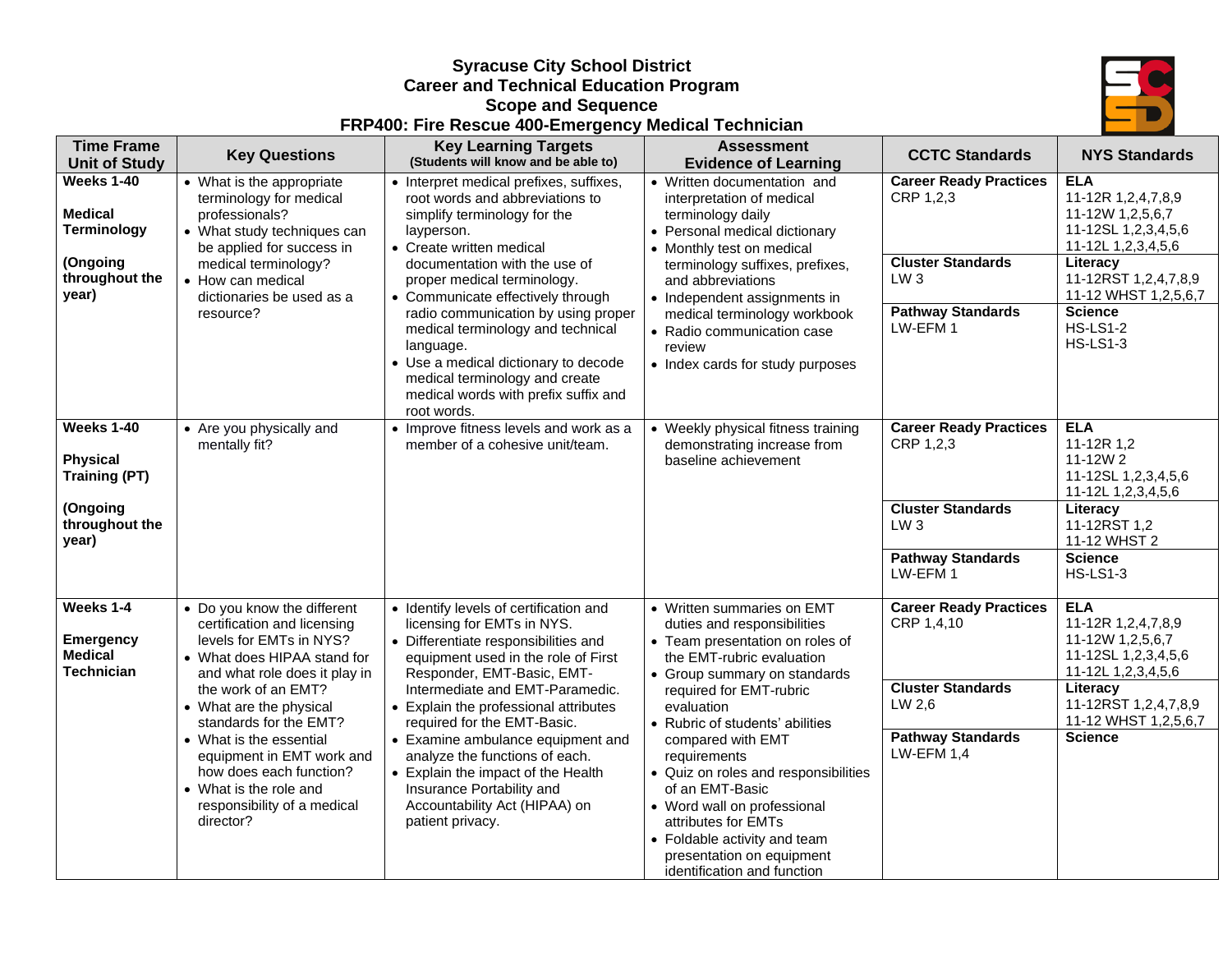| <b>Time Frame</b><br><b>Unit of Study</b>                          | <b>Key Questions</b>                                                                                                                                                                                                       | <b>Key Learning Targets</b><br>(Students will know and be able to)                                                                                                                                                                                                       | <b>Assessment</b><br><b>Evidence of Learning</b>                                                                                                                                                                                                                  | <b>CCTC Standards</b>                                                            | <b>NYS Standards</b>                                                                                                                  |
|--------------------------------------------------------------------|----------------------------------------------------------------------------------------------------------------------------------------------------------------------------------------------------------------------------|--------------------------------------------------------------------------------------------------------------------------------------------------------------------------------------------------------------------------------------------------------------------------|-------------------------------------------------------------------------------------------------------------------------------------------------------------------------------------------------------------------------------------------------------------------|----------------------------------------------------------------------------------|---------------------------------------------------------------------------------------------------------------------------------------|
|                                                                    |                                                                                                                                                                                                                            |                                                                                                                                                                                                                                                                          | • Quiz on equipment identification<br>and function<br>• Practical exam on proper lifting<br>techniques<br>• Responses to guest speakers-<br>Medical Director, AMR<br>• Completed HIPAA training                                                                   |                                                                                  |                                                                                                                                       |
| Weeks 5-8<br>Workplace<br>Safety and<br><b>Wellness</b>            | • What are pathogens and<br>how are diseases<br>transmitted?<br>• How do individuals get<br>immunity to diseases?<br>• What are the key elements<br>of an Infection Control Plan?                                          | • Analyze the mode of transmission<br>and understand the steps to prevent<br>and/or follow-up on an exposure.<br>• Describe how immunity to infectious<br>disease is acquired.<br>• Identify and explain the safety<br>protocols, universal precautions and              | $\bullet$ Quiz<br>• Research and presentation on a<br>specific disease with emphasis<br>on the mode of transmission<br>• Demonstration of proper<br>handwashing, gloving and de-<br>gloving techniques                                                            | <b>Career Ready Practices</b><br>CRP 1,4,5<br><b>Cluster Standards</b><br>LW 2,3 | <b>ELA</b><br>11-12R 1,2,4,7,8,9<br>11-12W 1,2,5,6,7<br>11-12SL 1,2,3,4,5,6<br>11-12L 1,2,3,4,5,6<br>Literacy<br>11-12RST 1,2,4,7,8,9 |
|                                                                    | • Why are universal<br>precautions necessary for<br>EMT <sub>s</sub> ?<br>• What are proper lifting<br>techniques for patients?<br>• How do you safely use a<br>gurney during patient<br>transport?                        | blood-borne pathogen procedures<br>that all EMTs must use in their work.<br>• Describe the emotional aspects of<br>emergency care.<br>• State the steps that contribute to<br>wellness and their importance in<br>managing stress.                                       | • OSHA Blood-borne pathogen<br>training with test<br>• Practical test on lifting techniques<br>• Infection control plan for a clinic<br>in a specific area of the world,<br>including training for staff<br>• Informational video on flu<br>prevention in schools | <b>Pathway Standards</b><br>LW-EFM 1,5,13                                        | 11-12 WHST 1,2,5,6,7<br><b>Science</b><br><b>HS-LS1-2</b><br><b>HS-LS1-3</b><br><b>HS-LS4-3</b><br><b>HS-LS4-4</b>                    |
| <b>Weeks 5-15</b><br>The<br>Unthinkable by<br><b>Amanda Ripley</b> | • How do people act in a<br>crisis?<br>• How can the brain be<br>trained to survive in a crisis?<br>• What have professionals<br>learned from past crisis to                                                               | • Recognize how the average person<br>reacts individually in an emergency.<br>• Recognize how the average person<br>reactions as part of a group in an<br>emergency.<br>• Discuss large emergencies from the                                                             | • Chapter quizzes<br>• Book report<br>• Group book club discussions<br>• Independent Reading                                                                                                                                                                      | <b>Career Ready Practices</b><br>CRP 1,2,4,9<br><b>Cluster Standards</b>         | <b>ELA</b><br>11-12R 1,2,4,7,8,9<br>11-12W 1,2,5,6,7<br>11-12SL 1,2,3,4,5,6<br>11-12L 1,2,3,4,5,6<br>Literacy                         |
|                                                                    | help in future crisis?                                                                                                                                                                                                     | past and discuss lessons learned.<br>• Describe ways to train your brain to<br>react in an emergency situation.<br>• Participate in a book club<br>discussions and contribute<br>appropriately.                                                                          |                                                                                                                                                                                                                                                                   | LW 1,2,3<br><b>Pathway Standards</b><br>LW-EFM 1,4,5                             | 11-12RST 1,2,4,7,8,9<br>11-12 WHST 1,2,5,6,7<br><b>Science</b><br><b>HS-LS1-3</b>                                                     |
| <b>Weeks 9-12</b><br>Safety Legal,<br>and Ethical<br><b>Issues</b> | • How do legal and ethical<br>issues impact the EMT-<br>Basic?<br>• What guidelines should<br><b>EMTs follow to protect</b>                                                                                                | • Analyze HIPAA regulations, Patients'<br>Rights, and the American with<br>Disabilities Act and their relevance to<br>the EMT position.<br>• Explain what current legal and                                                                                              | • Summary of Patient Rights<br>Documents and what they are<br>intended to protect<br>• Written assignment on<br>• HIPAA Case Violation                                                                                                                            | <b>Career Ready Practices</b><br>CRP 1,4,8,9                                     | <b>ELA</b><br>11-12R 1,2,4,7,8,9<br>11-12W 1,2,5,6,7<br>11-12SL 1,2,3,4,5,6<br>11-12L 1,2,3,4,5,6                                     |
|                                                                    | themselves from legal<br>action?<br>• How do HIPAA, Patient<br>Rights and the ADA impact<br>the EMT-Basic?<br>• What is the impact of the<br>Good Samaritan Act on<br>EMT <sub>s</sub> ?<br>• What is an ethical decision? | ethical issues are relevant to an<br>EMT-Basic.<br>• Describe the responsibilities of<br>record keeping and data collection<br>as an EMT-Basic.<br>• Create a patient run report<br>demonstrating proper legal<br>requirements.<br>• Predict how ethical decisions might | • Summary of research on current<br>legal issues in the medical field<br>• Written statement of ethical<br>behavior<br>• Quiz on Good Samaritan Act<br>• Article critique on EMT legal<br>issues<br>• Creation of template run reports<br>• Ten Week Assessment   | <b>Cluster Standards</b><br>LW 2,5<br><b>Pathway Standards</b><br>$LW$ -EFM 1.7  | Literacy<br>11-12RST 1,2,4,7,8,9<br>11-12 WHST 1,2,5,6,7<br><b>Science</b>                                                            |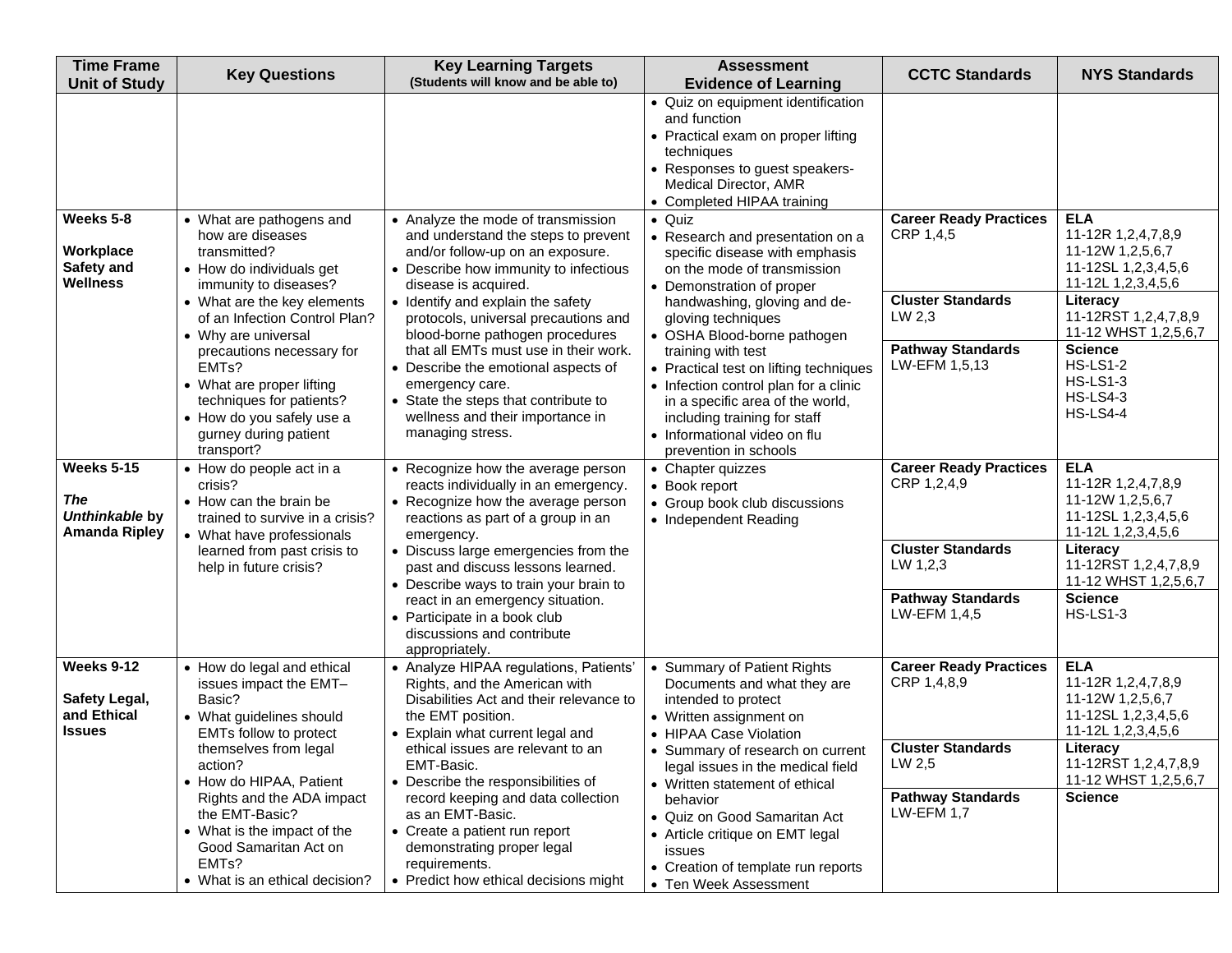| <b>Time Frame</b><br><b>Unit of Study</b>                                       | <b>Key Questions</b>                                                                                                                                                                                                                                                                                              | <b>Key Learning Targets</b><br>(Students will know and be able to)                                                                                                                                                                                                                | <b>Assessment</b><br><b>Evidence of Learning</b>                                                                                   | <b>CCTC Standards</b>                         | <b>NYS Standards</b>                                                                              |
|---------------------------------------------------------------------------------|-------------------------------------------------------------------------------------------------------------------------------------------------------------------------------------------------------------------------------------------------------------------------------------------------------------------|-----------------------------------------------------------------------------------------------------------------------------------------------------------------------------------------------------------------------------------------------------------------------------------|------------------------------------------------------------------------------------------------------------------------------------|-----------------------------------------------|---------------------------------------------------------------------------------------------------|
|                                                                                 | • When is an Against Medical<br>Advice (AMA) form used<br>and how is it documented?<br>• When can't an AMA be<br>used?<br>• What is a Do Not<br>Resuscitate (DNR) order?                                                                                                                                          | strike at core human values as part<br>of the EMT-Basic position.<br>• Examine the Good Samaritan Act<br>and how it affects the EMT in<br>providing medical services in the<br>community.<br>• Research cases where EMTs have<br>been challenged under the Good<br>Samaritan Act. |                                                                                                                                    |                                               |                                                                                                   |
| <b>Week 13-15</b>                                                               | • What are indicators of<br>bad/abnormal vital signs and                                                                                                                                                                                                                                                          | • Perform and record baseline vital<br>signs.                                                                                                                                                                                                                                     | • Quiz<br>• Lab Practicals: Vital Signs                                                                                            | <b>Career Ready Practices</b><br>CRP 1,2,4,11 | <b>ELA</b><br>11-12R 1,2,4,7,8,9                                                                  |
| <b>Vital Signs,</b><br><b>Sample History,</b><br><b>Military Time,</b>          | how are they recorded?<br>• What are normal ranges for<br>vital signs?                                                                                                                                                                                                                                            | • Be able to ask for and record a<br>SAMPLE history.<br>• Recognize SAMPLE from various                                                                                                                                                                                           | • Brochure listing normal ranges of<br>vitals for patient education<br>• Training unit on military time                            |                                               | 11-12W 1,2,5,6,7<br>11-12SL 1,2,3,4,5,6<br>11-12L 1,2,3,4,5,6                                     |
| Documentation,<br>Weight/Height                                                 | • What are abnormal ranges<br>that need to be treated<br>immediately?                                                                                                                                                                                                                                             | patient reports, to include<br>documentation of SAMPLE.<br>• Identify parts of equipment used to                                                                                                                                                                                  | • Journal of patient run reports<br>• Role playing with patient<br>questions and proper                                            | <b>Cluster Standards</b><br>LW 4              | Literacy<br>11-12RST 1,2,4,7,8,9<br>11-12 WHST 1,2,5,6,7                                          |
|                                                                                 | • How is SAMPLE used and<br>what does the acronym<br>stand for?<br>• What results of SAMPLE are<br>important to an EMT?<br>• Why is important to have a<br>resume?<br>• Who reviews resumes and<br>how do they analyze the<br>information?<br>• What does a potential<br>employer look for when<br>hiring an EMT? | measure blood pressure and weight<br>• Read weight scale.<br>• Take blood pressure readings.<br>• Recognize a problem with<br>equipment and troubleshoot for<br>accurate readings.<br>• Read and write conversion to military<br>time.<br>• Develop and type a resume.            | documentation<br>• Resume writing and revisions                                                                                    | <b>Pathway Standards</b><br>LW-EFM 1,3,10,13  | <b>Science</b><br><b>HS-LS1-2</b><br><b>HS-LS1-3</b>                                              |
| <b>Weeks 16-17</b><br><b>Healthcare</b><br><b>Provider CPR</b><br>and First Aid | • Why is Healthcare Provider<br><b>CPR and First Aid</b><br>certification needed for a<br>career as an EMT?                                                                                                                                                                                                       | • Perform and certify in American<br>Heart Association (AHA) CPR and<br>First Aid Standards.                                                                                                                                                                                      | • Certification Test for American<br>Heart Association (AHA)<br>Heartsaver CPR/First Aid<br>Certification                          | <b>Career Ready Practices</b><br>CRP 1,2,9,11 | <b>ELA</b><br>11-12R 1,2,4,7,8,9<br>11-12W 1,2,5,6,7<br>11-12SL 1,2,3,4,5,6<br>11-12L 1,2,3,4,5,6 |
| <b>Review</b>                                                                   |                                                                                                                                                                                                                                                                                                                   |                                                                                                                                                                                                                                                                                   |                                                                                                                                    | <b>Cluster Standards</b><br>LW <sub>4</sub>   | Literacy<br>11-12RST 1,2,4,7,8,9<br>11-12 WHST 1,2,5,6,7                                          |
|                                                                                 |                                                                                                                                                                                                                                                                                                                   |                                                                                                                                                                                                                                                                                   |                                                                                                                                    | <b>Pathway Standards</b><br>LW-EFM 1,3,4      | <b>Science</b>                                                                                    |
| <b>Weeks 18-28</b><br>Anatomy and<br><b>Physiology</b><br><b>Review</b>         | • What are the anatomical<br>directions, planes and<br>cavities?<br>• What are the names of each<br>bone of the body?                                                                                                                                                                                             | • Explain the body's topographic<br>anatomy, including the anatomic<br>position and the planes of the body.<br>• Compare and contrast anatomy and<br>physiology of bones.                                                                                                         | • Create an instructional video on<br>anatomical terms<br>$\bullet$ Quiz<br>• Creation of Scavenger Hunt using<br>anatomical terms | <b>Career Ready Practices</b><br>CRP 1,2,4,11 | ELA<br>11-12R 1,2,4,7,8,9<br>11-12W 1,2,5,6,7<br>11-12SL 1,2,3,4,5,6<br>11-12L 1,2,3,4,5,6        |
|                                                                                 | • What are the different types<br>of fractures?                                                                                                                                                                                                                                                                   | • Recognize bone injury and analyze<br>proper treatment.                                                                                                                                                                                                                          | • Quiz on each body system<br>• Field trip to morgue/ hospital                                                                     | <b>Cluster Standards</b><br>LW <sub>2</sub>   | Literacy<br>11-12RST 1,2,4,7,8,9<br>11-12 WHST 1,2,5,6,7                                          |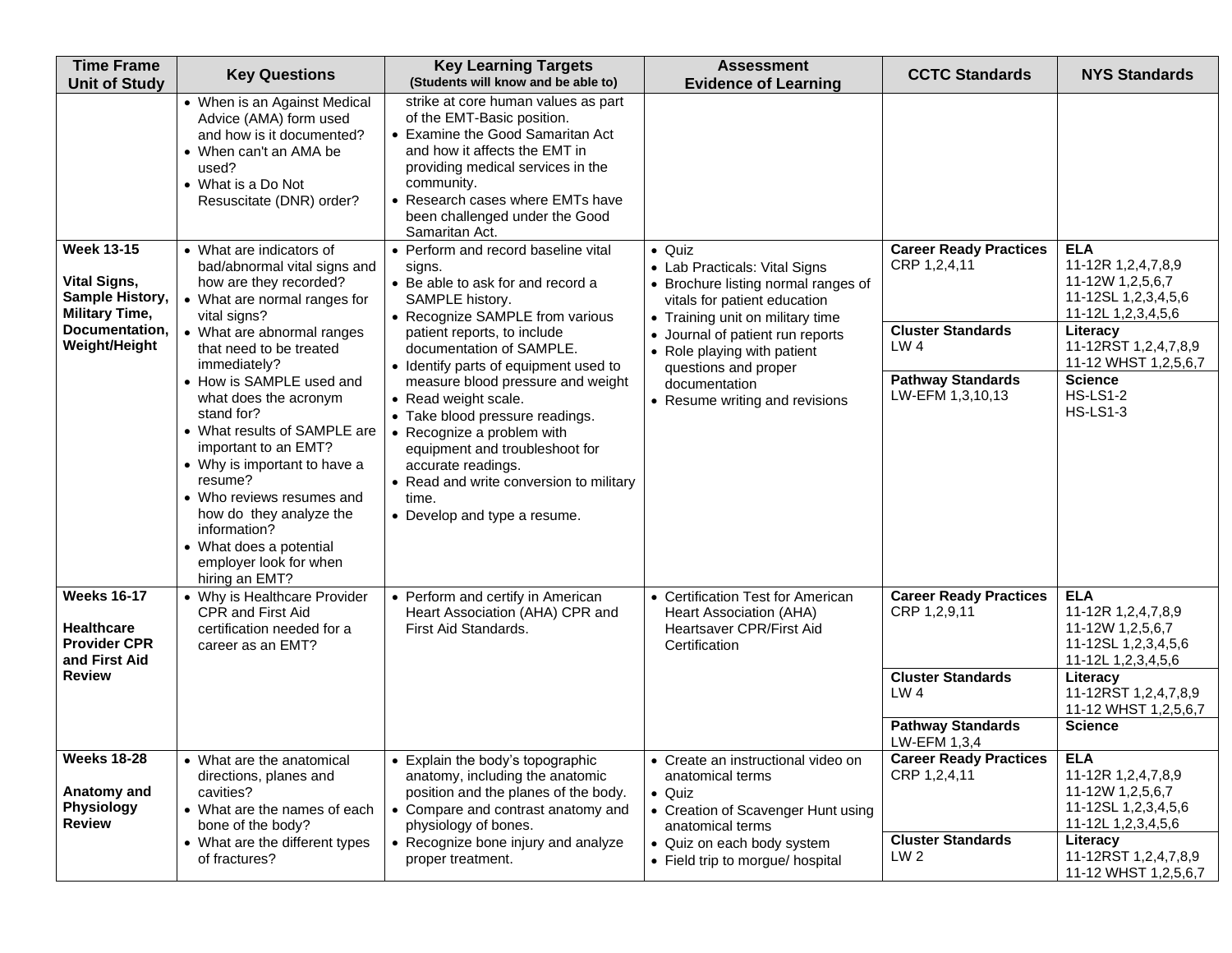| <b>Time Frame</b><br><b>Unit of Study</b>          | <b>Key Questions</b>                                                                                                                                                                                                                                                                                                 | <b>Key Learning Targets</b><br>(Students will know and be able to)                                                                                                                                                                                                                                                                                                                                                                                                                                                                                                                                                                                                    | <b>Assessment</b><br><b>Evidence of Learning</b>                                                                                                                                                                                                                                                                                                                                     | <b>CCTC Standards</b>                                                                                                                                        | <b>NYS Standards</b>                                                                                                                                                                                                                     |
|----------------------------------------------------|----------------------------------------------------------------------------------------------------------------------------------------------------------------------------------------------------------------------------------------------------------------------------------------------------------------------|-----------------------------------------------------------------------------------------------------------------------------------------------------------------------------------------------------------------------------------------------------------------------------------------------------------------------------------------------------------------------------------------------------------------------------------------------------------------------------------------------------------------------------------------------------------------------------------------------------------------------------------------------------------------------|--------------------------------------------------------------------------------------------------------------------------------------------------------------------------------------------------------------------------------------------------------------------------------------------------------------------------------------------------------------------------------------|--------------------------------------------------------------------------------------------------------------------------------------------------------------|------------------------------------------------------------------------------------------------------------------------------------------------------------------------------------------------------------------------------------------|
|                                                    | • How do you explain basic<br>respiratory functions to<br>patients?<br>• How do you explain basic<br>heart functioning to<br>patients?                                                                                                                                                                               | • Explain basic anatomy and<br>physiology of the respiratory system.<br>• Distinguish among airway tools<br>(OPA, NPA, Combi) and determine<br>the correct tool.<br>• Explore and analyze the anatomy<br>and physiology of circulatory system.<br>• Describe path and process of blood<br>movement throughout the body.<br>• Compare and contrast methods of<br>bleeding control.<br>• Develop patient treatment plans for<br>soft tissue injuries and burns.<br>• Calculate percentage of burns on<br>body.                                                                                                                                                          | departments/or body exhibit<br>• Orange dissection<br>• Practical exam on splinting,<br>including traction splint<br>• Practical exam of bleeding control<br>• Fetal pig dissection<br>• Heart dissection<br>• Lung dissection<br>• Test on calculation of burn<br>percentage on body                                                                                                | <b>Pathway Standards</b><br>$LW$ -EFM 1,3                                                                                                                    | <b>Science</b><br><b>HS-LS1-1</b><br><b>HS-LS1-2</b><br><b>HS-LS1-3</b><br><b>HS-LS1-7</b>                                                                                                                                               |
| <b>Weeks 24-29</b><br><b>Science Fair</b>          | • How do you complete a<br>science experiment?<br>• What is a hypothesis?                                                                                                                                                                                                                                            | • Identify a patient-based experiment.<br>• Research data to support<br>background information relevant to<br>your experiment.<br>• Compile data and interpret results of<br>experiment.<br>• Create and conduct presentation of<br>experiment.                                                                                                                                                                                                                                                                                                                                                                                                                       | • Create a research-based<br>experiment for presentation at<br>Science Fair<br>• Complete Science Fair data<br>packet<br>• Class presentation                                                                                                                                                                                                                                        | <b>Career Ready Practices</b><br>CRP 1,2,4,6,8,9,11,12<br><b>Cluster Standards</b><br>LW 2.3<br><b>Pathway Standards</b>                                     | <b>ELA</b><br>11-12R 1,2,4,7,8,9<br>11-12W 1,2,5,6,7<br>11-12SL 1,2,3,4,5,6<br>11-12L 1,2,3,4,5,6<br>Literacy<br>11-12RST 1,2,4,7,8,9<br>11-12 WHST 1,2,5,6,7<br><b>Science</b>                                                          |
| <b>Weeks 29-30</b><br><b>Patient</b><br>Assessment | • How are patient medical<br>conditions assessed?<br>• What does DR. ABCDE<br>stand for?<br>• What are the differences<br>between medical and<br>trauma assessments?<br>• How does a primary<br>assessment differ from a<br>secondary assessment?<br>• When might an EMT need to<br>request additional<br>resources? | • Demonstrate how the EMT-Basic<br>approaches patient evaluation in the<br>field<br>• Explain the acronym DR. ABCDE.<br>• Compare/contrast medical NOI<br>(Nature of Illness) and trauma MOI<br>(Mechanism of Injury) assessments<br>in patients.<br>• Demonstrate EMT-Basic primary<br>assessment.<br>• Analyze how patient evaluation<br>impacts treatment decisions.<br>• Compare and contrast primary and<br>secondary patient assessment<br>protocols.<br>• Demonstrate steps in secondary<br>assessment process.<br>• Demonstrate how to properly<br>package patient and operate gurney.<br>• Analyze situation and determine<br>need for additional resources. | • Medical case review with<br>anticipated EMT-Basic protocols<br>• Role playing exercises between<br>EMT and patient-rubric scored<br>• Practical test on medical<br>assessment<br>• Practical test on trauma<br>assessment<br>• Test on assessment acronyms<br>• Response to Guest Speaker-<br>Mercy Flight-Helo operations<br>• Vocabulary reinforcement<br>through group activity | LW-EFM 1,3,4,5<br><b>Career Ready Practices</b><br>CRP 1,2,4,8,9,11<br><b>Cluster Standards</b><br>LW 1,2<br><b>Pathway Standards</b><br>LW-EFM 1,3,4,7,9,10 | HS-ETS1-2<br>HS-ETS1-3<br><b>ELA</b><br>11-12R 1,2,4,7,8,9<br>11-12W 1,2,5,6,7<br>11-12SL 1,2,3,4,5,6<br>11-12L 1,2,3,4,5,6<br>Literacy<br>11-12RST 1,2,4,7,8,9<br>11-12 WHST 1,2,5,6,7<br><b>Science</b><br><b>HS-LS1-2</b><br>HS-LS4-4 |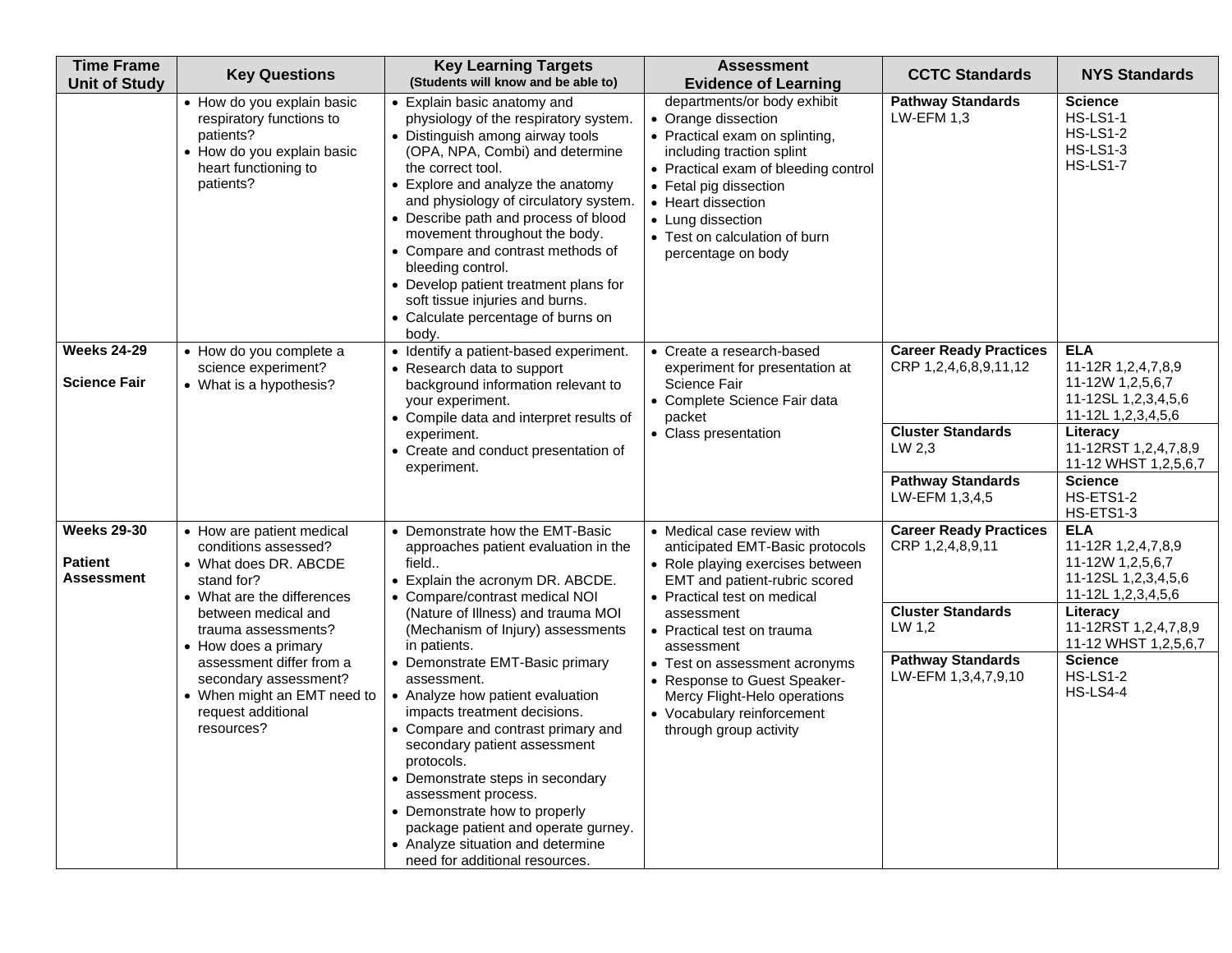| <b>Time Frame</b><br><b>Unit of Study</b>                                   | <b>Key Questions</b>                                                                                                                                                                                                                                                                                                                                                                                     | <b>Key Learning Targets</b><br>(Students will know and be able to)                                                                                                                                                                                                                                                                                                                                                                                                                             | <b>Assessment</b><br><b>Evidence of Learning</b>                                                                                                                                                                                               | <b>CCTC Standards</b>                                                                                                                           | <b>NYS Standards</b>                                                                                                                                                                                                                                        |
|-----------------------------------------------------------------------------|----------------------------------------------------------------------------------------------------------------------------------------------------------------------------------------------------------------------------------------------------------------------------------------------------------------------------------------------------------------------------------------------------------|------------------------------------------------------------------------------------------------------------------------------------------------------------------------------------------------------------------------------------------------------------------------------------------------------------------------------------------------------------------------------------------------------------------------------------------------------------------------------------------------|------------------------------------------------------------------------------------------------------------------------------------------------------------------------------------------------------------------------------------------------|-------------------------------------------------------------------------------------------------------------------------------------------------|-------------------------------------------------------------------------------------------------------------------------------------------------------------------------------------------------------------------------------------------------------------|
| <b>Weeks 31-32</b><br><b>Medical</b><br><b>Emergency</b><br><b>Response</b> | • How does an EMT respond<br>to and treat respiratory,<br>cardiovascular, altered<br>mental status, stroke,<br>headache, seizures and<br>syncope, acute diabetic, and<br>anaphylactic reactions?<br>• What knowledge is<br>necessary to respond to<br>toxicological, abdominal<br>gynecologic, genitourinary<br>and renal conditions?<br>• When is an EMT-Basic<br>responsible for delivering a<br>baby? | • Develop treatment plans for each<br>respective medical condition.<br>• Demonstrate administering nebulizer<br>treatment.<br>• Demonstrate oxygen placement with<br>SpO2 monitoring.<br>• Administer appropriate EMT- Basic<br>medications within the scope of<br>practice.<br>• Demonstrate proper protocols for<br>childbirth, including cutting umbilical<br>cord.                                                                                                                         | • Gallery walk of treatments for<br>medical emergencies<br>• Instructional video of a medical<br>condition with proper EMT-Basic<br>treatment<br>• Rubric for peer review of video<br>• Practical assessment for O2<br>equipment and placement | <b>Career Ready Practices</b><br>CRP 1,2,4,8,9,11<br><b>Cluster Standards</b><br>LW 1,2,3<br><b>Pathway Standards</b><br>LW-EFM 1,2,3,5,9,10,13 | <b>ELA</b><br>11-12R 1,2,4,7,8,9<br>11-12W 1,2,5,6,7<br>11-12SL 1,2,3,4,5,6<br>11-12L 1,2,3,4,5,6<br>Literacy<br>11-12RST 1,2,4,7,8,9<br>11-12 WHST 1,2,5,6,7<br><b>Science</b><br><b>HS-LS1-2</b><br><b>HS-LS1-3</b><br><b>HS-LS1-6</b><br><b>HS-LS1-7</b> |
| Week 33<br><b>Trauma</b><br><b>Response</b>                                 | • What is the goal of initial<br>trauma assessment?<br>• What questions should an<br>EMT ask in trauma<br>assessment?<br>• How does a patient's age<br>affect the EMT's approach to<br>trauma?<br>• What systematic steps are<br>taken in trauma<br>assessment?                                                                                                                                          | • Analyze medical situations and<br>determine response/ treatment.<br>• Demonstrate stabilization of a femur<br>fracture using a traction splint.<br>• Demonstrate the method of splinting<br>a broken bone.<br>• Demonstrate how to safely control<br>bleeding with direct pressure, lifting,<br>using pressure point and tourniquet.<br>• Demonstrate correct method of back<br>stabilization using a backboard and<br>straps.<br>• Apply the use of a KED to provide C-<br>Spine alignment. | • Skills practice and assessments<br>• Lab Simulations                                                                                                                                                                                         | <b>Career Ready Practices</b><br>CRP 1,2,4,8,9,11,12<br><b>Cluster Standards</b><br>LW 1,3<br><b>Pathway Standards</b><br>LW-EFM 1,2,3          | <b>ELA</b><br>11-12R 1,2,4,7,8,9<br>11-12W 1,2,5,6,7<br>11-12SL 1,2,3,4,5,6<br>11-12L 1,2,3,4,5,6<br>Literacy<br>11-12RST 1,2,4,7,8,9<br>11-12 WHST 1,2,5,6,7<br><b>Science</b><br><b>HS-LS1-3</b><br>HS-ETS1-2                                             |
| <b>Weeks 30-36</b><br>Job shadow                                            | • How can job shadows<br>enhance classroom<br>learning?<br>• Who will supervise you at<br>your shadow experience?<br>• What is your role during a<br>job shadow?<br>• What challenges might you<br>experience during a job<br>shadow?                                                                                                                                                                    | • Determine areas of interest through<br>shadow experiences.<br>• Discuss new learning in the field.<br>• Identify areas/topics needing review<br>or reinforcement to improve<br>understanding.<br>• Observe the chain of command and<br>order of operations in the field.<br>• Demonstrate maturity and<br>responsibility when interacting with<br>medical professionals.                                                                                                                     | • Participate in shift rotations at<br>AMR ambulance service<br>• Complete reflective job shadow<br>journal entries<br>• Share shadow experiences with<br>class                                                                                | <b>Career Ready Practices</b><br><b>CRP 1,4</b><br><b>Cluster Standards</b><br>LW <sub>6</sub><br><b>Pathway Standards</b><br>LW-EFM 1,4,8      | <b>ELA</b><br>11-12R 1,2,4,7,8,9<br>11-12W 1,2,5,6,7<br>11-12SL 1,2,3,4,5,6<br>11-12L 1,2,3,4,5,6<br>Literacy<br>11-12RST 1,2,4,7,8,9<br>11-12 WHST 1,2,5,6,7<br><b>Science</b>                                                                             |
| <b>Weeks 34-36</b><br><b>Triage</b>                                         | • When would you need to<br>establish a Triage Center?<br>• How does a Triage Center<br>work?<br>• Where in our community<br>have Triage Centers been<br>used?                                                                                                                                                                                                                                           | • Analyze when and why a Triage<br>Center would be established.<br>• Define how a Triage Center works.<br>• Construct a Triage Center, assigning<br>roles and responsibilities of class<br>members.                                                                                                                                                                                                                                                                                            | • Written summary of the triage<br>process, citing historical<br>examples of their use<br>• Construct a Triage Center and<br>role play emergency scenarios-<br>performance rubric                                                              | <b>Career Ready Practices</b><br>CRP 1,2,4,8,9,12<br><b>Cluster Standards</b><br>LW <sub>1</sub>                                                | <b>ELA</b><br>11-12R 1,2,4,7,8,9<br>11-12W 1,2,5,6,7<br>11-12SL 1,2,3,4,5,6<br>11-12L 1,2,3,4,5,6<br>Literacy<br>11-12RST 1,2,4,7,8,9<br>11-12 WHST 1,2,5,6,7                                                                                               |